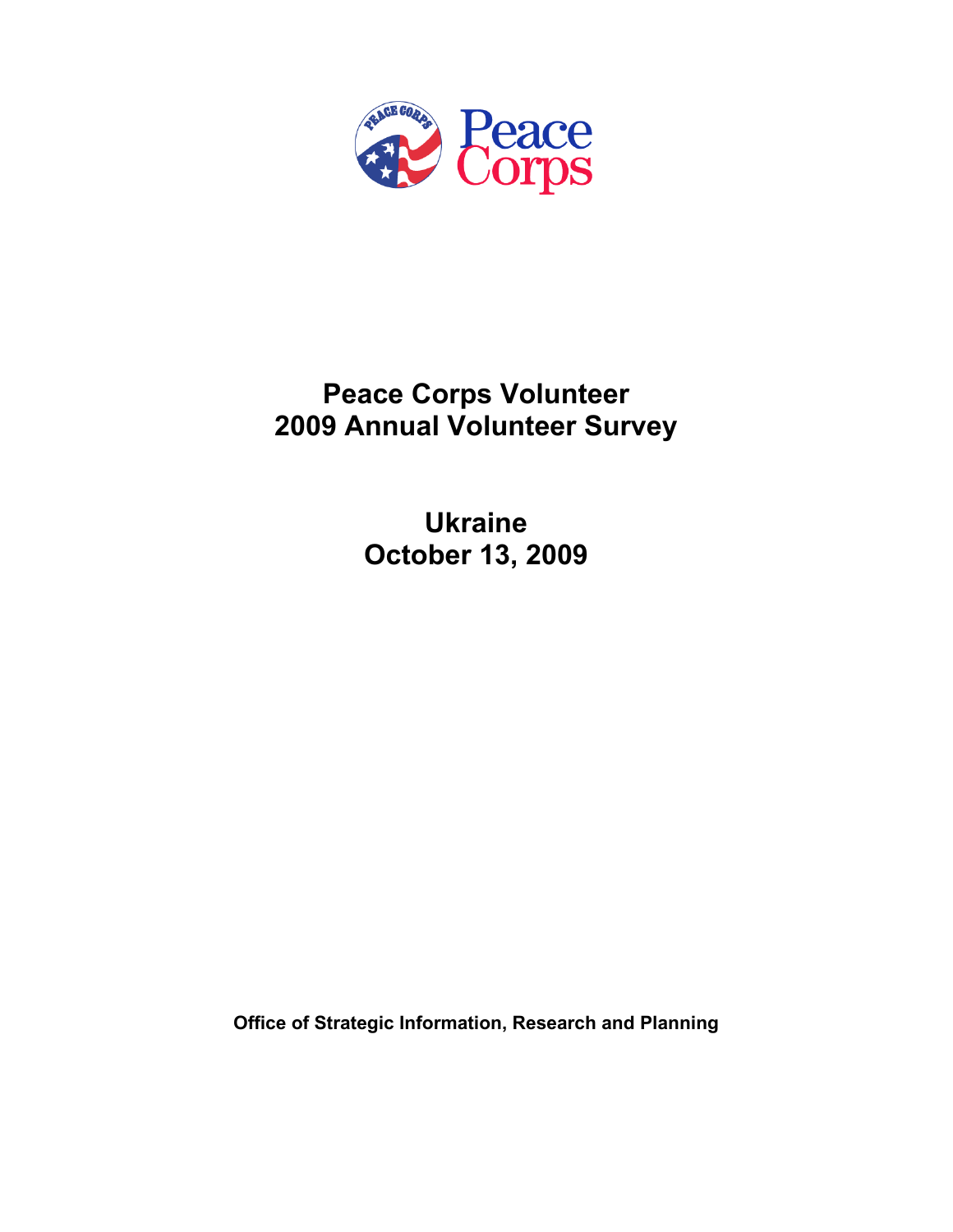# **Table of Contents**

| Introduction to the 2009 Annual Volunteer Survey Report 3 |    |
|-----------------------------------------------------------|----|
| Overview of the Post's 2009 Volunteer Survey Respondents4 |    |
|                                                           |    |
|                                                           | 10 |
|                                                           |    |
|                                                           |    |
|                                                           |    |
|                                                           |    |
|                                                           |    |
|                                                           |    |
|                                                           |    |
| J. Overall Assessment of Peace Corps Service57            |    |
|                                                           |    |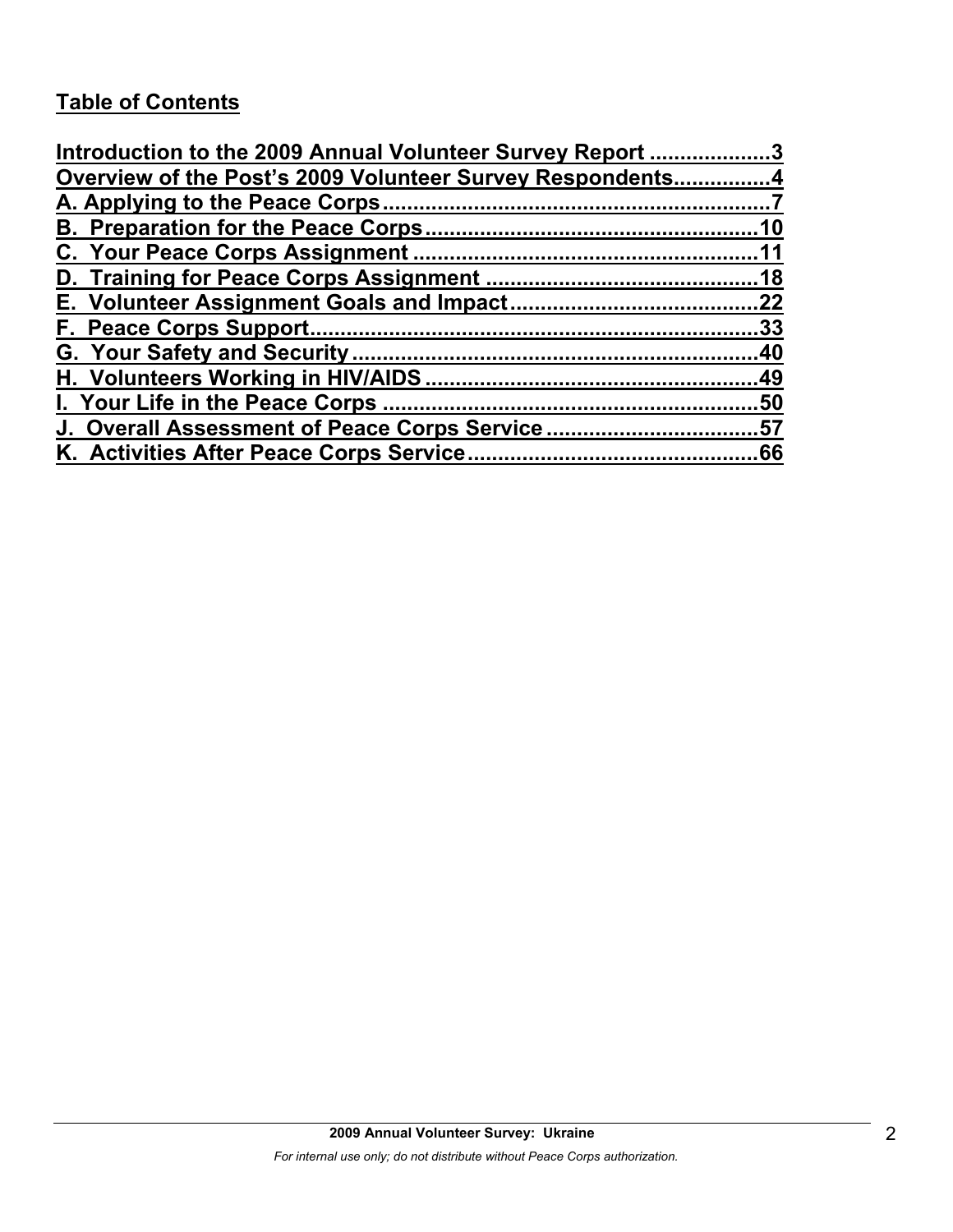# **Introduction to the 2009 Annual Volunteer Survey Report**

This country report contains the tables and charts from the Volunteers in your country who completed the 2009 Annual Volunteer Survey (AVS). The results provide a picture of the activities, experiences and views of Peace Corps Volunteers in 2009. The results show areas where Volunteers' needs are met and identify areas where improvements may be needed. The survey was fielded from May through August 2009.

A core set of questions was asked of all Volunteers. For the first time, Volunteers were also asked a series of questions relevant to their time in country:

- Volunteers in country 8 or less months were asked about applying to and preparing for the Peace Corps.
- Volunteers in country 18 or less months were asked about the effectiveness of their preservice training (PST).
- Volunteers in country 19 or more months were asked about their post-service plans, as well as the Peace Corps' resources for their post-service transition.

Tables and graphs are labeled by survey section and the survey question. The tables show the percent of post respondents that selected each choice and the total number of post respondents that answered the question. The number of responses for each question will vary, depending on:

- whether the question was asked of all Volunteers or only the Volunteers in-country a certain number of months and
- how many of the Volunteers who were "eligible" to answer the question did respond.

Most survey questions asked respondents to select only one from a set of choices. The percentages for the "select one" responses add up to 100 percent. Other questions asked Volunteers to "mark all that apply" in situations, for example, where it is likely that respondents are involved in more than one secondary activity. The percentages of the "mark all that apply" responses will total more than 100 percent; each percentage equals the number of respondents selecting that choice divided by the number of respondents who answered the question.

Posts are encouraged to compare these 2009 results with the 2006 and 2008 survey results to note trends and changes over time. Because questions are revised from one survey to the next, a crosswalk between the 2008 and 2009 questions is posted on the OSIRP intranet page under 2009 AVS Reports "Reference Documents." The earlier 2008 survey global, regional and post reports are also posted on the OSIRP Intranet page.

Volunteers' extensive narrative responses to the 29 open-ended questions on the survey are in the post's 2009 Annual Volunteer Survey Open Ended Reponses report. All Volunteers' narrative responses to key questions will be analyzed for global themes and presented in a later report.

The number of surveys for each post includes surveys submitted online by Volunteers and completed paper surveys sent to the Peace Corps headquarters for hand-entry into the online survey system. The final count may include mostly completed partial surveys added to the final dataset after the survey closed.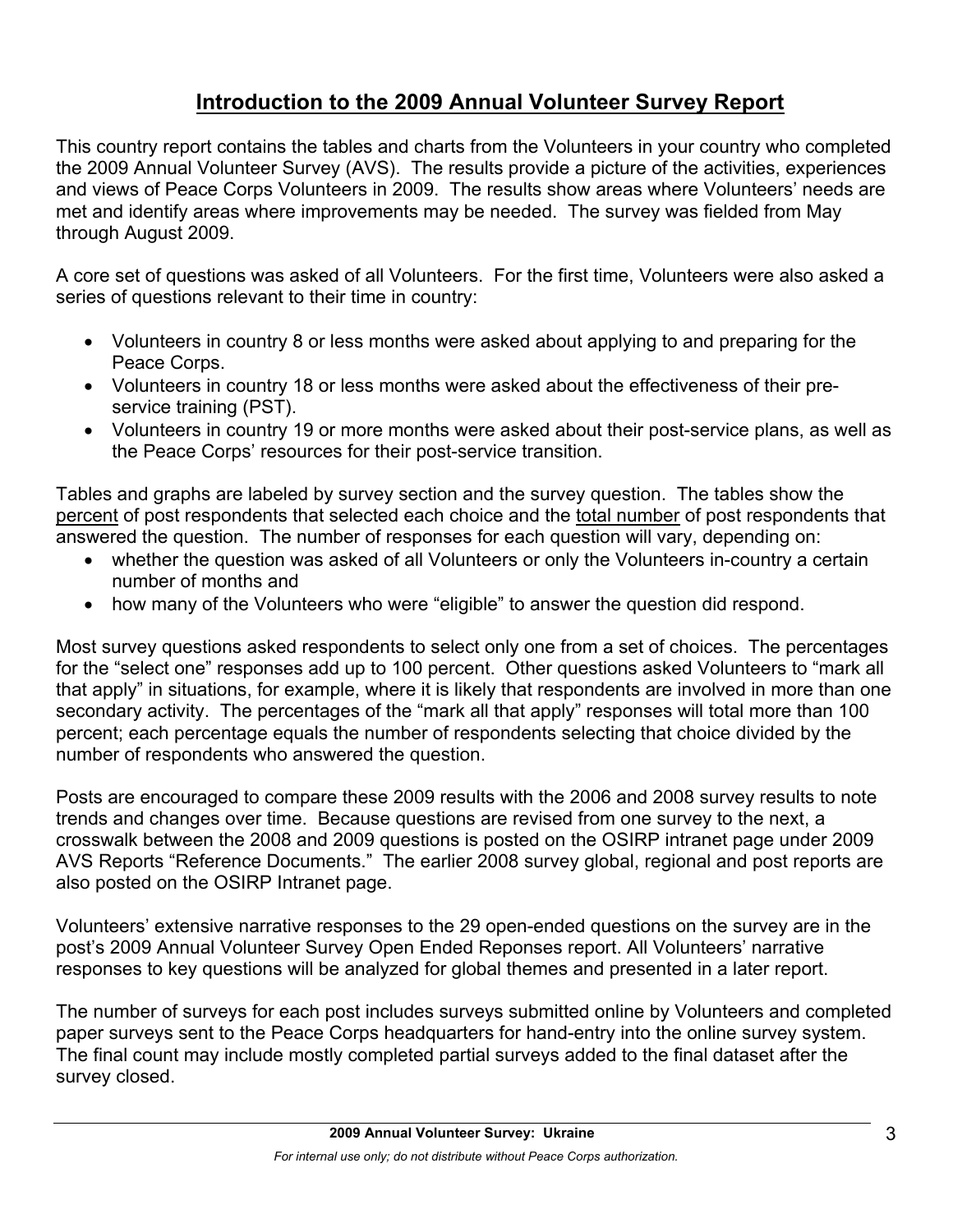# **Overview of the Post's 2009 Volunteer Survey Respondents**

This overview presents basic information about the characteristics of Volunteers who completed the 2009 Annual Volunteer Survey at post.

|            | 8 months or less |         | 9 to 18 months |         | 19 months or more |         | Total  |         |
|------------|------------------|---------|----------------|---------|-------------------|---------|--------|---------|
|            | Number           | Percent | Number         | Percent | Number            | Percent | Number | Percent |
| Months3grp | 56               | 24%     | 89             | 38%     | 90                | 38%     | 235    | 100%    |

## **Completed Surveys by Months in Country**

## **L1: What is your age?**

|         | $20 - 29$ | $30 - 49$ | -50 | $\tau$ otal |
|---------|-----------|-----------|-----|-------------|
| AGE3grp | 74%I      | 10%       | 16% |             |

## **L2: What is your gender?**

|                | Female | Male | Total |
|----------------|--------|------|-------|
| <b>IGENDER</b> | 60%    | 40%  |       |

## **Completed surveys by project.**

|                              | Count | Column N % |
|------------------------------|-------|------------|
| <b>Community Development</b> | 47    | 20%        |
| <b>TEFL</b>                  | 126   | 54%        |
| Youth Development            | 59    | 25%        |
| Other. Please specify        | 2     | 1%         |
| Total                        | 234   | 100%       |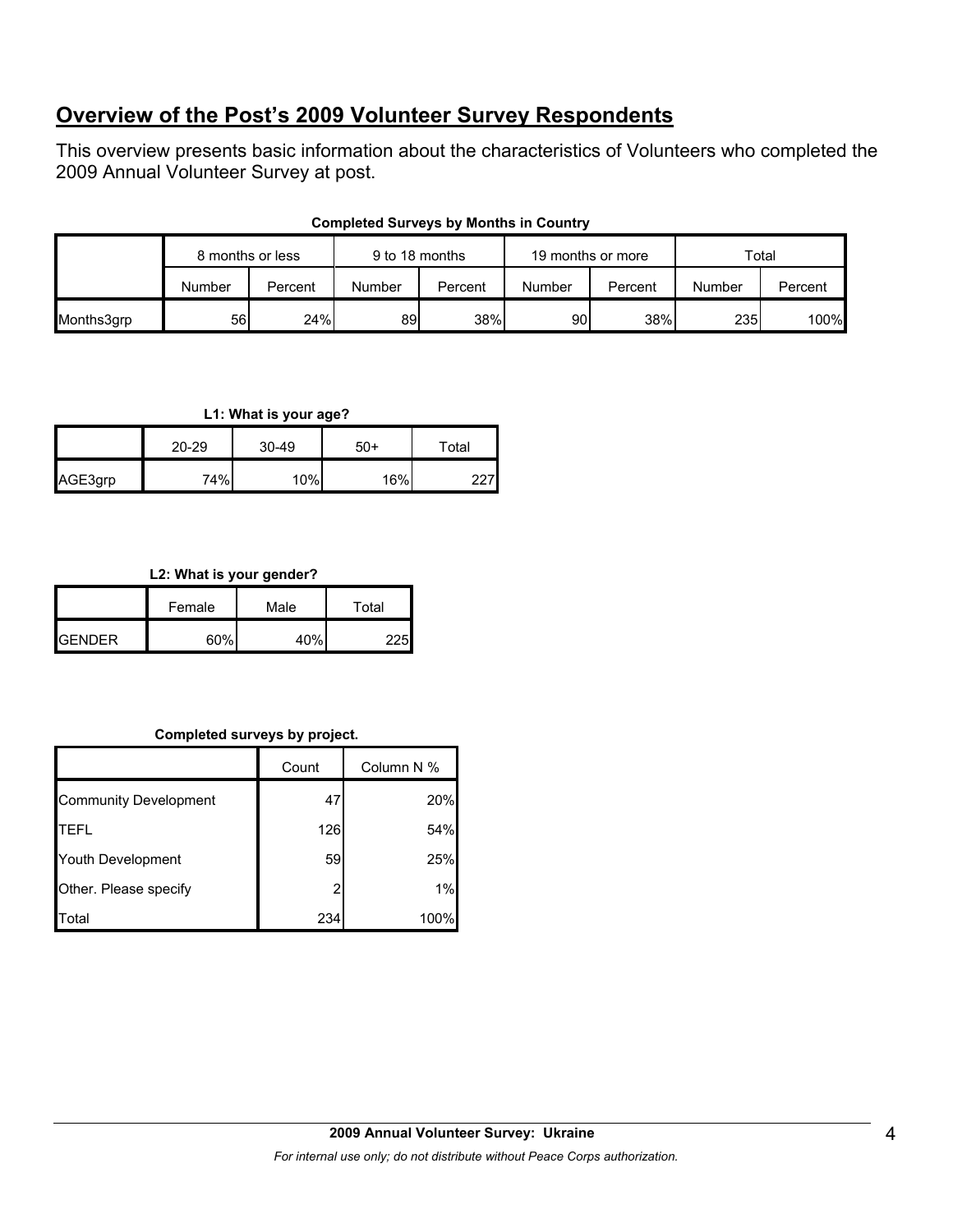|                |                                                    | Percent | Number         |
|----------------|----------------------------------------------------|---------|----------------|
| C <sub>2</sub> | English teaching                                   | 57%     | 134            |
|                | Youth development                                  | 22%     | 51             |
|                | Community development                              | 8%      | 19             |
|                | NGO development                                    | 7%      | 16             |
|                | Business education/advising                        | 2%      | 5              |
|                | Teacher training                                   | 1%      | $\mathbf{3}$   |
|                | <b>HIV/AIDS</b>                                    | 1%      | $\overline{c}$ |
|                | Urban & regional planning/municipal<br>development | $0\%$   | $\mathbf{1}$   |
|                | Other: Please specify                              | 0%      | 1              |
|                | Health extension                                   | 0%      | 1              |
|                | Other education                                    | $0\%$   | 1              |
|                | Information & communications technology<br>(ICT)   | 0%      | 1              |
|                | Water sanitation                                   |         |                |
|                | Forestry/parks                                     |         |                |
|                | Environmental education                            |         |                |
|                | Math/science teaching                              |         |                |
|                | Agroforestry                                       |         |                |
|                | Agriculture/fish/livestock                         |         |                |
|                | Total                                              | 100%    | 235            |

**C2: Which best describes the focus of your primary assignment/work?**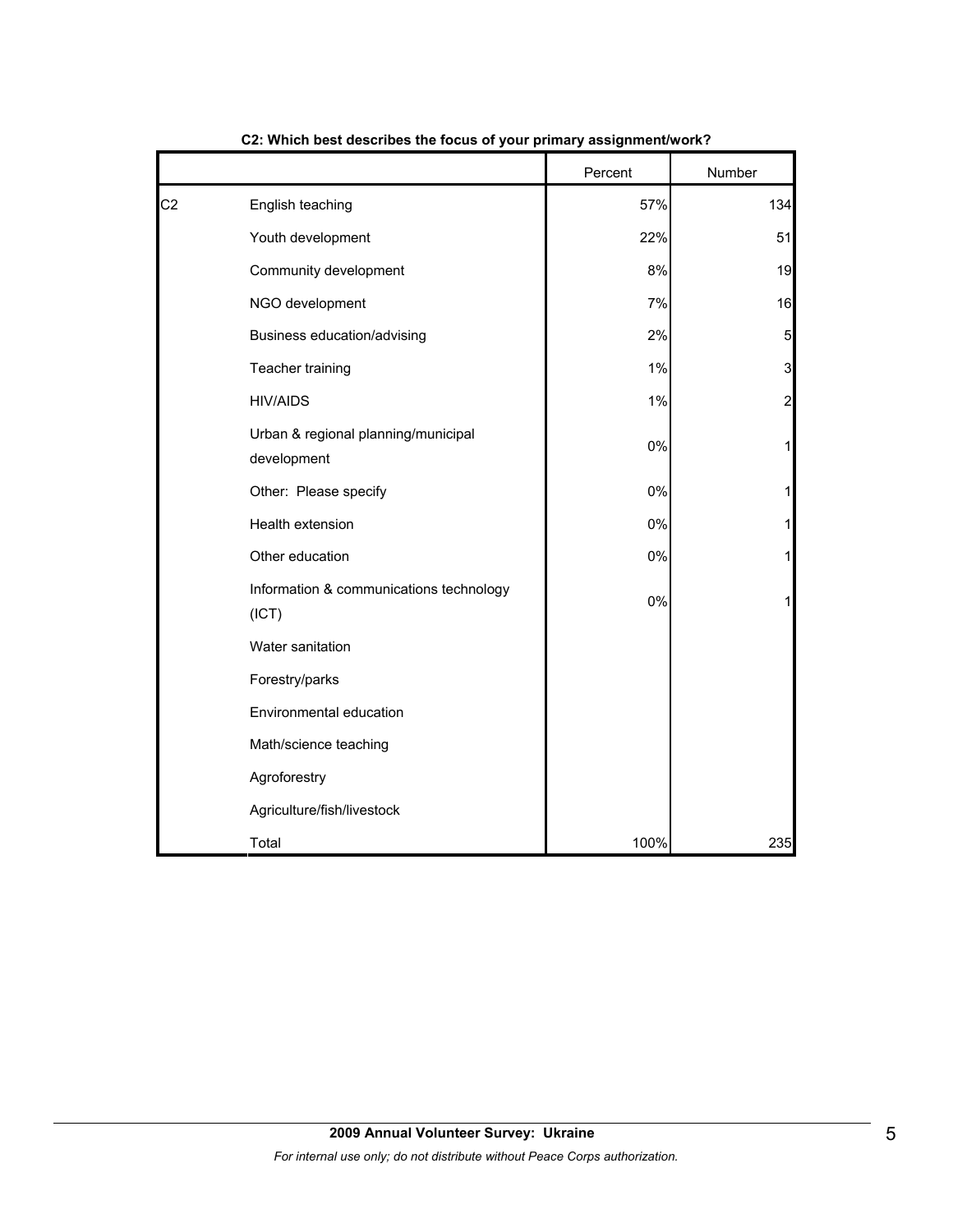#### **C2.TEXT: Which of the following initiatives does your primary work**

|                      |                                                | <b>PERCENT</b> | <b>NUMBER</b> |  |
|----------------------|------------------------------------------------|----------------|---------------|--|
|                      | Open-ended results. Not responsive to request. |                |               |  |
| C <sub>2</sub> .TEXT |                                                |                |               |  |
|                      |                                                |                |               |  |
|                      |                                                |                |               |  |
|                      |                                                |                |               |  |
|                      |                                                |                |               |  |
|                      | Total                                          | 100%           | 235           |  |
|                      |                                                |                |               |  |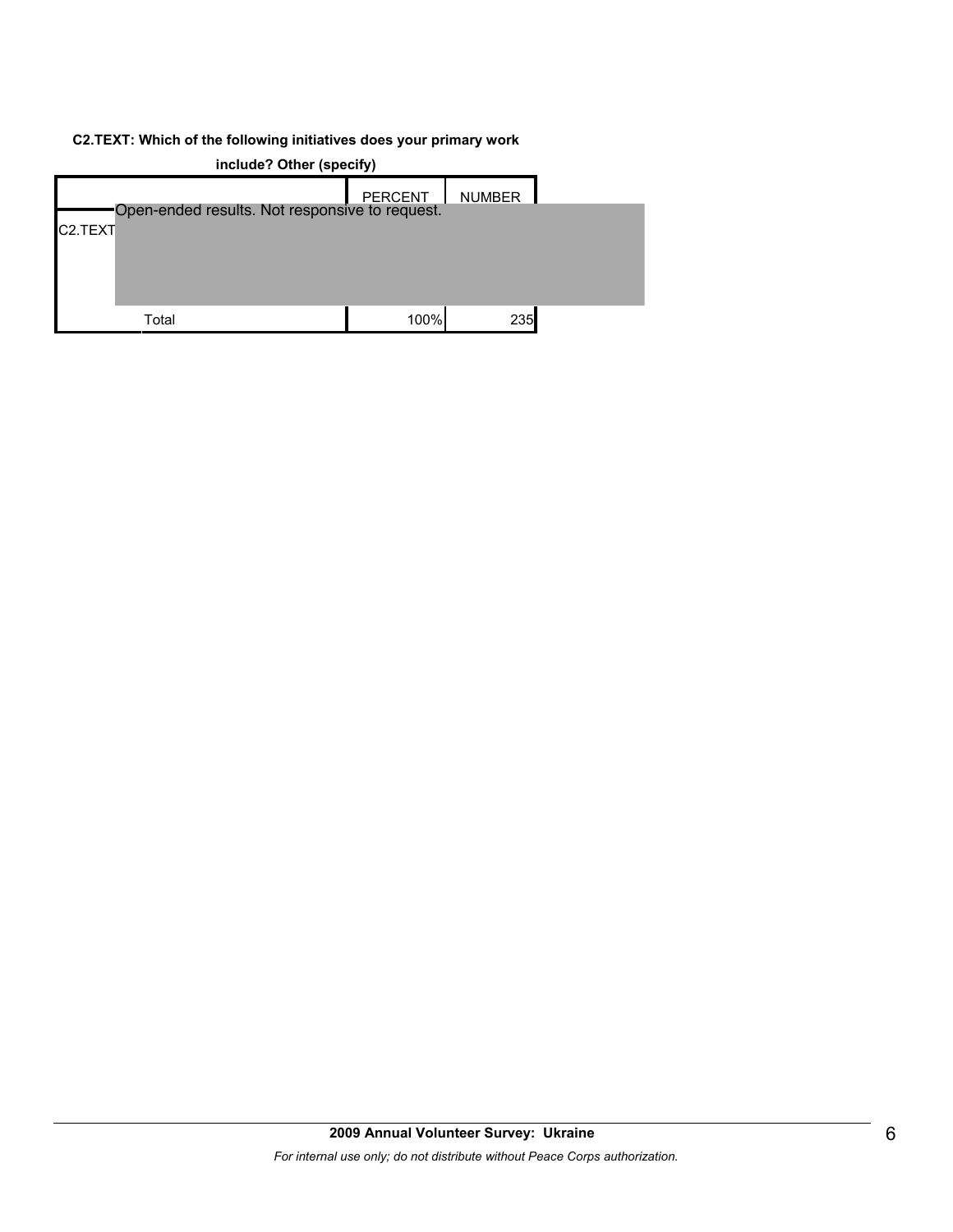# **A. Applying to the Peace Corps**

*This section reports Volunteers' motivations in applying and accepting a Peace Corps assignment.* 

|                             | Not Important | Somewhat<br>important | Important | <b>NA</b> | Total |
|-----------------------------|---------------|-----------------------|-----------|-----------|-------|
| Different culture           | 9%            | 11%                   | 80%       |           | 56    |
| Work experience             | 16%           | 41%                   | 43%       |           | 56    |
| Help others                 |               | 9%                    | 91%       |           | 55    |
| International experience    | 4%            | 16%                   | 80%       |           | 56    |
| Language                    | 27%           | 25%                   | 48%       |           | 56    |
| Personal growth             | 2%            | 23%                   | 75%       |           | 56    |
| U. S. job market            | 64%           | 20%                   | 11%       | 5%        | 55    |
| Serve my country            | 27%           | 38%                   | 32%       | 4%        | 56    |
| Travel/adventure            | 2%            | 32%                   | 66%       |           | 56    |
| Other: Please specify below |               | 6%                    | 3%        | 90%       | 31    |

**A1: How important were the following factors in accepting a PC assignment?**

# **A1\_OTHER: How important were the following factors in accepting a PC**

| assignment? Other (specify) |                                                |                |               |  |  |
|-----------------------------|------------------------------------------------|----------------|---------------|--|--|
|                             |                                                | <b>PERCENT</b> | <b>NUMBER</b> |  |  |
| A1 OTHER                    | Open-ended results. Not responsive to request. |                |               |  |  |
|                             |                                                |                |               |  |  |
|                             |                                                |                |               |  |  |
|                             |                                                |                |               |  |  |
|                             |                                                |                |               |  |  |
|                             | Total                                          | 100%           | 235           |  |  |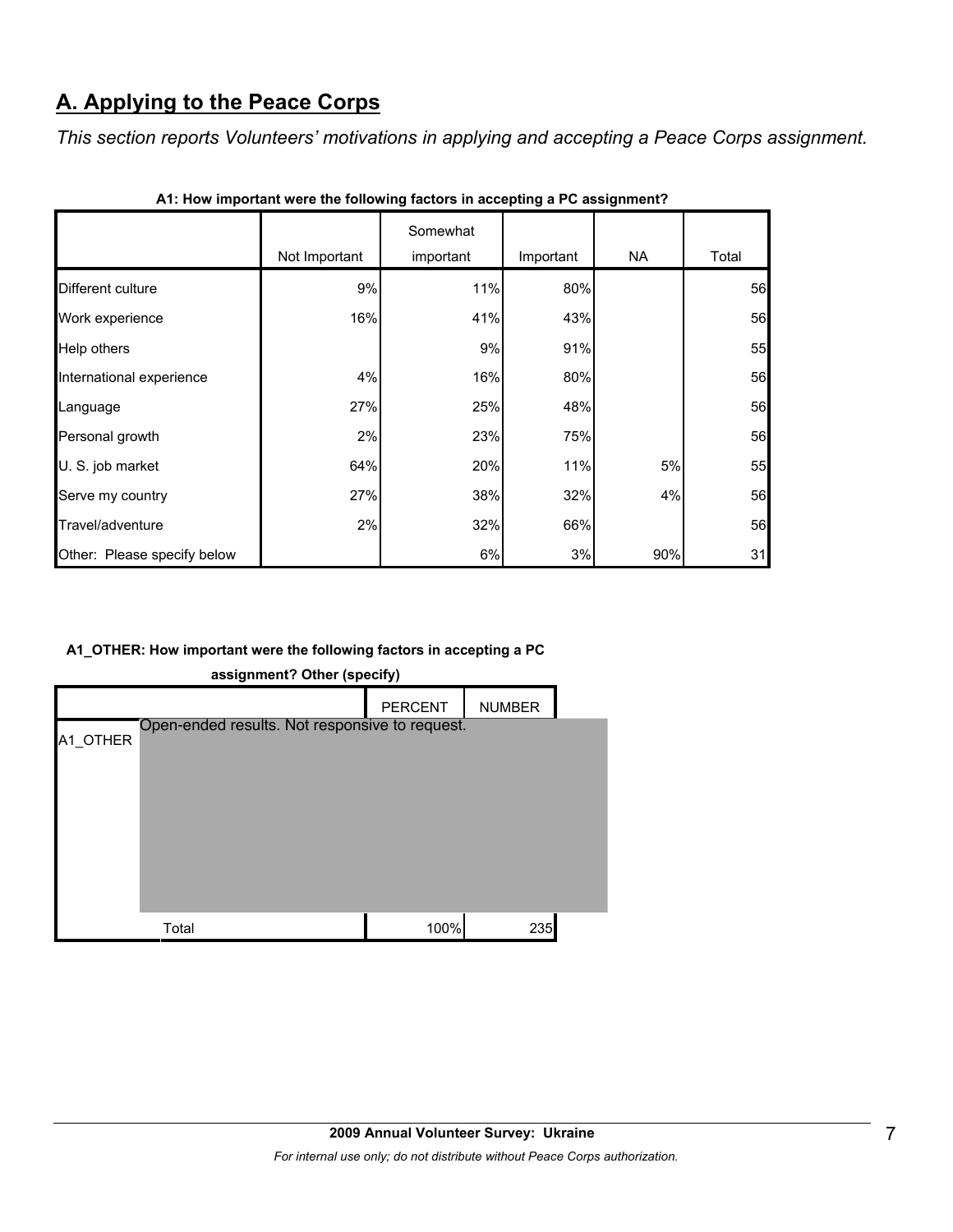|                                     |                                                                                                        | <b>PCV Responses</b> | % Involved in<br>Initiative | <b>Total PCVs</b><br>Responding |
|-------------------------------------|--------------------------------------------------------------------------------------------------------|----------------------|-----------------------------|---------------------------------|
| What prompted you to apply to<br>PC | Personal interest in the Peace<br>Corps                                                                | 41                   | 73%                         |                                 |
|                                     | Peace Corps website                                                                                    | 26                   | 46%                         |                                 |
|                                     | <b>Returned Peace Corps</b><br>Volunteer (e.g., someone you<br>met or know personally                  | 21                   | 38%                         |                                 |
|                                     | Peace Corps campus or<br>community information session                                                 | 16                   | 29%                         |                                 |
|                                     | Other: Please specify                                                                                  | 12                   | 21%                         |                                 |
|                                     | Peace Corps recruiter                                                                                  | 11                   | 20%                         |                                 |
|                                     | Article or book about the Peace<br>Corps                                                               | 10                   | 18%                         |                                 |
|                                     | <b>Returned Peace Corps</b><br>Volunteer who spoke to your<br>school or group about the<br>Peace Corps | 7                    | 12%                         |                                 |
|                                     | Radio, TV, or print<br>advertisement                                                                   | 3                    | 5%                          |                                 |
|                                     | Peace Corps material in the<br>mail                                                                    | 3                    | 5%                          |                                 |
|                                     | Total                                                                                                  |                      |                             | 56                              |

## **A2. What prompted you to apply to the PC? Mark all that apply.**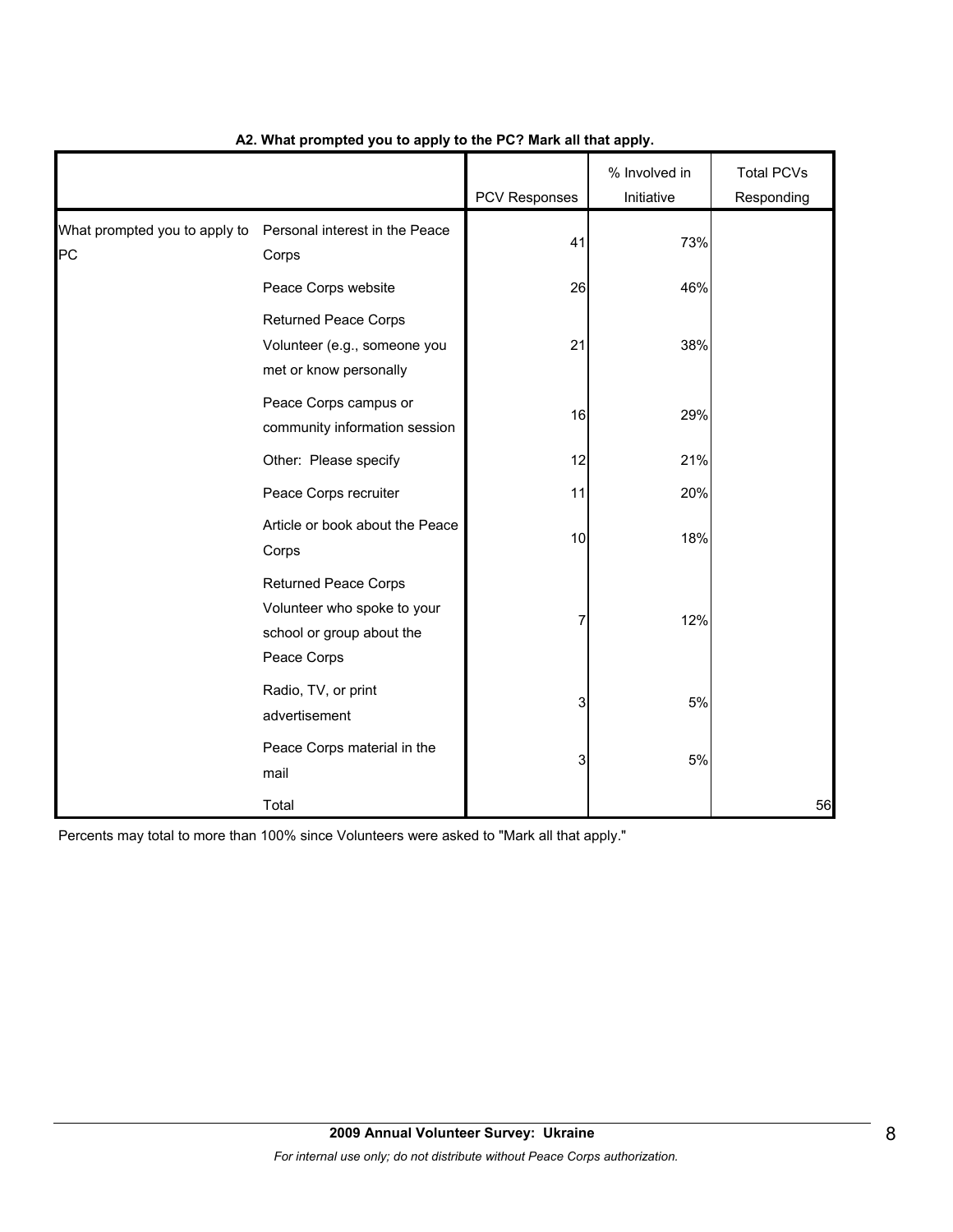|               | <b>11.50</b>                                   |         | 1 T T<br><u>,,</u> |  |
|---------------|------------------------------------------------|---------|--------------------|--|
|               |                                                | PERCENT | NUMBER             |  |
| A2.OTHER.TEXT | Open-ended results. Not responsive to request. |         |                    |  |
|               |                                                |         |                    |  |
|               |                                                |         |                    |  |
|               |                                                |         |                    |  |
|               |                                                |         |                    |  |
|               |                                                |         |                    |  |
|               |                                                |         |                    |  |
|               |                                                |         |                    |  |
|               |                                                |         |                    |  |
|               |                                                |         |                    |  |
|               |                                                |         |                    |  |
|               |                                                |         |                    |  |
|               |                                                |         |                    |  |
|               |                                                |         |                    |  |
|               |                                                |         |                    |  |
|               |                                                |         |                    |  |
|               |                                                |         |                    |  |
|               |                                                |         |                    |  |
|               |                                                |         |                    |  |
|               |                                                |         |                    |  |
|               |                                                |         |                    |  |
|               |                                                |         |                    |  |
|               |                                                |         |                    |  |
|               | Total                                          | 100%    | 235                |  |

# **A2.OTHER.TEXT: What prompted you to apply to the PC? Other (specify)**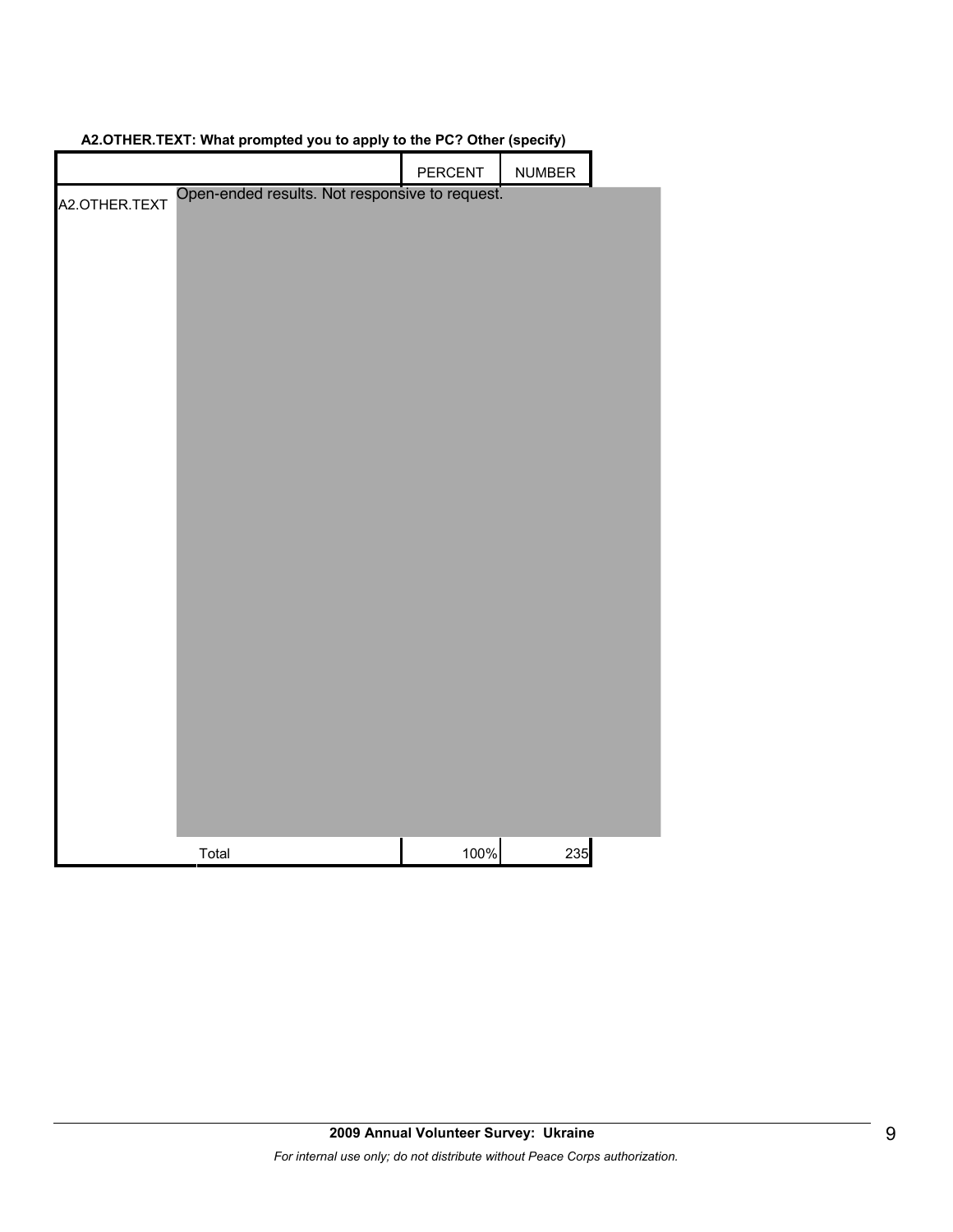# **B. Preparation for the Peace Corps**

*This section reports on Volunteers' assessment of the materials and information available before their service.* 

**B1: How useful was the information on the PC website in preparing you for the realities of living and working as a Volunteer?**

|                 |              |     |     |     |             | Don't know (did not |       |
|-----------------|--------------|-----|-----|-----|-------------|---------------------|-------|
|                 | Not at all 1 |     |     |     | Extremely 5 | access information) | Total |
| IB <sub>1</sub> | 2%           | 18% | 45% | 29% | 7%          |                     | 56    |

#### **B2: How useful were the PC materials about your country in helping you prepare for your service?**

|            |              |    |     |     |             | Don't know (did not |       |
|------------|--------------|----|-----|-----|-------------|---------------------|-------|
|            | Not at all 1 |    |     |     | Extremely 5 | access information) | Total |
| <b>IB2</b> |              | 9% | 36% | 41% | 14%         |                     | 56    |

**B3: How useful were the materials you received from the PC about your primary assignment in helping you prepare for your** 

|                | service?     |     |     |     |             |                     |       |  |  |  |
|----------------|--------------|-----|-----|-----|-------------|---------------------|-------|--|--|--|
|                |              |     |     |     |             | Don't know (did not |       |  |  |  |
|                | Not at all 1 |     |     |     | Extremely 5 | access information) | Total |  |  |  |
| B <sub>3</sub> | 4%           | 11% | 41% | 36% | 9%          |                     | 56    |  |  |  |

## **B4: How useful were the materials you received from the PC regarding the need for flexibility in adapting to your work?**

|                |              |       |     |     |             | Don't know (did not |       |
|----------------|--------------|-------|-----|-----|-------------|---------------------|-------|
|                | Not at all 1 |       |     |     | Extremely 5 | access information) | Total |
| B <sub>4</sub> |              | י וס⁄ | 30% | 45% | 16%         | 2%                  | 56    |

#### **B7: How prepared do you feel to meet the challenges of PC service?**

|                | Not at all " |    |     |     | Exceptionally<br>$ \lambda$ UF<br>ື | Total |
|----------------|--------------|----|-----|-----|-------------------------------------|-------|
| B <sub>7</sub> |              | 2% | 29% | 59% | $1\%$                               | 56    |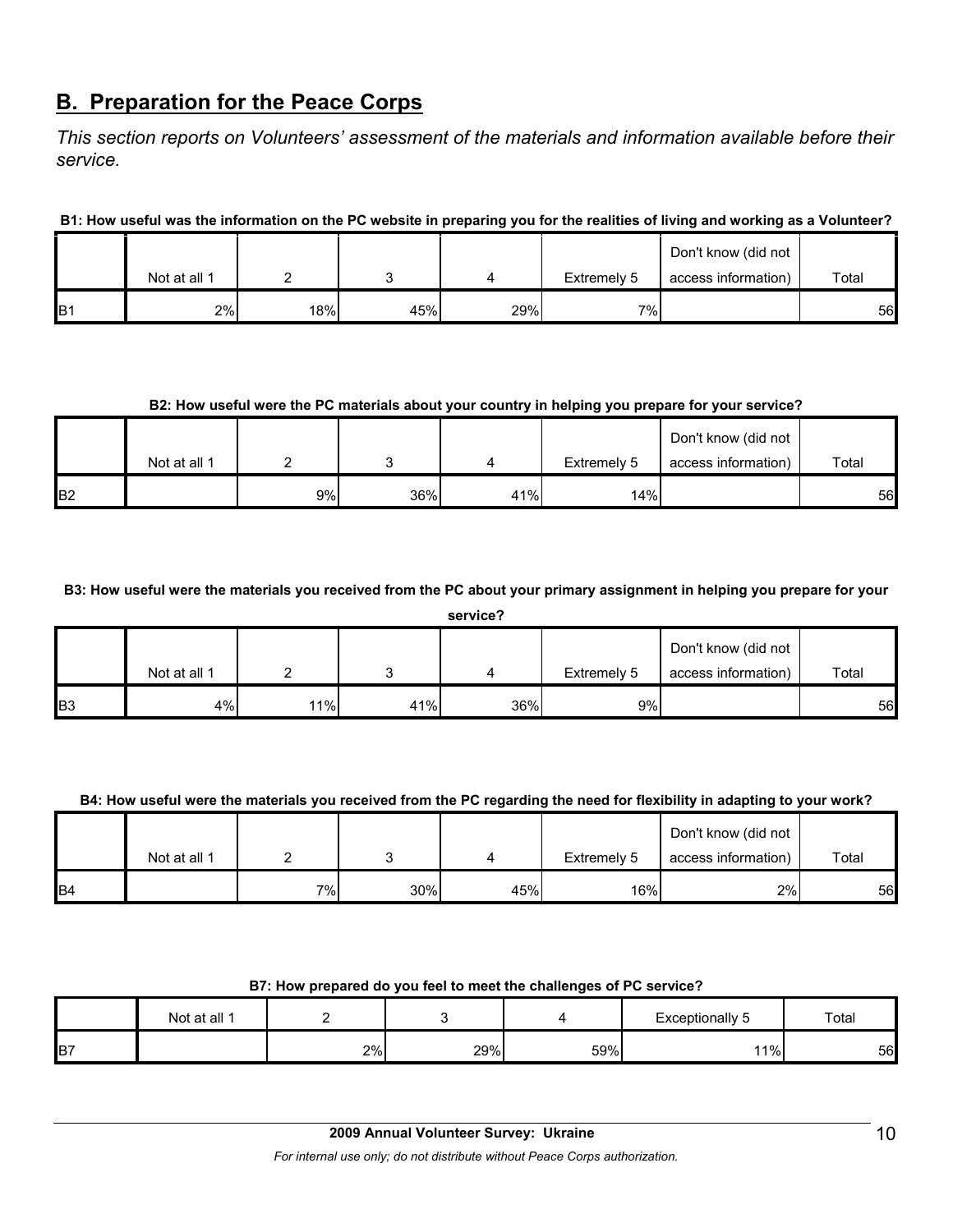# **C. Your Peace Corps Assignment**

*This section reports Volunteers' primary assignment work and secondary activities. The term "primary assignment" refers to the Volunteers' assignment which is part of an overall project plan designed by your host country partners and in-country Peace Corps staff.* 

|            |                                                                                         |               |                          | <b>Total PCVs</b> |
|------------|-----------------------------------------------------------------------------------------|---------------|--------------------------|-------------------|
|            |                                                                                         | PCV Responses | % Involved in Initiative | Responding        |
| \$C3PrmAct | English teaching                                                                        | 185           | 80%                      |                   |
|            | Working with youth                                                                      | 143           | 62%                      |                   |
|            | <b>HIV/AIDS</b>                                                                         | 74            | 32%                      |                   |
|            | Sports/fitness                                                                          | 45            | 19%                      |                   |
|            | Working with NGO(s)                                                                     | 44            | 19%                      |                   |
|            | World Wise Schools/ Correspondence<br>Match                                             | 43            | 19%                      |                   |
|            | Environment work                                                                        | 38            | 16%                      |                   |
|            | Girls' education                                                                        | 29            | 12%                      |                   |
|            | Arts                                                                                    | 26            | 11%                      |                   |
|            | Nutrition education                                                                     | 24            | 10%                      |                   |
|            | <b>Business advertising</b>                                                             | 23            | 10%                      |                   |
|            | Literacy                                                                                | 23            | 10%                      |                   |
|            | Information and communications<br>technology (ICT)                                      | 22            | 9%                       |                   |
|            | Library development                                                                     | 21            | 9%                       |                   |
|            | Mobilize host country nationals (HCNs)<br>to volunteer                                  | 21            | 9%                       |                   |
|            | Working with special groups (e.g.,<br>disabled, elderly, ethnic minorities,<br>orphans) | 20            | 9%                       |                   |
|            | Other: Please specify                                                                   | 20            | $9\%$                    |                   |
|            | Rural development                                                                       | 14            | $6\%$                    |                   |
|            | Income generation                                                                       | 12            | $5\%$                    |                   |
|            | WID/GAD                                                                                 | 12            | $5\%$                    |                   |

| C3: Which of the following activities does your primary assignment/work include? Mark all that apply. |  |  |  |
|-------------------------------------------------------------------------------------------------------|--|--|--|
|                                                                                                       |  |  |  |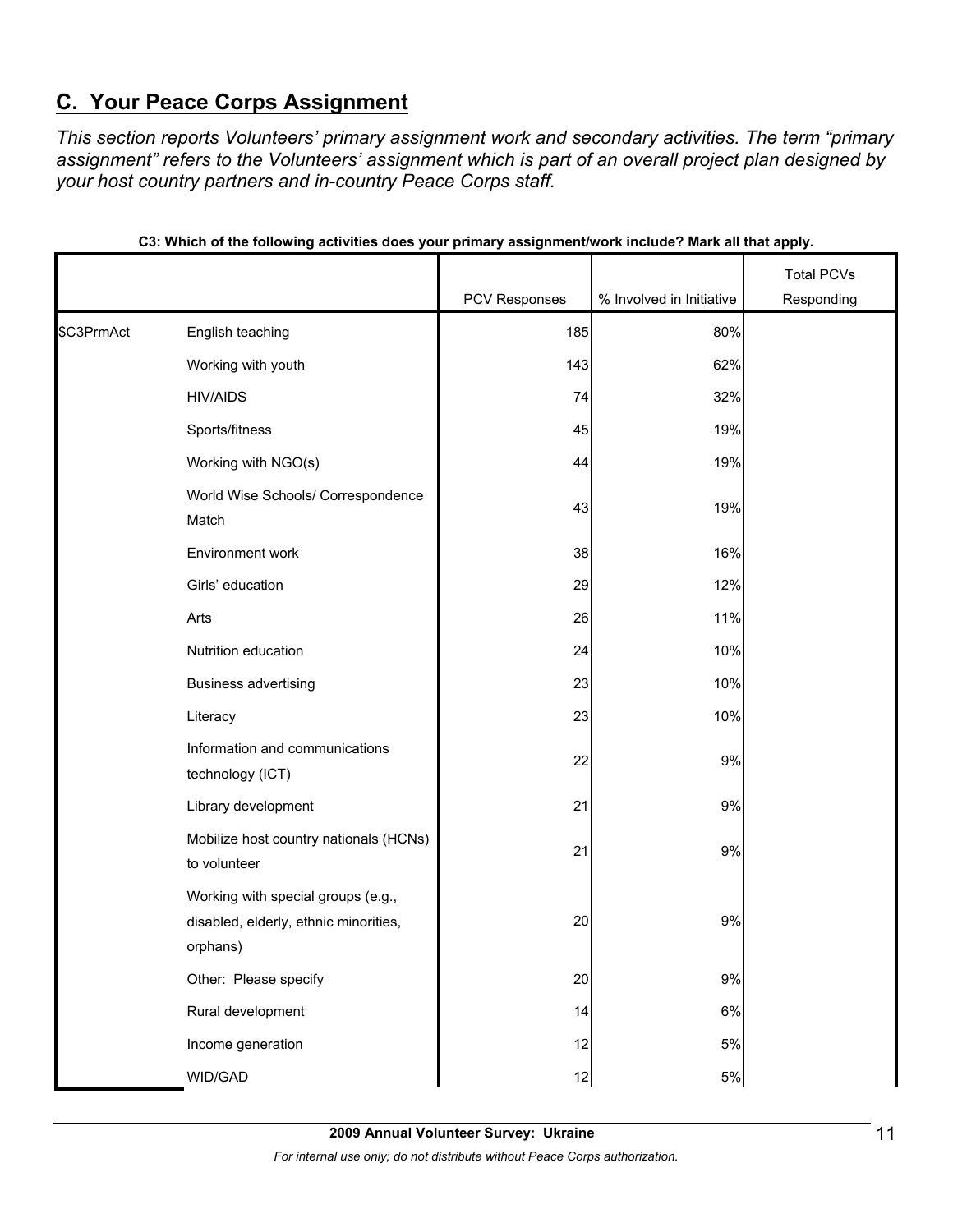| Microenterprise development                       | 11 | 5% |     |
|---------------------------------------------------|----|----|-----|
| Urban development/municipal<br>development        | 8  | 3% |     |
| Biodiversity conservation                         |    | 0% |     |
| Natural resources management                      |    | 0% |     |
| Child survival                                    |    |    |     |
| Community food security<br>(production/marketing) |    |    |     |
| Household food security                           |    |    |     |
| Water and sanitation                              |    |    |     |
| Total                                             |    |    | 232 |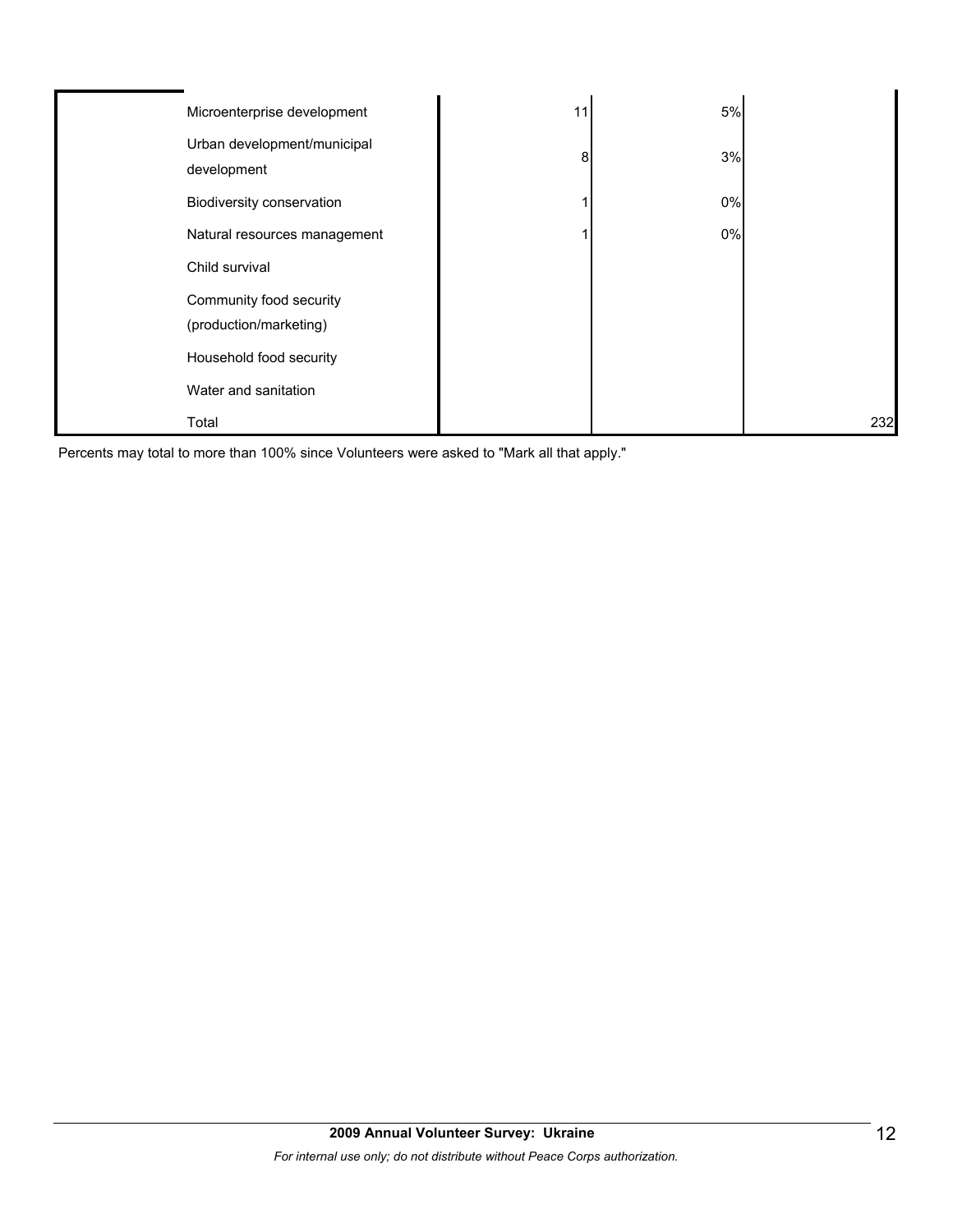|                                                                 | Column N % | Count | Row N % |
|-----------------------------------------------------------------|------------|-------|---------|
| Open-ended results. Not responsive to request.<br>C3.OTHER.TEXT |            |       |         |
|                                                                 |            |       |         |
|                                                                 |            |       |         |
|                                                                 |            |       |         |
|                                                                 |            |       |         |
|                                                                 |            |       |         |
|                                                                 |            |       |         |
|                                                                 |            |       |         |
|                                                                 |            |       |         |
|                                                                 |            |       |         |
|                                                                 |            |       |         |
|                                                                 |            |       |         |
|                                                                 |            |       |         |
|                                                                 |            |       |         |
|                                                                 |            |       |         |
|                                                                 |            |       |         |
|                                                                 |            |       |         |
|                                                                 |            |       |         |
|                                                                 |            |       |         |
|                                                                 |            |       |         |
|                                                                 |            |       |         |
|                                                                 |            |       |         |
|                                                                 |            |       |         |
|                                                                 |            |       |         |
|                                                                 |            |       |         |
|                                                                 |            |       |         |
|                                                                 |            |       |         |
|                                                                 |            |       |         |
| Total                                                           |            | 235   | 100%    |

#### **C3: Which of the following activities does your primary assignment/work include? Other (specify)**

| C4: Hours Spent on Primary Assignment During Average Work Week |  |  |
|----------------------------------------------------------------|--|--|
|----------------------------------------------------------------|--|--|

|           | None | 1-10 hrs | 11-20 hrs | 21-30 hrs | 31-40 hrs | More than 40 hrs | Total |
|-----------|------|----------|-----------|-----------|-----------|------------------|-------|
| C4Hrs6grp | 1%   | 12%      | 39%       | 30%       | 13%       | 5%               | 231   |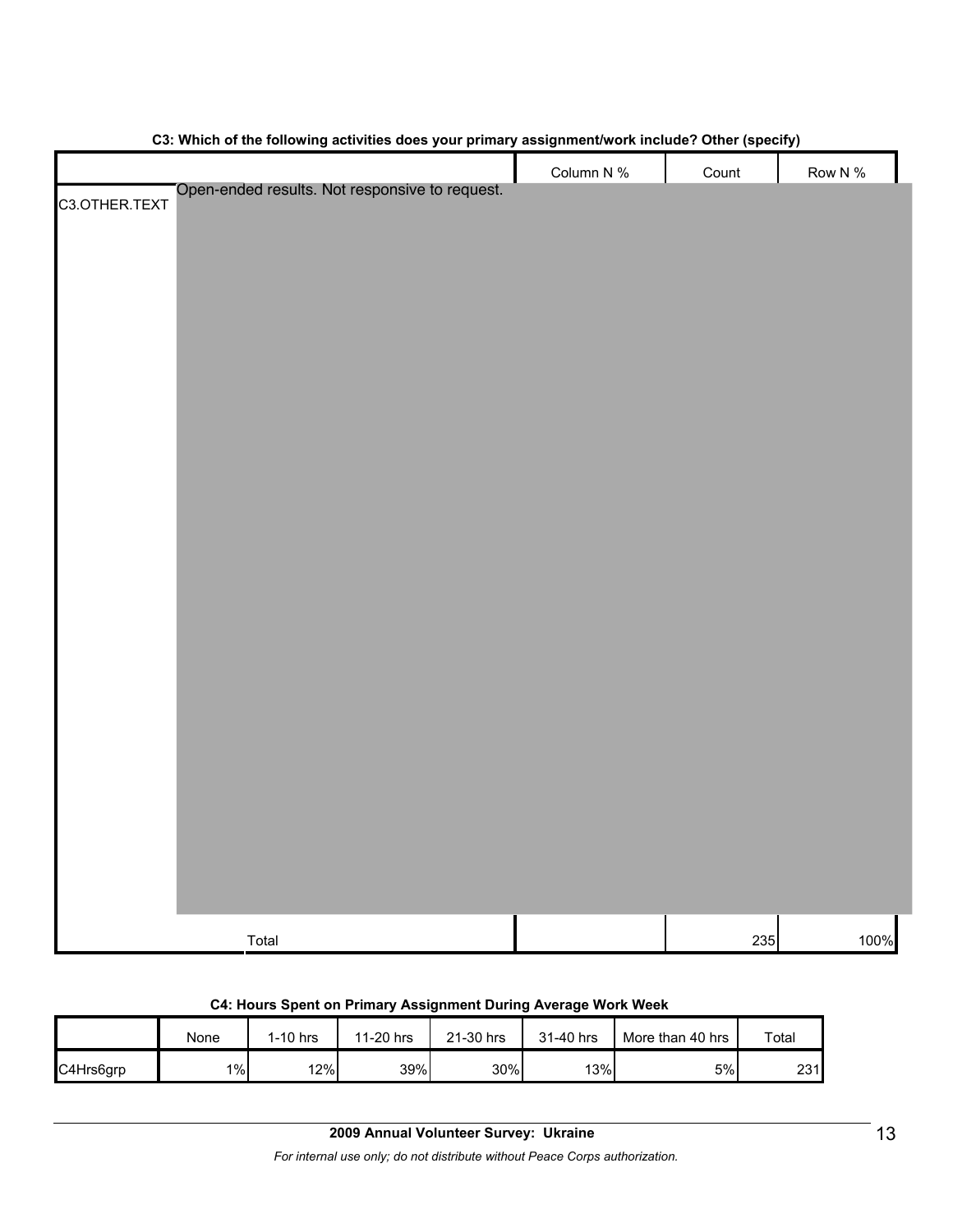### **C4: How many hours do you spend on your primary assignment during an average work**

|                | All Volunteers | Average | Lowest reported | Highest reported | Did not answer |
|----------------|----------------|---------|-----------------|------------------|----------------|
| C <sub>4</sub> | 2351           | 23.4    |                 | 60               | Δ              |

# **C5: Which of the following do your secondary activities (other than your primary assignment work) include? Mark all that apply.**

|            |                                                                                         |               | % Involved in | <b>Total PCVs</b> |
|------------|-----------------------------------------------------------------------------------------|---------------|---------------|-------------------|
|            |                                                                                         | PCV Responses | Initiative    | Responding        |
| \$C5SecAct | Working with youth                                                                      | 117           | 54%           |                   |
|            | English teaching                                                                        | 115           | 53%           |                   |
|            | <b>HIV/AIDS</b>                                                                         | 82            | 38%           |                   |
|            | Sports/fitness                                                                          | 57            | 26%           |                   |
|            | Environment work                                                                        | 45            | 21%           |                   |
|            | Working with special groups<br>(e.g., disabled, elderly, ethnic<br>minorities, orphans) | 42            | 19%           |                   |
|            | Library development                                                                     | 41            | 19%           |                   |
|            | Arts                                                                                    | 39            | 18%           |                   |
|            | Working with NGO(s)                                                                     | 38            | 17%           |                   |
|            | Mobilize host country nationals<br>(HCNs) to volunteer                                  | 37            | 17%           |                   |
|            | World Wise Schools/<br>Correspondence Match                                             | 36            | 17%           |                   |
|            | Girls' education                                                                        | 32            | 15%           |                   |
|            | Other: Please specify                                                                   | 27            | 12%           |                   |
|            | Information and<br>communications technology<br>(ICT)                                   | 24            | 11%           |                   |
|            | WID/GAD                                                                                 | 23            | 11%           |                   |
|            | Literacy                                                                                | 18            | 8%            |                   |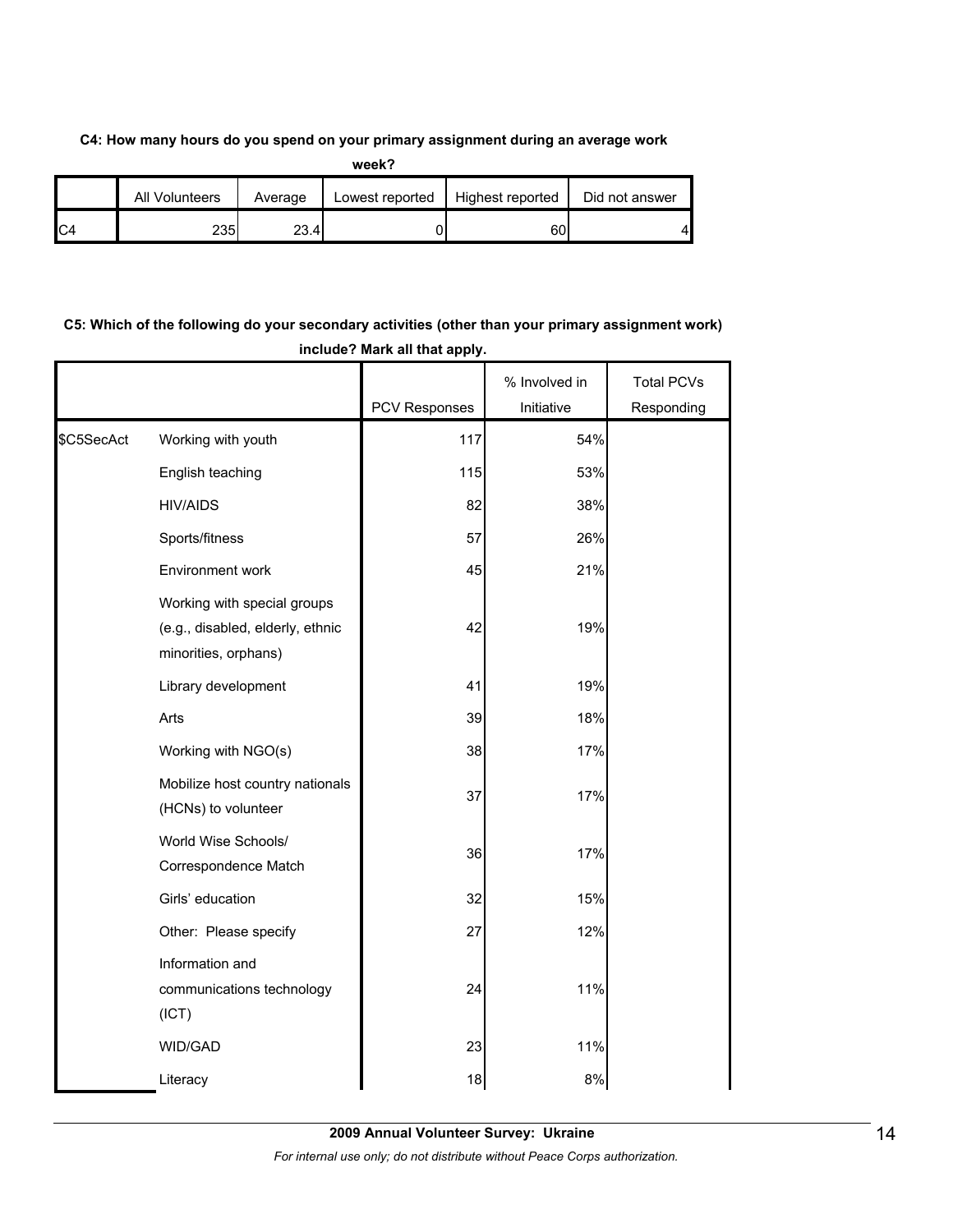| Nutrition education                               | 13             | 6%    |     |
|---------------------------------------------------|----------------|-------|-----|
| <b>Business advertising</b>                       | 8              | 4%    |     |
| Microenterprise development                       | 6              | 3%    |     |
| Rural development                                 | 4              | 2%    |     |
| Urban development/municipal<br>development        | 3              | 1%    |     |
| Biodiversity conservation                         | $\overline{c}$ | 1%    |     |
| Income generation                                 | 2              | $1\%$ |     |
| Natural resources management                      | 2              | 1%    |     |
| Child survival                                    | 1              | 0%    |     |
| Community food security<br>(production/marketing) | 1              | 0%    |     |
| Household food security                           |                |       |     |
| Water and sanitation                              |                |       |     |
| Total                                             |                |       | 218 |

Percents may total to more than 100% since Volunteers were asked to "Mark all that apply."

## **C5: Which of the following do your secondary activities include? Other (specify)**

|               |                                                | Column N % | Count | Row N % |  |
|---------------|------------------------------------------------|------------|-------|---------|--|
| C5.OTHER.TEXT | Open-ended results. Not responsive to request. |            |       |         |  |
|               |                                                |            |       |         |  |
|               |                                                |            |       |         |  |
|               |                                                |            |       |         |  |
|               |                                                |            |       |         |  |
|               |                                                |            |       |         |  |
|               |                                                |            |       |         |  |
|               |                                                |            |       |         |  |
|               |                                                |            |       |         |  |
|               |                                                |            |       |         |  |
|               |                                                |            |       |         |  |
|               |                                                |            |       |         |  |
|               |                                                |            |       |         |  |
|               |                                                |            |       |         |  |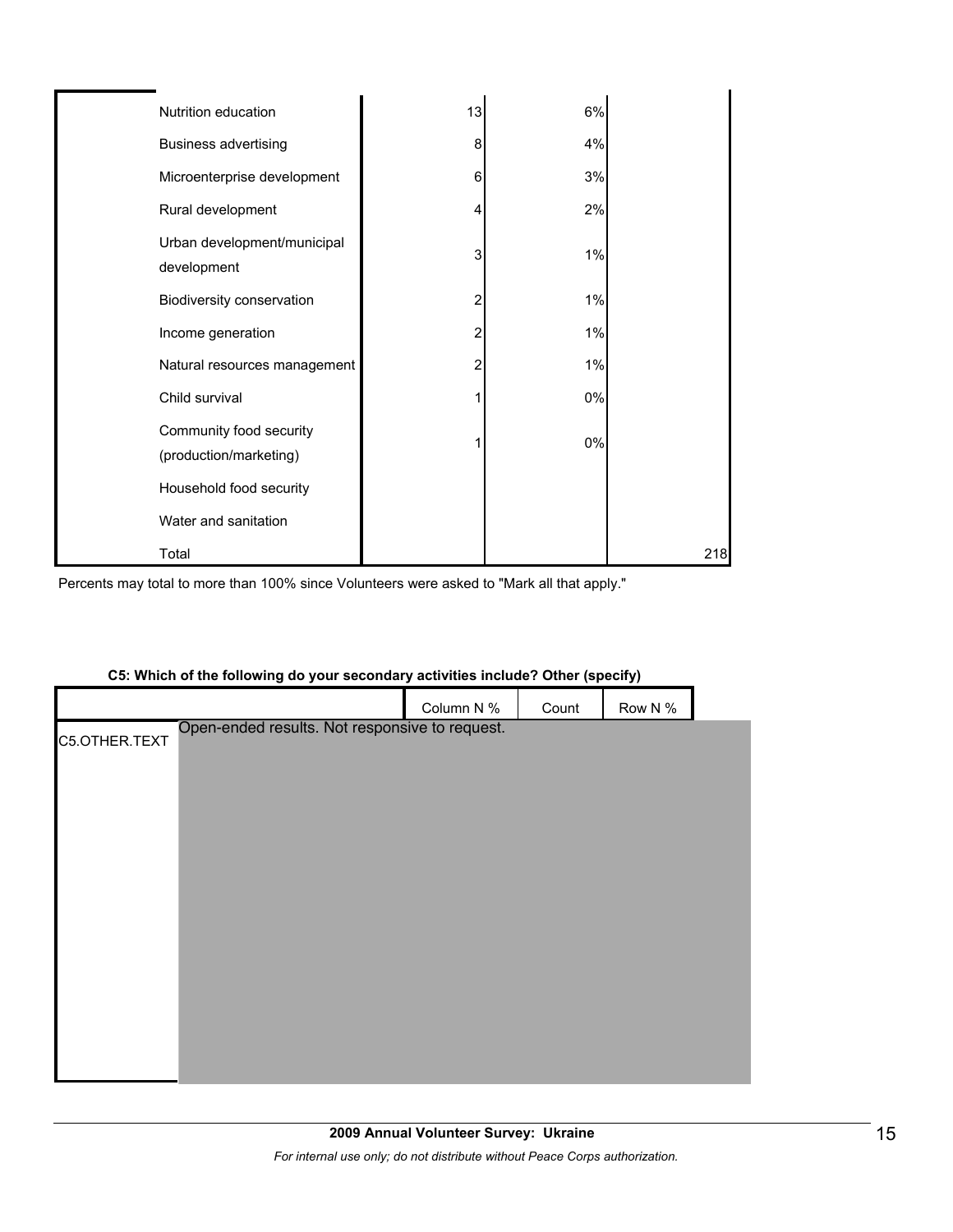| Total |  | 235 | 100% |
|-------|--|-----|------|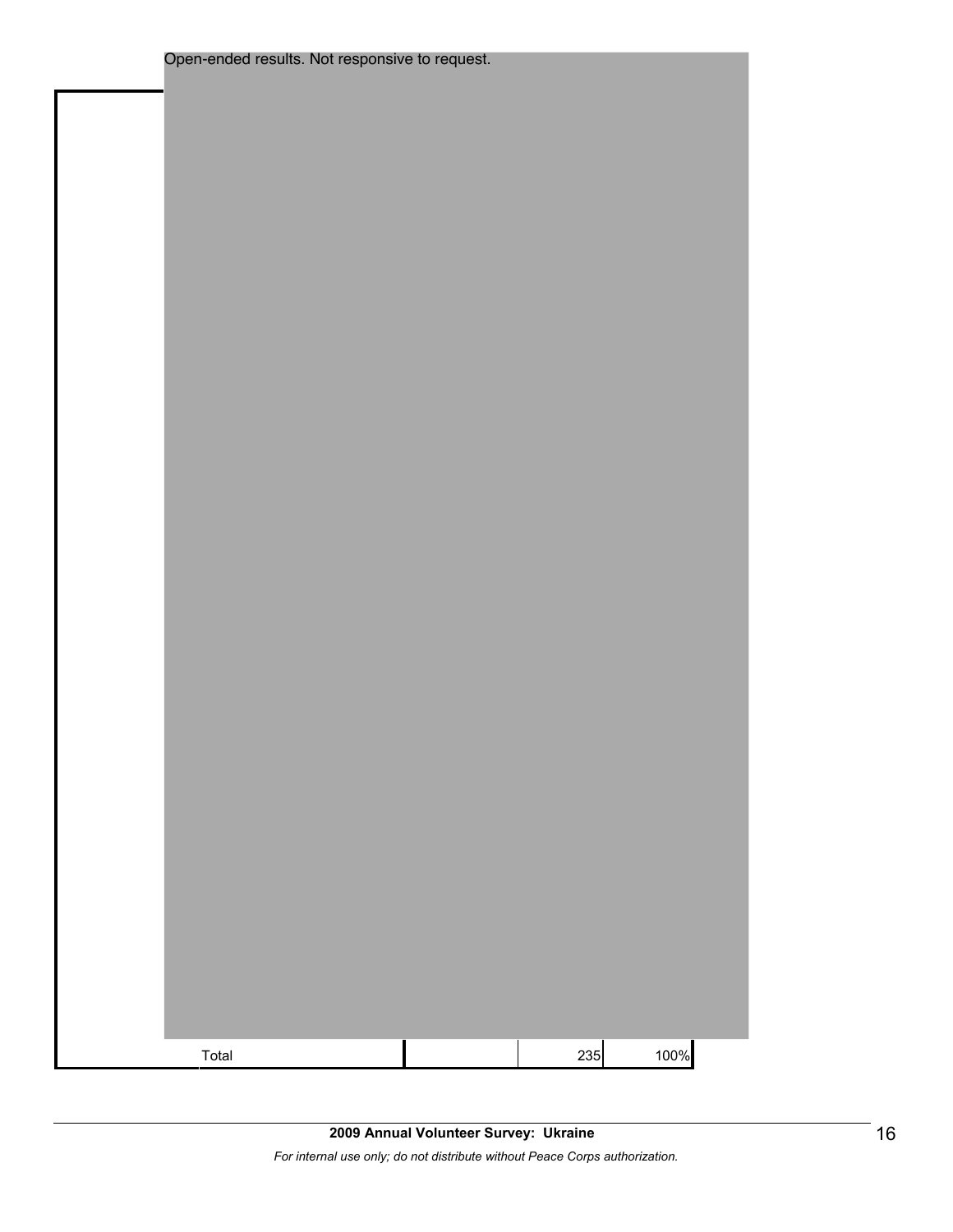#### **C5: No Secondary Activities**

|         |                                        | Percent | Number |
|---------|----------------------------------------|---------|--------|
| C5.NONE | No                                     | 94%     | 221    |
|         | Yes, I have no secondary<br>activities | 6%      | 14     |
|         | Total                                  | 100%    | 235    |

#### **C6: Hours Spent on Secondary Activities During Average Work Week**

|           | None | $1-10$ hrs | 11-20 hrs | 21-30 hrs | 31-40 hrs | More than 40 hrs | Total     |
|-----------|------|------------|-----------|-----------|-----------|------------------|-----------|
| C6Hrs6grp |      | 75%        | 20%       | 4%        | $1\%$     |                  | 217<br>∠⊣ |

## **C6. How many hours do you spend on secondary activities during an average work week?**

|     | All Volunteers | Average | Lowest reported | Highest reported | Did not answer |
|-----|----------------|---------|-----------------|------------------|----------------|
| IC6 | 2351           | 9.41    |                 | 40               | 18             |

## **C7: How personally satisfying is your--?**

|                              | Not at all 1 |       | ∽   |     | Exceptionally 5 | Total |
|------------------------------|--------------|-------|-----|-----|-----------------|-------|
| <b>Primary assignment</b>    | 5%           | 17%   | 31% | 37% | 11%             | 235   |
| Secondary project/activities | 4%           | $7\%$ | 25% | 42% | 22%             | 226   |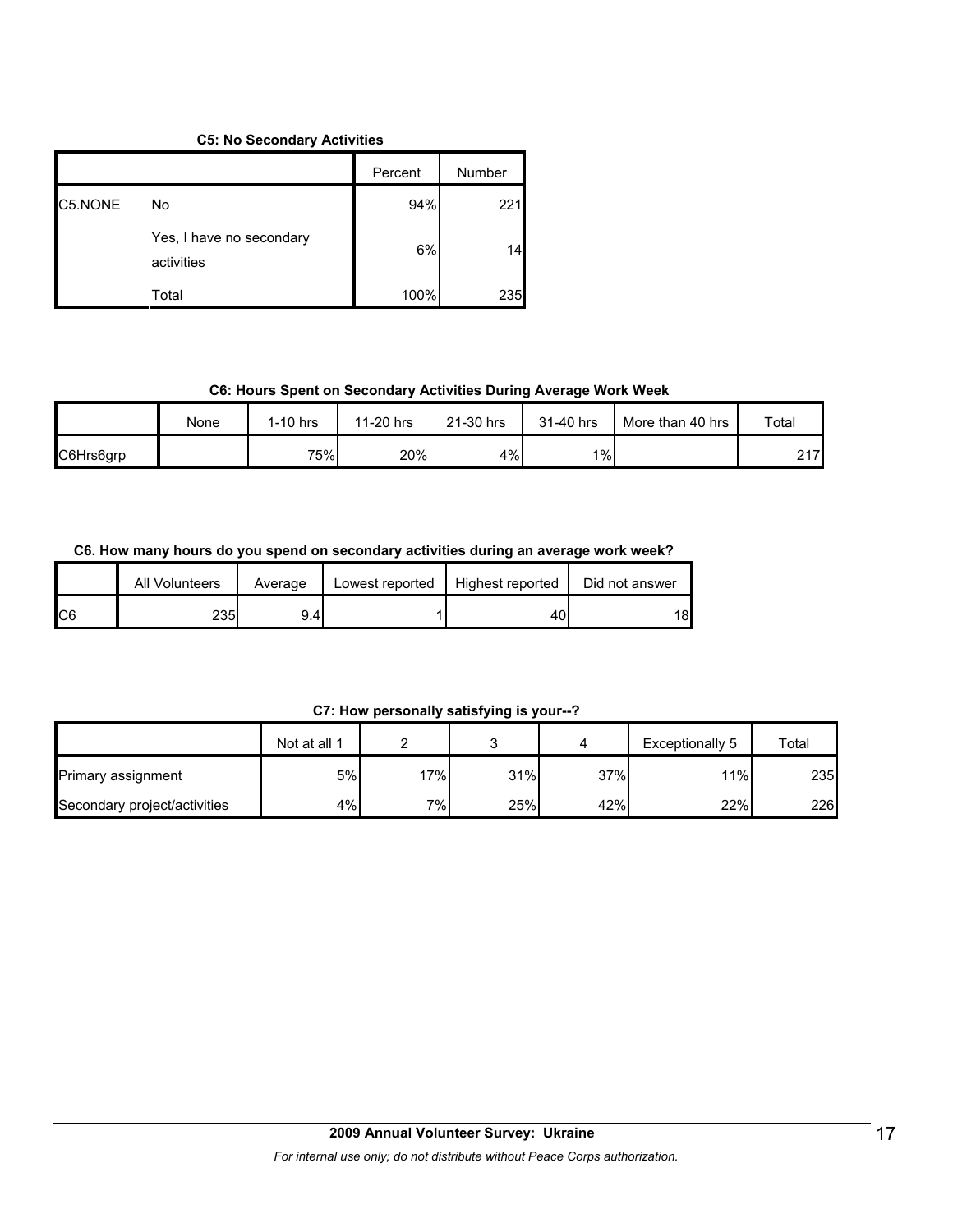# **D. Training for Peace Corps Assignment**

*This section reports Volunteers' assessments of the effectiveness of their Pre-Service Training and In-Service Training at post. In-Service Training (IST) includes: Reconnect; Technical IST; Mid-Service and Close of Service conferences; project management/leadership conferences; and other post-sponsored training sessions.* 

|                                                                       | Not effective | Poor | Adequate | Effective | Very Effective | NA/No training | Total |
|-----------------------------------------------------------------------|---------------|------|----------|-----------|----------------|----------------|-------|
| Manage cultural differences                                           | 1%            | 6%   | 33%      | 47%       | 13%            |                | 143   |
| Deal with adjustment issues                                           | 3%            | 7%   | 41%      | 39%       | 10%            |                | 142   |
| Work with<br>counterparts/community<br>partners                       | 6%            | 27%  | 39%      | 21%       | 6%             | 1%             | 142   |
| Use language needed in<br>work and social interactions                | 3%            | 6%   | 20%      | 34%       | 37%            |                | 143   |
| Perform technical aspects of<br>your work                             | 4%            | 11%  | 38%      | 31%       | 14%            | 3%             | 140   |
| Work on your project goals<br>and objectives                          | 1%            | 16%  | 40%      | 31%       | 11%            | 1%             | 142   |
| Conduct a participatory<br>community needs<br>assessment (e.g., PACA) | 6%            | 22%  | 38%      | 18%       | 12%            | 5%             | 143   |
| Monitor your project goals<br>and outcomes                            | 2%            | 18%  | 45%      | 24%       | 10%            | 1%             | 139   |
| Maintain your physical health                                         | $1\%$         | 10%  | 26%      | 43%       | 18%            | 2%             | 143   |
| Maintain your<br>mental/emotional health                              | 1%            | 15%  | 26%      | 41%       | 15%            | 2%             | 143   |
| Maintain your personal safety<br>and security                         |               | 1%   | 23%      | 41%       | 34%            | 1%             | 142   |

**D1: (PCVs at post 18 months or less) How effective was your Pre-Service Training (PST) in preparing you to--**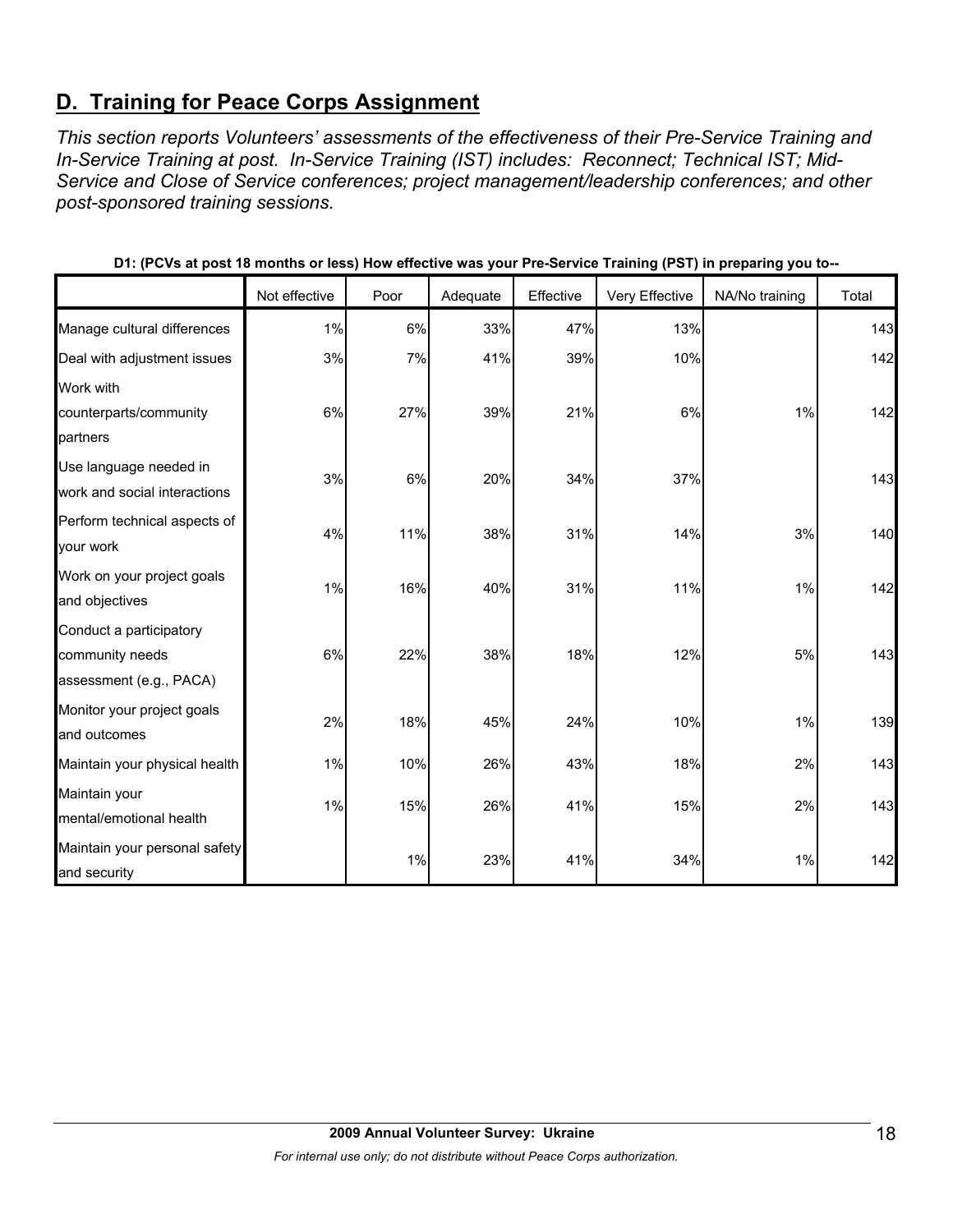|                                                                                          | Not effective | Poor | Adequate | Effective | Very Effective | NA/No training | Total |
|------------------------------------------------------------------------------------------|---------------|------|----------|-----------|----------------|----------------|-------|
| Manage cultural differences                                                              | 2%            | 5%   | 21%      | 33%       | 17%            | 23%            | 150   |
| Deal with adjustment issues                                                              | 1%            | 5%   | 23%      | 31%       | 10%            | 29%            | 149   |
| Build and strengthen working<br>relationships with<br>counterparts/community<br>partners | 3%            | 9%   | 30%      | 29%       | 15%            | 14%            | 149   |
| Use language needed in<br>work and social interactions                                   | 2%            | 4%   | 23%      | 35%       | 29%            | 7%             | 151   |
| Perform technical aspects of<br>your work                                                | 2%            | 7%   | 26%      | 34%       | 16%            | 14%            | 148   |
| Work on your project goals<br>and objectives                                             | 1%            | 7%   | 20%      | 41%       | 17%            | 13%            | 149   |
| Conduct a participatory<br>community needs<br>assessment (e.g., PACA)                    | 3%            | 7%   | 28%      | 28%       | 11%            | 22%            | 148   |
| Monitor project goals and<br>outcomes                                                    | 2%            | 7%   | 25%      | 38%       | 13%            | 15%            | 149   |
| Maintain your physical health                                                            | 3%            | 2%   | 22%      | 27%       | 15%            | 31%            | 150   |
| Maintain your<br>mental/emotional health                                                 | 4%            | 3%   | 24%      | 23%       | 16%            | 30%            | 150   |
| Maintain your personal safety<br>and security                                            | 2%            | 1%   | 19%      | 23%       | 22%            | 32%            | 149   |

**D5: How effective was your In-Service Training (IST) in preparing you to--**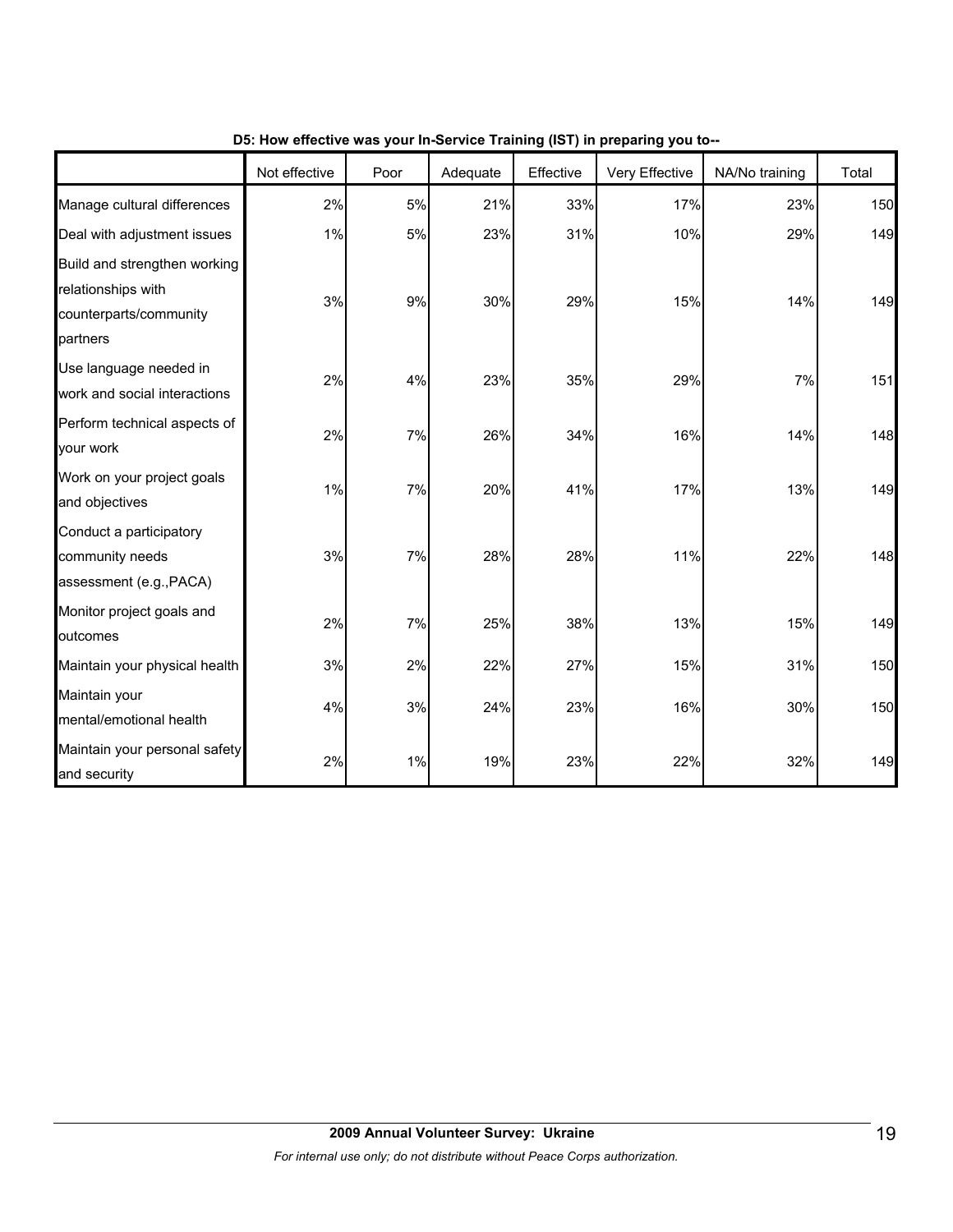| D8: Did you have this skill before joining the Peace Corps? |               |     |    |  |  |  |  |
|-------------------------------------------------------------|---------------|-----|----|--|--|--|--|
|                                                             | No/ No answer | Yes | Тo |  |  |  |  |

Г

ī

|                                                  | No/ No answer | Yes | Total      |
|--------------------------------------------------|---------------|-----|------------|
| Skills specific to my assignment                 | 81            | 144 | 225        |
| Assessing community needs                        | 145           | 76  | 221        |
| Organizing/implementing<br>community activities  | 98            | 124 | 222        |
| Building capacity of local<br>organizations      | 154           | 65  | 219        |
| Monitoring, reporting, and<br>evaluating my work | 47            | 177 | 224        |
| Designing and implementing<br>training sessions  | 125           | 100 | <b>225</b> |

# **D8: Is the skill needed for your Peace Corps work?**

|                                                  | No/ No answer | Yes | Total |
|--------------------------------------------------|---------------|-----|-------|
| Skills specific to my assignment                 | 7             | 180 | 187   |
| Assessing community needs                        | 21            | 201 | 222   |
| Organizing/implementing<br>community activities  | 27            | 196 | 223   |
| Building capacity of local<br>organizations      | 80            | 141 | 221   |
| Monitoring, reporting, and<br>evaluating my work | 25            | 199 | 224   |
| Designing and implementing<br>training sessions  | 47            | 175 | 222   |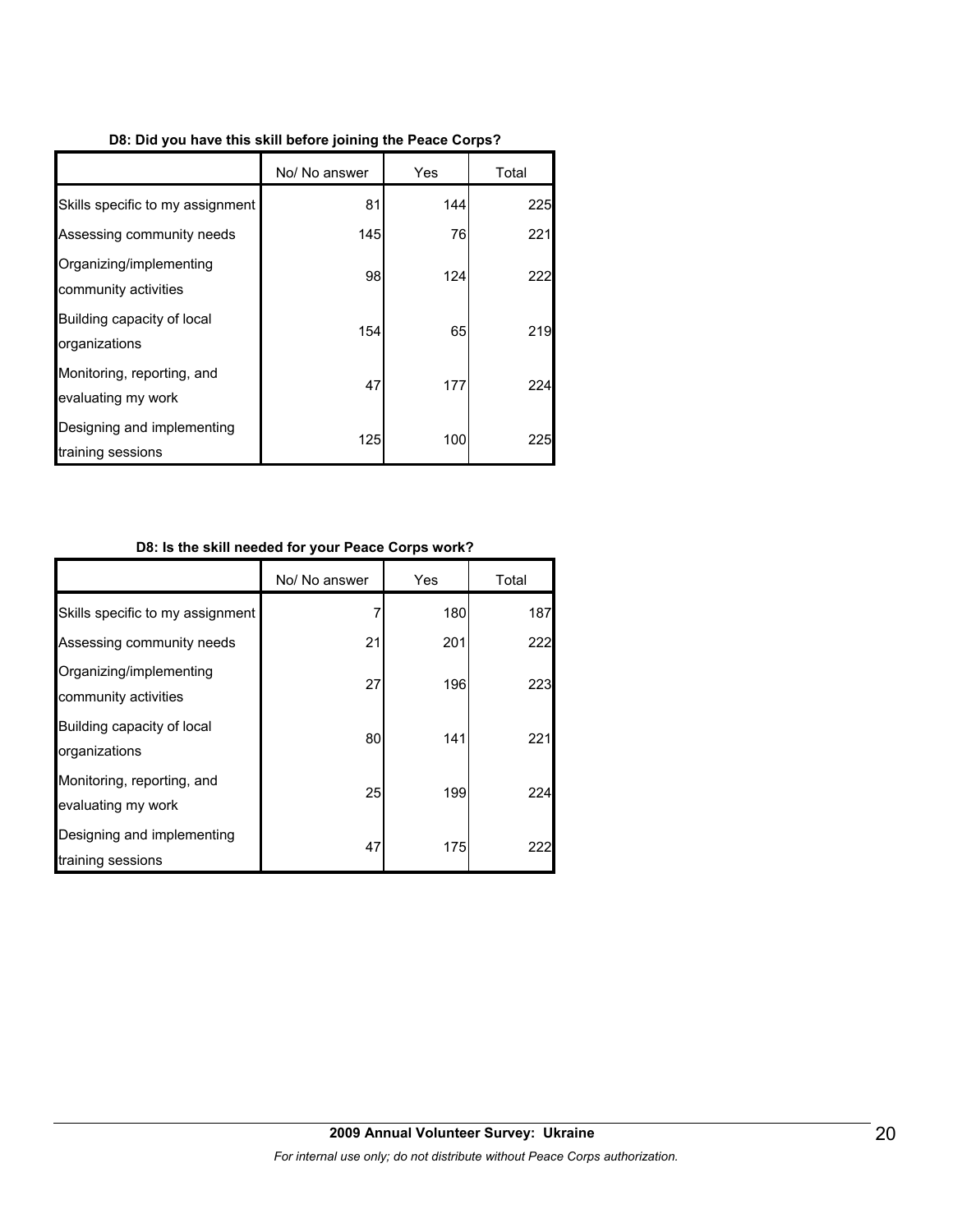# **D8: Have you had adequate Peace Corps training to acquire the skill?**

|                                                  | No/ No answer | Yes | Total |
|--------------------------------------------------|---------------|-----|-------|
| Skills specific to my assignment                 | 23            | 147 | 170   |
| Assessing community needs                        | 44            | 143 | 187   |
| Organizing/implementing<br>community activities  | 54            | 125 | 179   |
| Building capacity of local<br>organizations      | 92            | 74  | 166   |
| Monitoring, reporting, and<br>evaluating my work | 27            | 131 | 158   |
| Designing and implementing<br>training sessions  | 56            | 115 | 171   |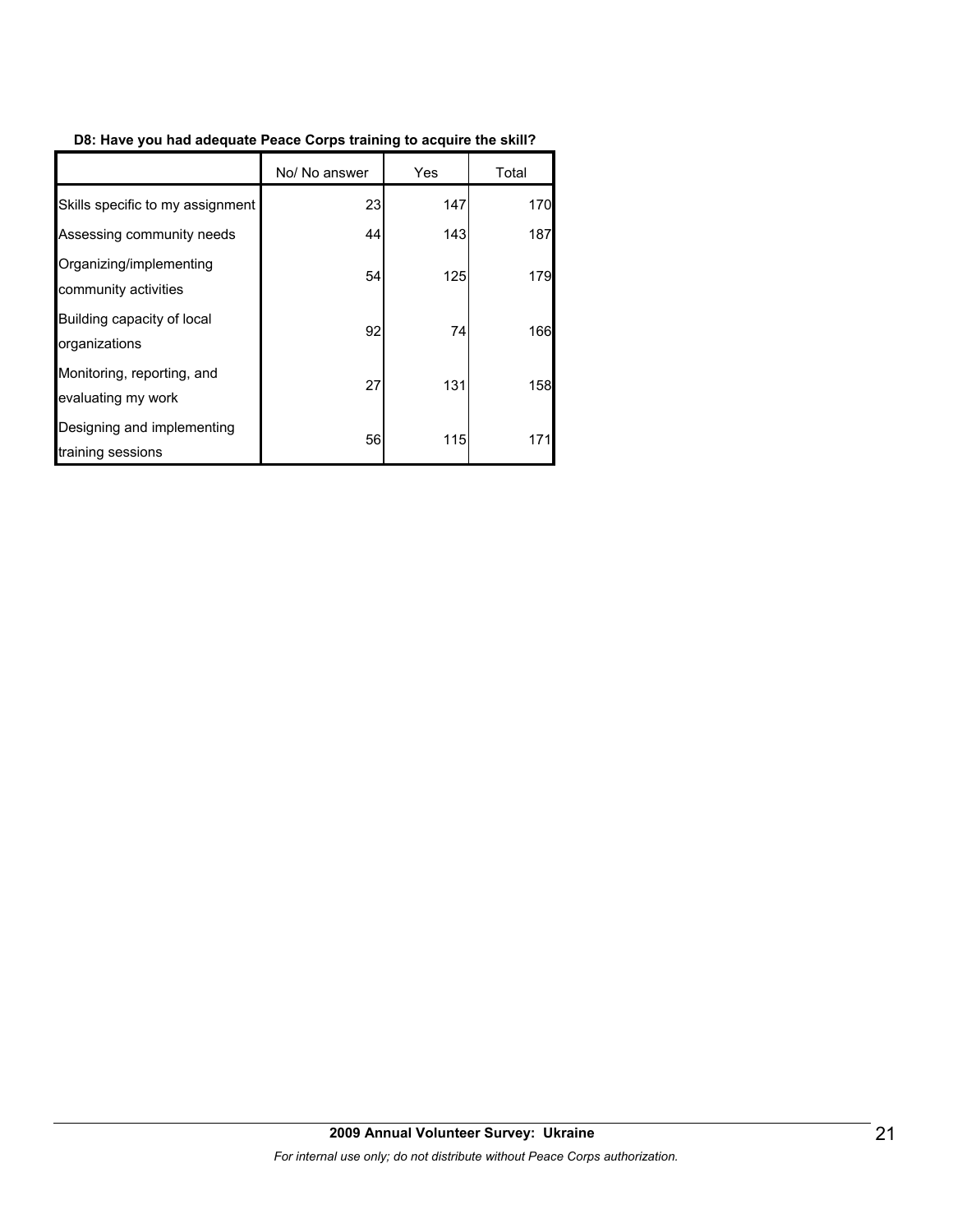# **E. Volunteer Assignment Goals and Impact**

*This section reports Volunteers' self-assessments of their impact on the individuals and organizations in the communities in which they serve. At the end of this section, Volunteers' third goal activities, participation in Coverdell World Wise School/Correspondence Match (CWWS/CM) and use of Peace Corps resources to support their work are reported in questions.* 

|                                                                                                                 | Not at all 1 | 2   | 3   | 4   | Exceptionally 5 | <b>NA</b> | Total |
|-----------------------------------------------------------------------------------------------------------------|--------------|-----|-----|-----|-----------------|-----------|-------|
| Meets the objectives of the<br>project plan                                                                     | 3%           | 11% | 27% | 41% | 15%             | 3%        | 227   |
| Builds local capacity for<br>sustainability                                                                     | 7%           | 23% | 31% | 27% | 7%              | 5%        | 229   |
| Involves local people in<br>planning and implementing<br>activities                                             | 6%           | 14% | 27% | 37% | 14%             | 3%        | 228   |
| Complements other local<br>development activities                                                               | 14%          | 17% | 34% | 21% | 8%              | 6%        | 228   |
| Transfers skills to host country<br>individuals and organizations                                               | 4%           | 9%  | 36% | 38% | 11%             | 2%        | 229   |
| Mobilizes host country nationals<br>(HCNs) to volunteer                                                         | 15%          | 24% | 29% | 20% | 4%              | 7%        | 228   |
| Helps promote a better<br>understanding of Americans on<br>the part of the peoples served<br>(goal 2)           | 0%           | 4%  | 11% | 41% | 43%             | 0%        | 230   |
| Helps promote a better<br>understanding of other peoples<br>on the part of Americans (goal<br>$\left( 3\right)$ | 3%           | 5%  | 13% | 40% | 38%             | $1\%$     | 230   |

**E1: To what extent does your Volunteer work assignment address the following?**

| E2: To what extent does your host community--? |  |  |
|------------------------------------------------|--|--|
|------------------------------------------------|--|--|

|                                          | Not at all 1 | ົ   | 3   | 4   | Exceptionally 5 | <b>NA</b> | Total |
|------------------------------------------|--------------|-----|-----|-----|-----------------|-----------|-------|
| Need the assistance that you<br>provided | 5%           | 16% | 26% | 35% | 17%             | $1\%$     | 88    |
| Want the assistance that you<br>provided | 3%           | 16% | 22% | 35% | 24%             |           | 88    |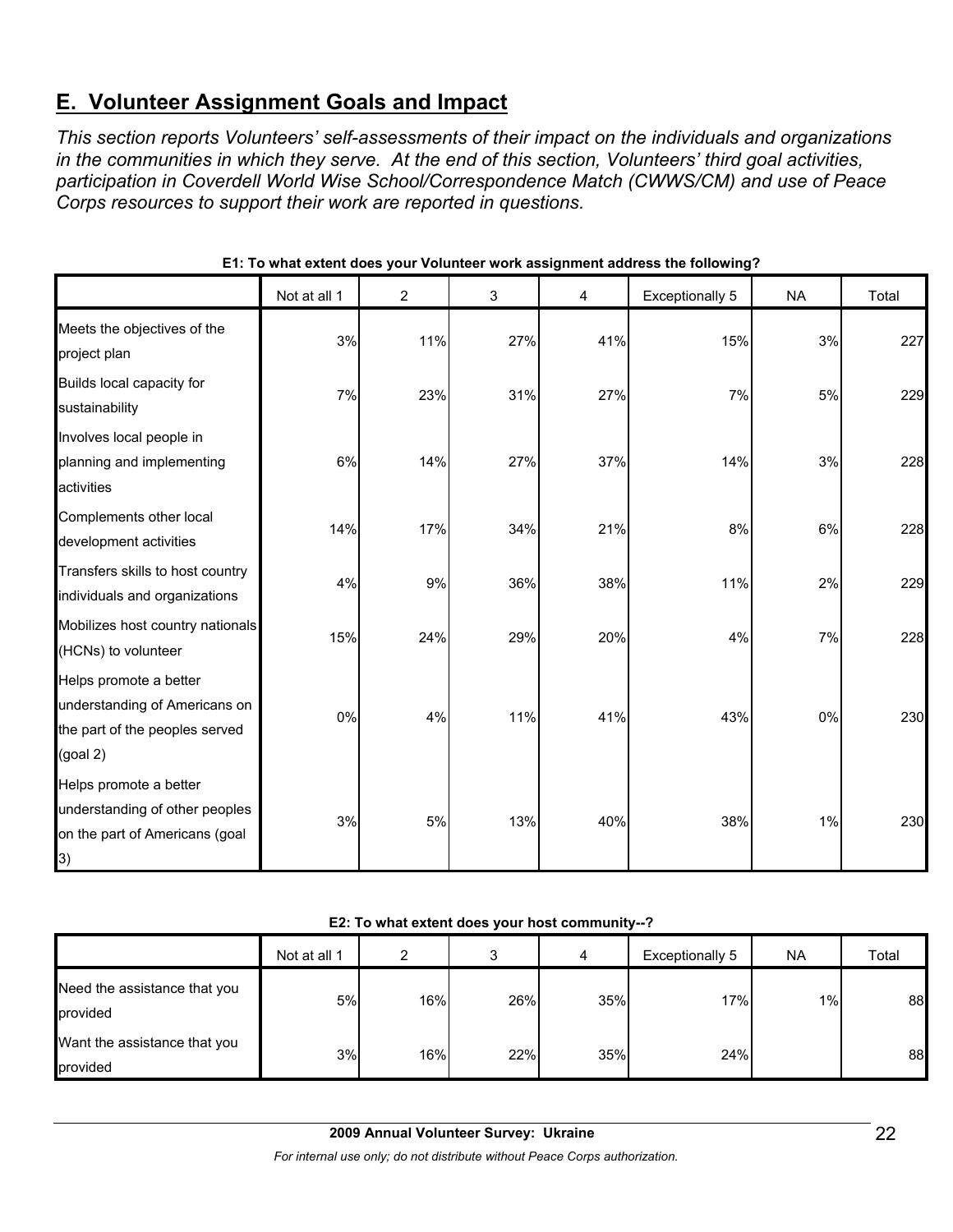|                                                                  | None 1 | $\overline{2}$ | 3   | 4   | Exceptional 5 | <b>NA</b> | Total |
|------------------------------------------------------------------|--------|----------------|-----|-----|---------------|-----------|-------|
| Ability to access information<br>(e.g., library, Internet, etc.) | 11%    | 16%            | 28% | 28% | 12%           | 6%        | 231   |
| Leadership skills                                                | 7%     | 18%            | 40% | 28% | 5%            | 2%        | 229   |
| Planning and management                                          | 8%     | 16%            | 32% | 34% | 8%            | 2%        | 230   |
| Problem solving/critical thinking                                | 9%     | 20%            | 27% | 33% | 8%            | 3%        | 230   |
| Self-esteem                                                      | 10%    | 14%            | 30% | 32% | 8%            | 6%        | 228   |
| <b>Technical skills</b>                                          | 9%     | 20%            | 32% | 31% | 5%            | 3%        | 229   |
| Use of local resources                                           | 10%    | 19%            | 33% | 30% | 5%            | 4%        | 227   |
| Use of external resources (e.g.,<br>grants, international NGOs)  | 8%     | 14%            | 25% | 31% | 19%           | 3%        | 228   |
| Better understanding of<br>Americans                             | 0%     | 3%             | 13% | 38% | 46%           | $0\%$     | 231   |
| Other: Please specify below                                      | 1%     | 1%             | 2%  | 10% | 4%            | 82%       | 84    |

**E3: How much impact does your assignment have on the capacities of your host counterparts/community partners?**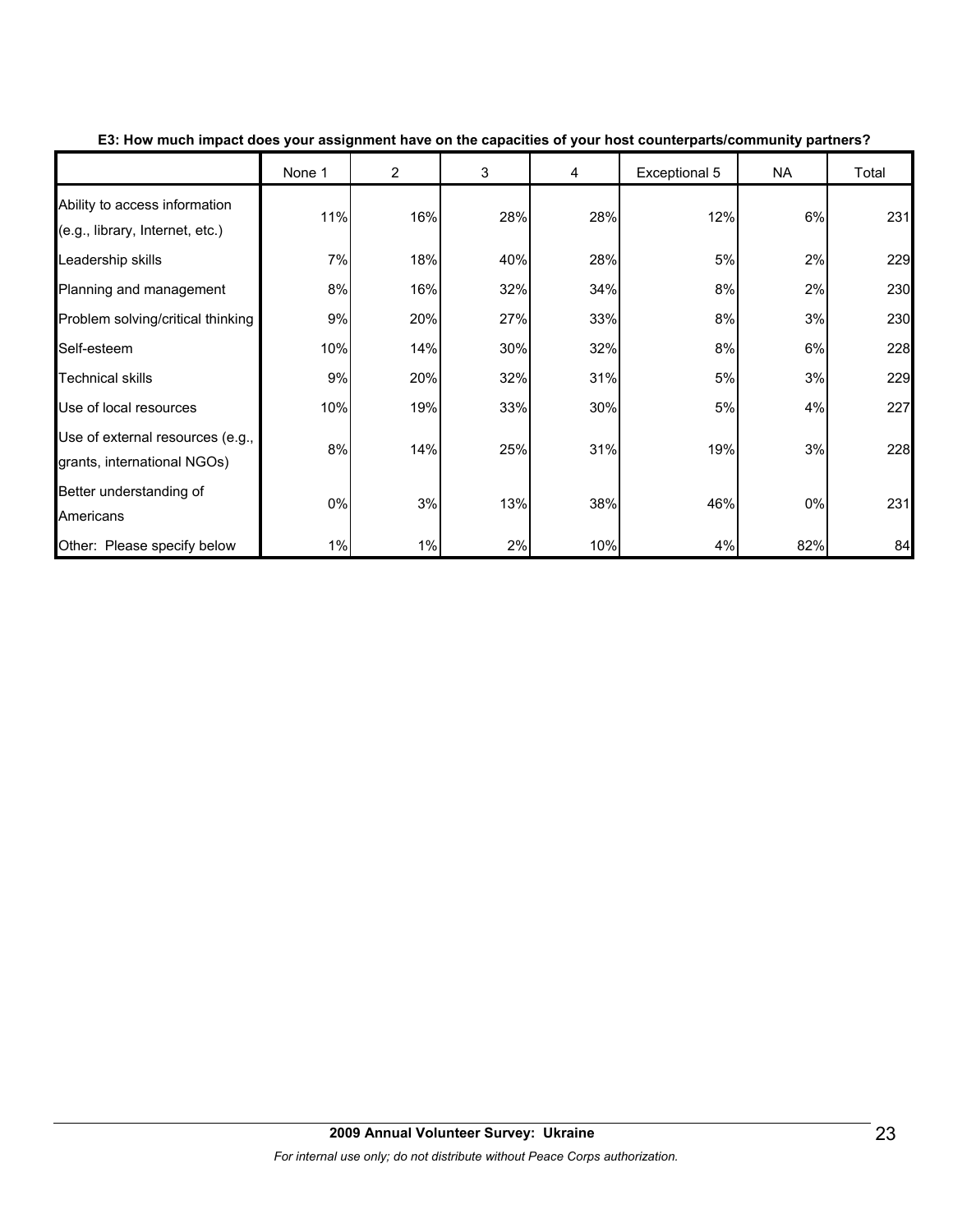#### **E3: How much impact does your assignment have on the capacities of your host**

| counterparts/community partners? Other (specify) |                                                |  |            |       |            |  |  |
|--------------------------------------------------|------------------------------------------------|--|------------|-------|------------|--|--|
|                                                  |                                                |  | Column N % | Count | Row N $\%$ |  |  |
|                                                  | Open-ended results. Not responsive to request. |  |            |       |            |  |  |
| E3_OTHER                                         |                                                |  |            |       |            |  |  |
|                                                  |                                                |  |            |       |            |  |  |
|                                                  |                                                |  |            |       |            |  |  |
|                                                  |                                                |  |            |       |            |  |  |
|                                                  |                                                |  |            |       |            |  |  |
|                                                  |                                                |  |            |       |            |  |  |
|                                                  |                                                |  |            |       |            |  |  |
|                                                  |                                                |  |            |       |            |  |  |
|                                                  |                                                |  |            |       |            |  |  |
|                                                  |                                                |  |            |       |            |  |  |
|                                                  |                                                |  |            |       |            |  |  |
|                                                  |                                                |  |            |       |            |  |  |
|                                                  |                                                |  |            |       |            |  |  |
|                                                  |                                                |  |            |       |            |  |  |
|                                                  |                                                |  |            |       |            |  |  |
|                                                  |                                                |  |            |       |            |  |  |
|                                                  |                                                |  |            |       |            |  |  |
|                                                  |                                                |  |            |       |            |  |  |
|                                                  |                                                |  |            |       |            |  |  |
|                                                  |                                                |  |            |       |            |  |  |
|                                                  |                                                |  |            |       |            |  |  |
|                                                  |                                                |  |            |       |            |  |  |
|                                                  |                                                |  |            |       |            |  |  |
|                                                  |                                                |  |            |       |            |  |  |
|                                                  |                                                |  |            |       |            |  |  |
|                                                  |                                                |  |            |       |            |  |  |
|                                                  |                                                |  |            |       |            |  |  |
|                                                  |                                                |  |            |       |            |  |  |
|                                                  |                                                |  |            |       |            |  |  |
|                                                  |                                                |  |            |       |            |  |  |
|                                                  |                                                |  |            |       |            |  |  |
|                                                  |                                                |  |            |       |            |  |  |
|                                                  |                                                |  |            |       |            |  |  |
|                                                  |                                                |  |            |       |            |  |  |
|                                                  |                                                |  |            |       |            |  |  |
|                                                  |                                                |  |            |       |            |  |  |
|                                                  |                                                |  |            |       |            |  |  |
|                                                  |                                                |  |            |       |            |  |  |
|                                                  |                                                |  |            |       |            |  |  |
|                                                  |                                                |  |            |       |            |  |  |
|                                                  |                                                |  |            |       |            |  |  |
|                                                  |                                                |  |            |       |            |  |  |
|                                                  | Total                                          |  |            | 235   | 100%       |  |  |

# **counterparts/community partners? Other (specify)**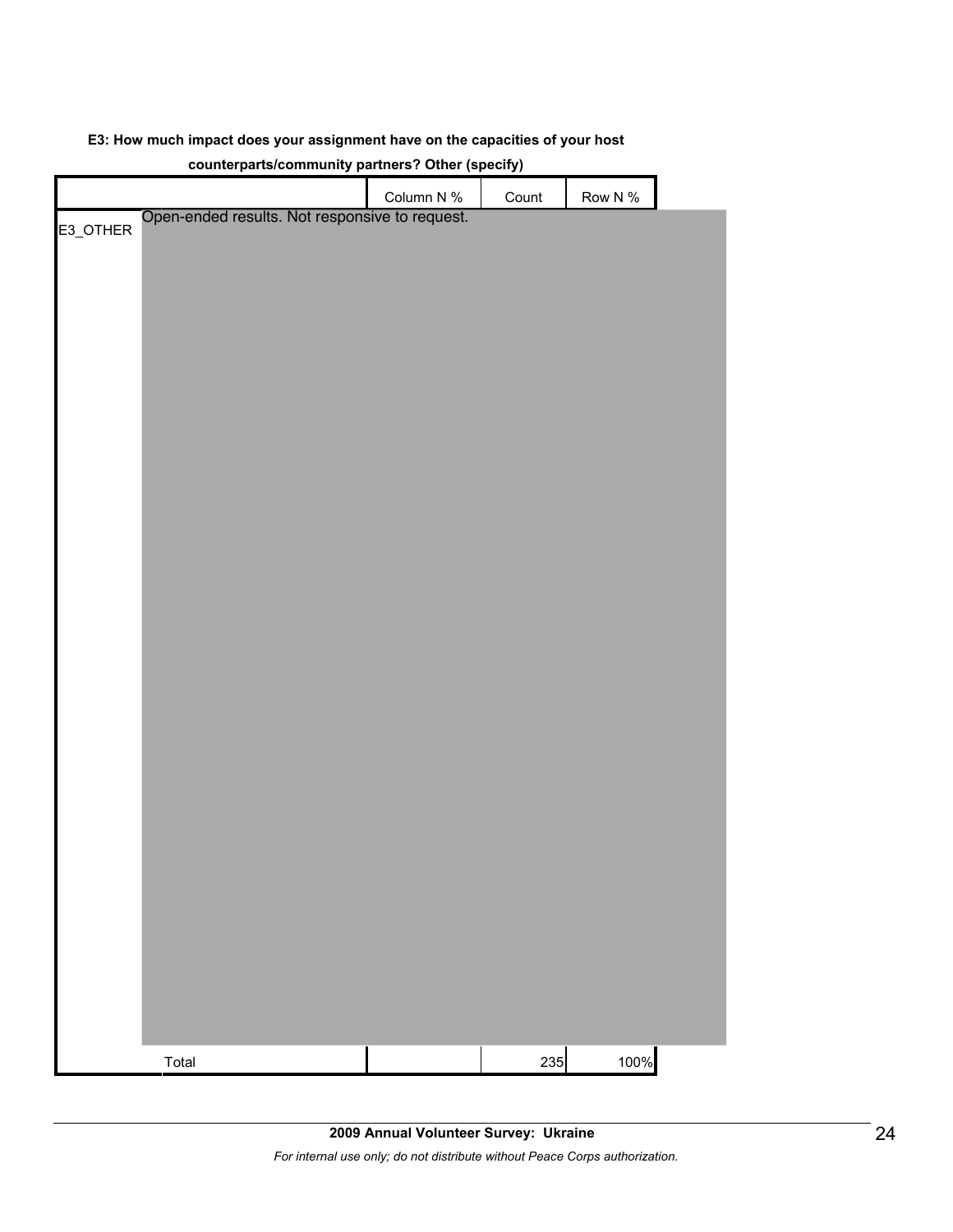|                                                                  | None 1 | $\overline{2}$ | 3   | 4   | Exceptional 5 | <b>NA</b> | Total |
|------------------------------------------------------------------|--------|----------------|-----|-----|---------------|-----------|-------|
| Ability to access information<br>(e.g., library, Internet, etc.) | 10%    | 17%            | 29% | 28% | 13%           | 3%        | 230   |
| Leadership skills                                                | 4%     | 12%            | 32% | 36% | 14%           | 2%        | 231   |
| Planning and management                                          | 10%    | 19%            | 32% | 29% | 6%            | 4%        | 231   |
| Problem solving/critical thinking                                | 3%     | 13%            | 28% | 40% | 14%           | 2%        | 231   |
| Self-esteem                                                      | 2%     | 8%             | 27% | 42% | 19%           | 3%        | 229   |
| <b>Technical skills</b>                                          | 9%     | 17%            | 35% | 26% | 9%            | 5%        | 230   |
| Use of local resources                                           | 10%    | 23%            | 35% | 24% | 5%            | 3%        | 230   |
| Use of external resources (e.g.,<br>grants, international NGOs)  | 16%    | 24%            | 23% | 22% | 8%            | 6%        | 231   |
| Better understanding of<br>Americans                             | 0%     | 3%             | 7%  | 34% | 56%           |           | 232   |
| Other: Please specify below                                      | 1%     | 1%             | 4%  | 12% | 7%            | 75%       | 76    |

**E4: How much impact does your assignment have on the capacities of your host individuals with whom you work?**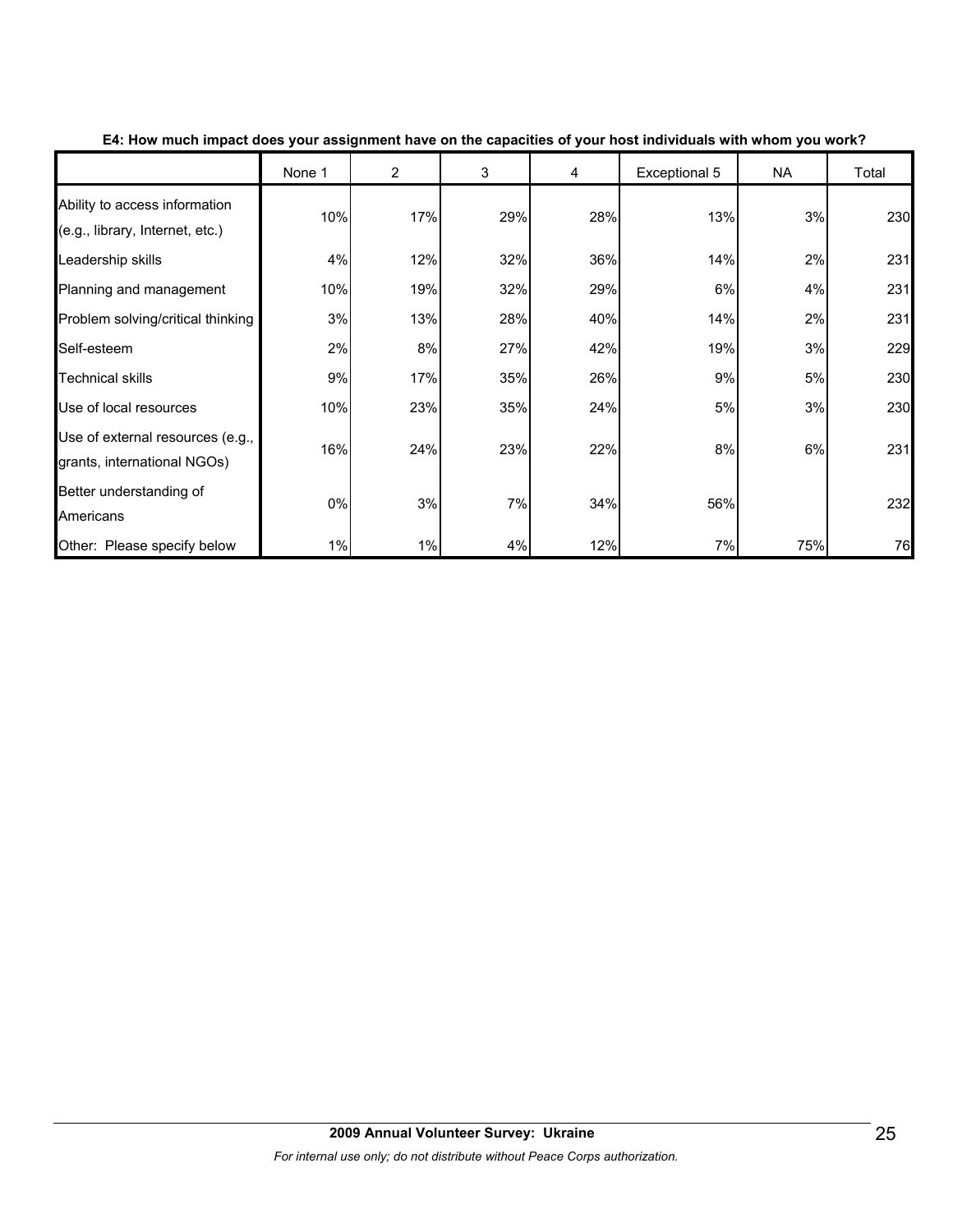## **E4: How much impact does your assignment have on the capacities of your host**

|          |                                                | $m_{11}$ , $m_{21}$ , $m_{31}$ , $m_{41}$ , $m_{41}$ , $m_{41}$ , $m_{41}$ , $m_{41}$ , $m_{41}$ , $m_{41}$ , $m_{41}$ , $m_{41}$ , $m_{41}$ , $m_{41}$ , $m_{41}$ , $m_{41}$ , $m_{41}$ , $m_{41}$ , $m_{41}$ , $m_{41}$ , $m_{41}$ , $m_{41}$ , $m_{41}$ , $m_{41}$ , $m_{41$<br>Column N % | Count | Row N % |  |
|----------|------------------------------------------------|-----------------------------------------------------------------------------------------------------------------------------------------------------------------------------------------------------------------------------------------------------------------------------------------------|-------|---------|--|
|          | Open-ended results. Not responsive to request. |                                                                                                                                                                                                                                                                                               |       |         |  |
| E4_OTHER |                                                |                                                                                                                                                                                                                                                                                               |       |         |  |
|          |                                                |                                                                                                                                                                                                                                                                                               |       |         |  |
|          |                                                |                                                                                                                                                                                                                                                                                               |       |         |  |
|          |                                                |                                                                                                                                                                                                                                                                                               |       |         |  |
|          |                                                |                                                                                                                                                                                                                                                                                               |       |         |  |
|          |                                                |                                                                                                                                                                                                                                                                                               |       |         |  |
|          |                                                |                                                                                                                                                                                                                                                                                               |       |         |  |
|          |                                                |                                                                                                                                                                                                                                                                                               |       |         |  |
|          |                                                |                                                                                                                                                                                                                                                                                               |       |         |  |
|          |                                                |                                                                                                                                                                                                                                                                                               |       |         |  |
|          |                                                |                                                                                                                                                                                                                                                                                               |       |         |  |
|          |                                                |                                                                                                                                                                                                                                                                                               |       |         |  |
|          |                                                |                                                                                                                                                                                                                                                                                               |       |         |  |
|          |                                                |                                                                                                                                                                                                                                                                                               |       |         |  |
|          |                                                |                                                                                                                                                                                                                                                                                               |       |         |  |
|          |                                                |                                                                                                                                                                                                                                                                                               |       |         |  |
|          |                                                |                                                                                                                                                                                                                                                                                               |       |         |  |
|          |                                                |                                                                                                                                                                                                                                                                                               |       |         |  |
|          |                                                |                                                                                                                                                                                                                                                                                               |       |         |  |
|          |                                                |                                                                                                                                                                                                                                                                                               |       |         |  |
|          |                                                |                                                                                                                                                                                                                                                                                               |       |         |  |
|          |                                                |                                                                                                                                                                                                                                                                                               |       |         |  |
|          |                                                |                                                                                                                                                                                                                                                                                               |       |         |  |
|          |                                                |                                                                                                                                                                                                                                                                                               |       |         |  |
|          | Total                                          |                                                                                                                                                                                                                                                                                               | 235   | 100%    |  |

#### **individuals with whom you work? Other (specify)**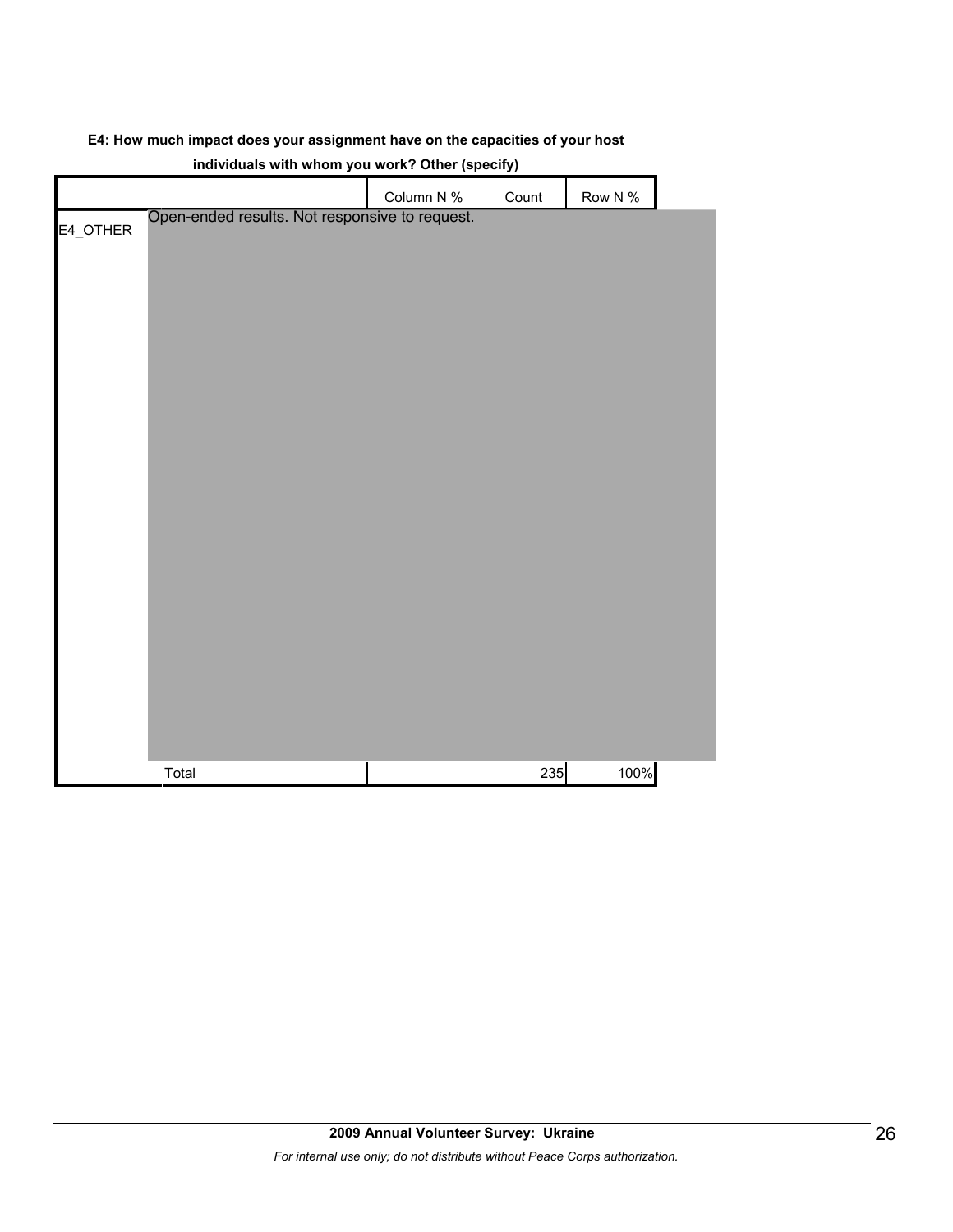|                                                              | None 1 | $\overline{2}$ | 3   | 4   | Exceptional 5 | <b>NA</b> | Total |
|--------------------------------------------------------------|--------|----------------|-----|-----|---------------|-----------|-------|
| Identifying and prioritizing<br>organizational needs         | 15%    | 17%            | 34% | 22% | 4%            | 7%        | 228   |
| Leadership                                                   | 11%    | 23%            | 30% | 27% | 2%            | 7%        | 229   |
| Management                                                   | 14%    | 25%            | 30% | 21% | 3%            | 8%        | 229   |
| Monitoring and evaluation                                    | 13%    | 19%            | 31% | 26% | 4%            | 7%        | 227   |
| Planning and implementing<br>organizational activities       | 11%    | 14%            | 28% | 36% | 6%            | 4%        | 227   |
| Teamwork/participatory<br>decision-making                    | 14%    | 14%            | 27% | 33% | 6%            | 6%        | 227   |
| Use of local resources                                       | 16%    | 20%            | 31% | 22% | 6%            | 5%        | 229   |
| Ability to mobilize, manage, and<br>sustain local volunteers | 18%    | 21%            | 29% | 20% | 5%            | 6%        | 228   |
| Other: Please specify below                                  | 3%     | 3%             | 3%  | 9%  | 2%            | 80%       | 66    |

#### **E5: To what extent does your assignment enhance the capacities of organizations with whom you work?**

## **E5: To what extent does your assignment enhance the capacities of organizations with**

**whom you work? Other (specify)**

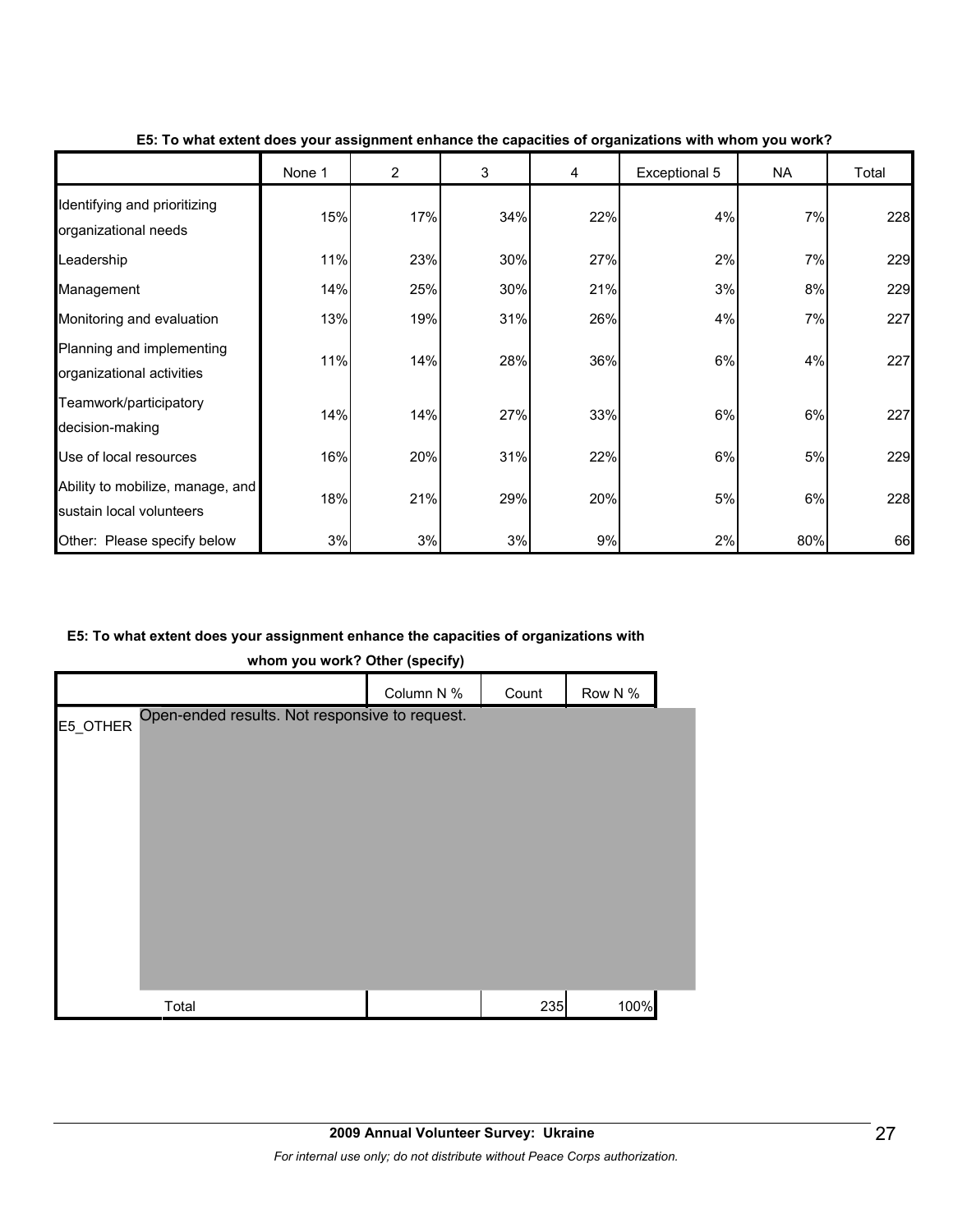| <b>capacities?</b>                    |              |     |     |     |                 |           |       |  |
|---------------------------------------|--------------|-----|-----|-----|-----------------|-----------|-------|--|
|                                       | Not at all 1 | າ   | 3   | 4   | Exceptionally 5 | <b>NA</b> | Total |  |
| Your counterpart/community<br>partner | 8%           | 13% | 28% | 35% | 13%             | 2%        | 230   |  |
| Another institution/organization      | 11%          | 16% | 30% | 25% | 9%              | 9%        | 228   |  |
| Members of your host<br>community     | 3%           | 14% | 30% | 33% | 19%             | 1%        | 229   |  |
| Other: Please specify below           | 3%           | 1%  | 3%  | 8%  | 12%             | 72%       | 72    |  |

**E6: How effective have you been in transferring knowledge and skills to help the following persons or groups build their** 

**capacities?**

## **E7: To what extent have HC individuals gained a better understanding of Americans? Includes "Too early to tell."**

|    | Not at all | Minimally | Moderately | Considerably | Exceptionally | Too early to tell | Total |
|----|------------|-----------|------------|--------------|---------------|-------------------|-------|
| E7 | 0%l        | 3%        | 16%        | 54%          | 24%           | 4%                | 228   |

## **E7: To what extent have HC individuals gained a better understanding of Americans? Excludes**

**"Too early to tell."**

|     | Not at all | Minimally | Moderately | Considerably | Exceptionally | Total |
|-----|------------|-----------|------------|--------------|---------------|-------|
| IE7 |            | 3%        | 7%         | 56%          | 25%           | 219   |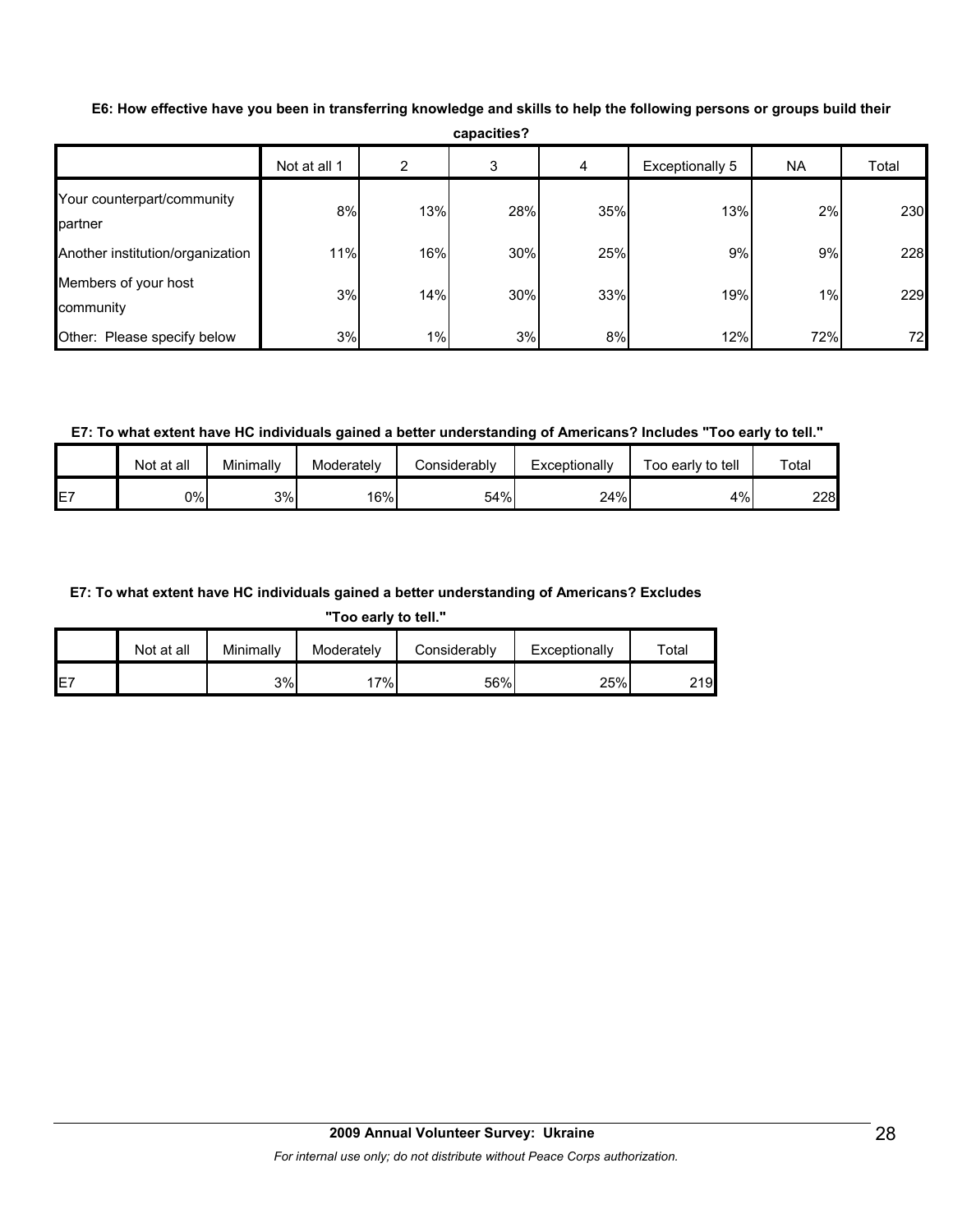|               |                                                              | PCV Responses | % Doing This | <b>Total PCVs</b><br>Responding |
|---------------|--------------------------------------------------------------|---------------|--------------|---------------------------------|
|               |                                                              |               |              |                                 |
| \$E9Goal3Acts | Electronic updates                                           | 193           | 88%          |                                 |
|               | Hosting American visitors                                    | 141           | 64%          |                                 |
|               | Hard copy/paper update                                       | 107           | 49%          |                                 |
|               | Personal website or blog                                     | 91            | 41%          |                                 |
|               | Enrollment in the CWWS/CMS<br>program                        | 81            | 37%          |                                 |
|               | Pen pal program/letter<br>exchange                           | 61            | 28%          |                                 |
|               | While on home leave, spoke at<br>a school or community group | 32            | 15%          |                                 |
|               | Podcasted/created a slide show<br>or video posted online     | 19            | 9%           |                                 |
|               | Other please specify                                         | 19            | 9%           |                                 |
|               | Peace Corps Week activities                                  | 8             | 4%           |                                 |
|               | Total                                                        |               |              | 220                             |

## **E9. In which of the following third goal activities have you participated during your PC service?**

Percents may total to more than 100% since Volunteers were asked to "Mark all that apply."

## **E9: When asked about third goal activities, Volunteer answered "No involvement in third goal activities."**

|                                                                                                           | Have done third goal activities | No third goal activities | Total |
|-----------------------------------------------------------------------------------------------------------|---------------------------------|--------------------------|-------|
| Peace Corps' third goal is to "help promote a<br>better understanding of other peoples on the part        |                                 |                          |       |
| of Americans." In which of the following third goal<br>activities, including your contact with family and | 96%                             | 4%                       | 235   |
| friends, have you participated during your Peace                                                          |                                 |                          |       |
| Corps                                                                                                     |                                 |                          |       |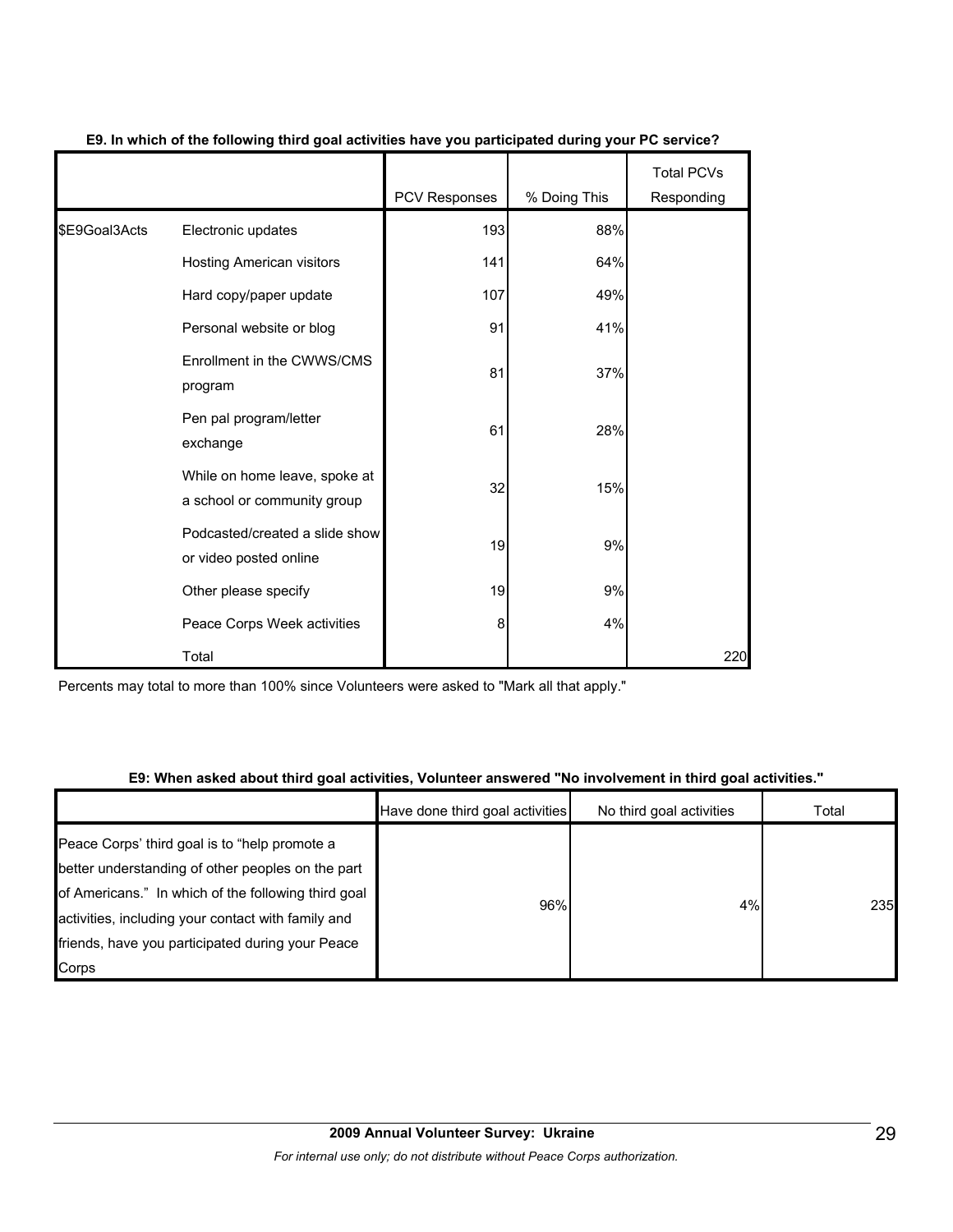|                 |                                        | I have participated in          | I have participated in                |       |
|-----------------|----------------------------------------|---------------------------------|---------------------------------------|-------|
|                 | I have not participated in<br>CWWS/CM. | CWWS/CM & would<br>recommend it | CWWS/CM and would<br>NOT recommend it | Total |
| E <sub>10</sub> | 64%                                    | 33%                             | 3%                                    | 225   |

**E10: Would you recommend participation in the CWWS CMS to other Volunteers?**

**E11: To what extent have Americans gained a better understanding of HCNs? Includes "Too early to tell."**

|     | Not at all | Minimallv | Moderately | Considerably | Exceptionally | -<br>Too early to tell | $\tau$ otal |
|-----|------------|-----------|------------|--------------|---------------|------------------------|-------------|
| E11 | 0%l        | 4%        | 20%        | 54%          | 20%           | 2%                     | 228         |

# **E11: To what extent have Americans gained a better understanding of HCNs? Excludes "Too early**

| to tell." |            |           |            |              |               |       |  |
|-----------|------------|-----------|------------|--------------|---------------|-------|--|
|           | Not at all | Minimally | Moderately | Considerably | Exceptionally | Total |  |
| E11       | 0%         | 4%        | 21%        | 54%          | 21%           | 224   |  |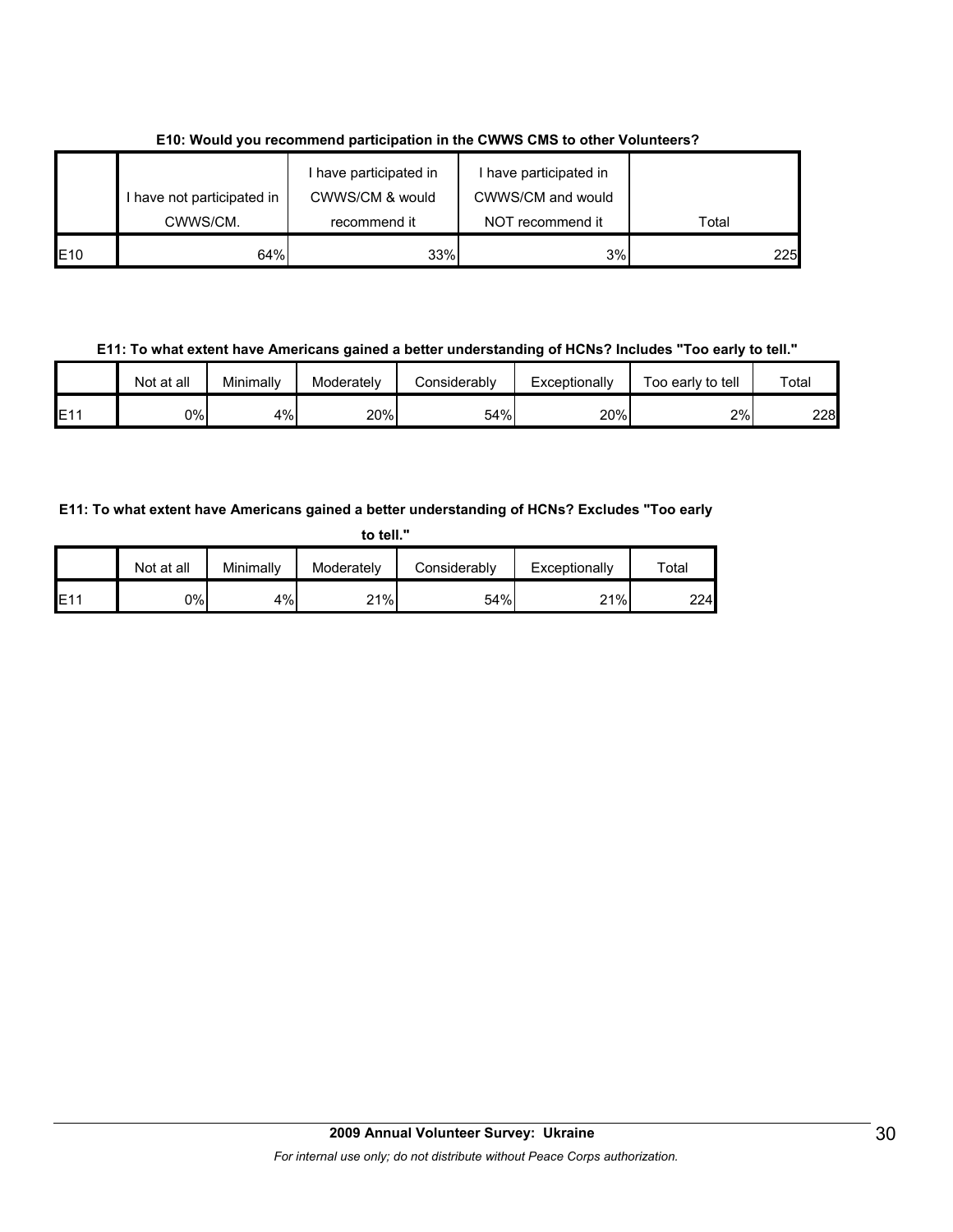|                                                                                | Yes |
|--------------------------------------------------------------------------------|-----|
| Coverdell World Wise Schools staff (Useful)                                    | 48  |
| Contact with other Peace Corps staff in Washington, D.C. (Useful)              | 37  |
| Information at staging (Useful)                                                | 103 |
| Information from your post sent to you before departure (Useful)               | 102 |
| Internet (Useful)                                                              | 192 |
| Invitation kits (Useful)                                                       | 124 |
| Material in staging packet (Useful)                                            | 102 |
| Peace Corps staff at post (e.g., World Wise School contact) (Useful)           | 76  |
| Recruiting (Useful)                                                            | 67  |
| Resources available from Coverdell World Wise Schools (Useful)                 | 39  |
| Resources available on Peace Corps website (e.g., third goal section) (Useful) | 95  |
| Training on third goal (Useful)                                                | 57  |
| Other: Please specify below (Useful)                                           |     |

## **E12: Which of the following resources have been useful to you in your third goal activities?**

## **E12: Which of the following resources would/will be helpful to you in your third goal activities?**

|                                                                                          | Yes |
|------------------------------------------------------------------------------------------|-----|
| Coverdell World Wise Schools staff (Would be helpful)                                    | 61  |
| Contact with other Peace Corps staff in Washington, D.C. (Would be helpful)              | 60  |
| Information at staging (Would be helpful)                                                | 34  |
| Information from your post sent to you before departure (Would be helpful)               | 53  |
| Internet (Would be helpful)                                                              | 27  |
| Invitation kits (Would be helpful)                                                       | 24  |
| Material in staging packet (Would be helpful)                                            | 21  |
| Peace Corps staff at post (e.g., World Wise School contact) (Would be helpful)           | 42  |
| Recruiting (Would be helpful)                                                            | 26  |
| Resources available from Coverdell World Wise Schools (Would be helpful)                 | 41  |
| Resources available on Peace Corps website (e.g., third goal section) (Would be helpful) | 43  |
| Training on third goal (Would be helpful)                                                | 67  |
| Other: Please specify below (Would/will be helpful)                                      | 3   |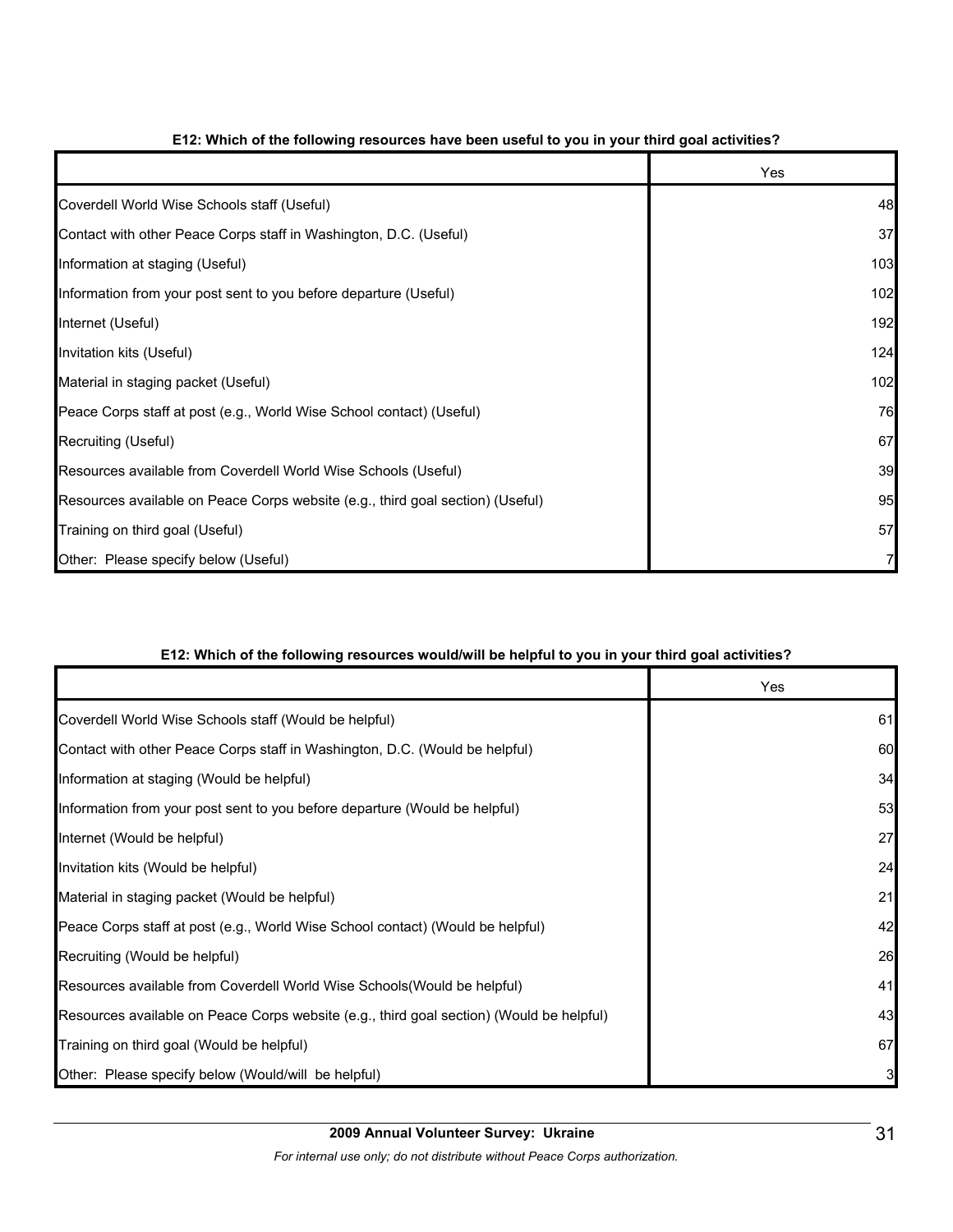| E12: Other useful/neipful resources? Other (specify)         |  |       |         |  |  |  |  |
|--------------------------------------------------------------|--|-------|---------|--|--|--|--|
|                                                              |  | Count | Row N % |  |  |  |  |
| Column N %<br>Open-ended results. Not responsive to request. |  |       |         |  |  |  |  |
| E12_OTHER                                                    |  |       |         |  |  |  |  |
|                                                              |  |       |         |  |  |  |  |
|                                                              |  |       |         |  |  |  |  |
|                                                              |  |       |         |  |  |  |  |
|                                                              |  |       |         |  |  |  |  |
|                                                              |  |       |         |  |  |  |  |
|                                                              |  |       |         |  |  |  |  |
|                                                              |  |       |         |  |  |  |  |
|                                                              |  |       |         |  |  |  |  |
|                                                              |  |       |         |  |  |  |  |
|                                                              |  |       |         |  |  |  |  |
|                                                              |  |       |         |  |  |  |  |
|                                                              |  |       |         |  |  |  |  |
|                                                              |  |       |         |  |  |  |  |
|                                                              |  |       |         |  |  |  |  |
|                                                              |  |       |         |  |  |  |  |
|                                                              |  |       |         |  |  |  |  |
|                                                              |  |       |         |  |  |  |  |
|                                                              |  |       |         |  |  |  |  |
|                                                              |  |       |         |  |  |  |  |
|                                                              |  |       |         |  |  |  |  |
|                                                              |  |       |         |  |  |  |  |
|                                                              |  |       |         |  |  |  |  |
|                                                              |  |       |         |  |  |  |  |
|                                                              |  |       |         |  |  |  |  |
|                                                              |  |       |         |  |  |  |  |
|                                                              |  |       |         |  |  |  |  |
|                                                              |  |       |         |  |  |  |  |
|                                                              |  |       |         |  |  |  |  |
| Total                                                        |  | 235   | 100%    |  |  |  |  |
|                                                              |  |       |         |  |  |  |  |

## **E12: Other useful/helpful resources? Other (specify)**

|  |  | E13: Do you know about the Peace Corps Partnership Program (PCPP)? |  |
|--|--|--------------------------------------------------------------------|--|
|  |  |                                                                    |  |

|     | No  | Yes, but I haven't used it. | Yes, I have used it. | Total |  |
|-----|-----|-----------------------------|----------------------|-------|--|
| E13 | 58% | 32%                         | 10%                  | 232   |  |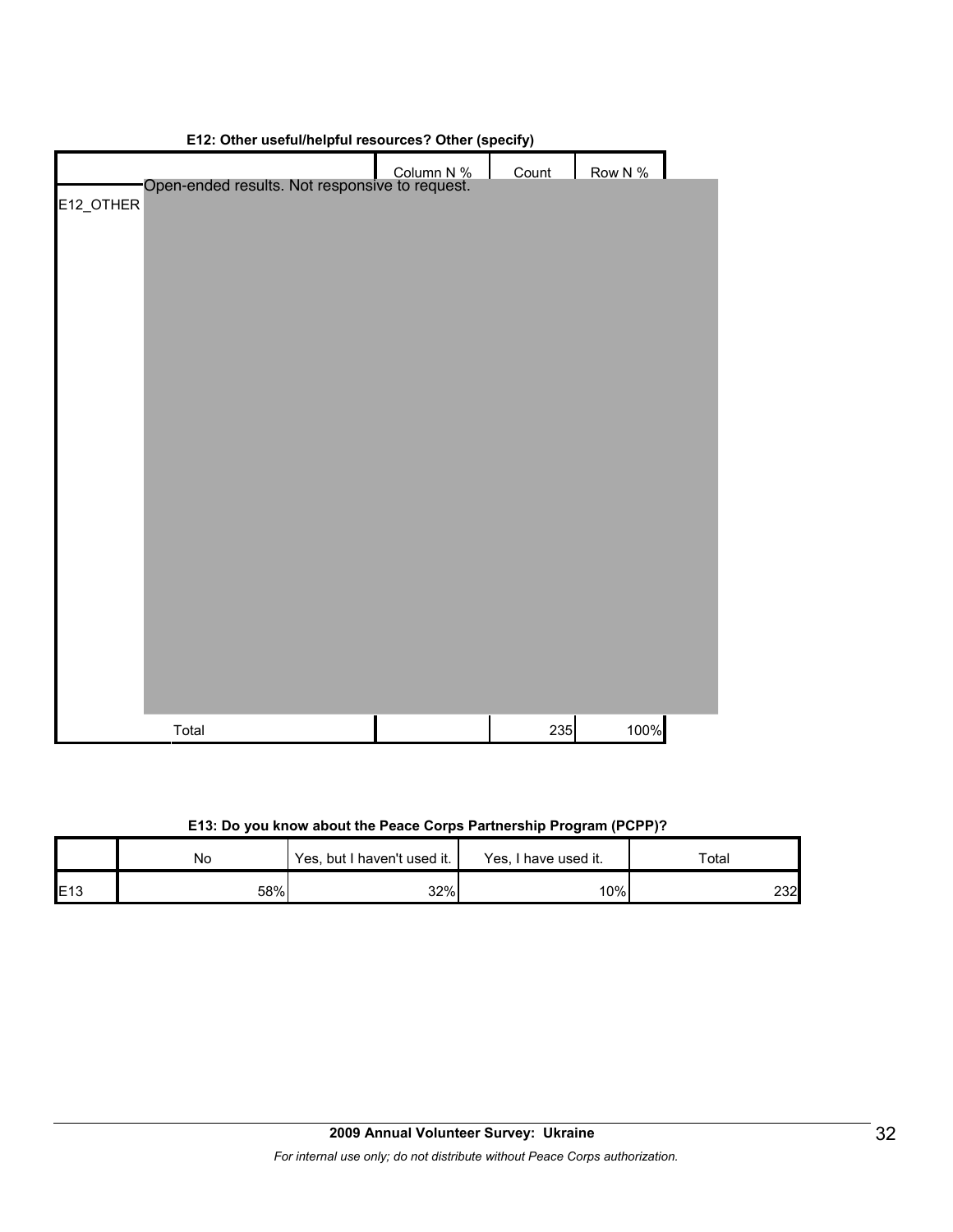# **F. Peace Corps Support**

*This section reports Volunteers' assessments of in-country Peace Corps.* 

|                 | Not at all | ⊃oorly | Adequately | Well | Verv well | Total |
|-----------------|------------|--------|------------|------|-----------|-------|
| IF <sub>1</sub> | 2%         | 20%    | 31%        | 20%  | 27%       | 55    |





F1: When you arrived at your community, how prepared for your arrival<br>were the host people with whom you work?

|  | F2: How satisfied are you with the health care you received from your PCMO(s)? |  |
|--|--------------------------------------------------------------------------------|--|
|  |                                                                                |  |

|     | Not at all | Minimally | Adeguatelv | <b>Considerably</b> | Exceptionally | <b>Not Used</b> | Total |
|-----|------------|-----------|------------|---------------------|---------------|-----------------|-------|
| IF2 | 0%         | 2%        | 24%        | 30%                 | 39%           | 5%              | 229   |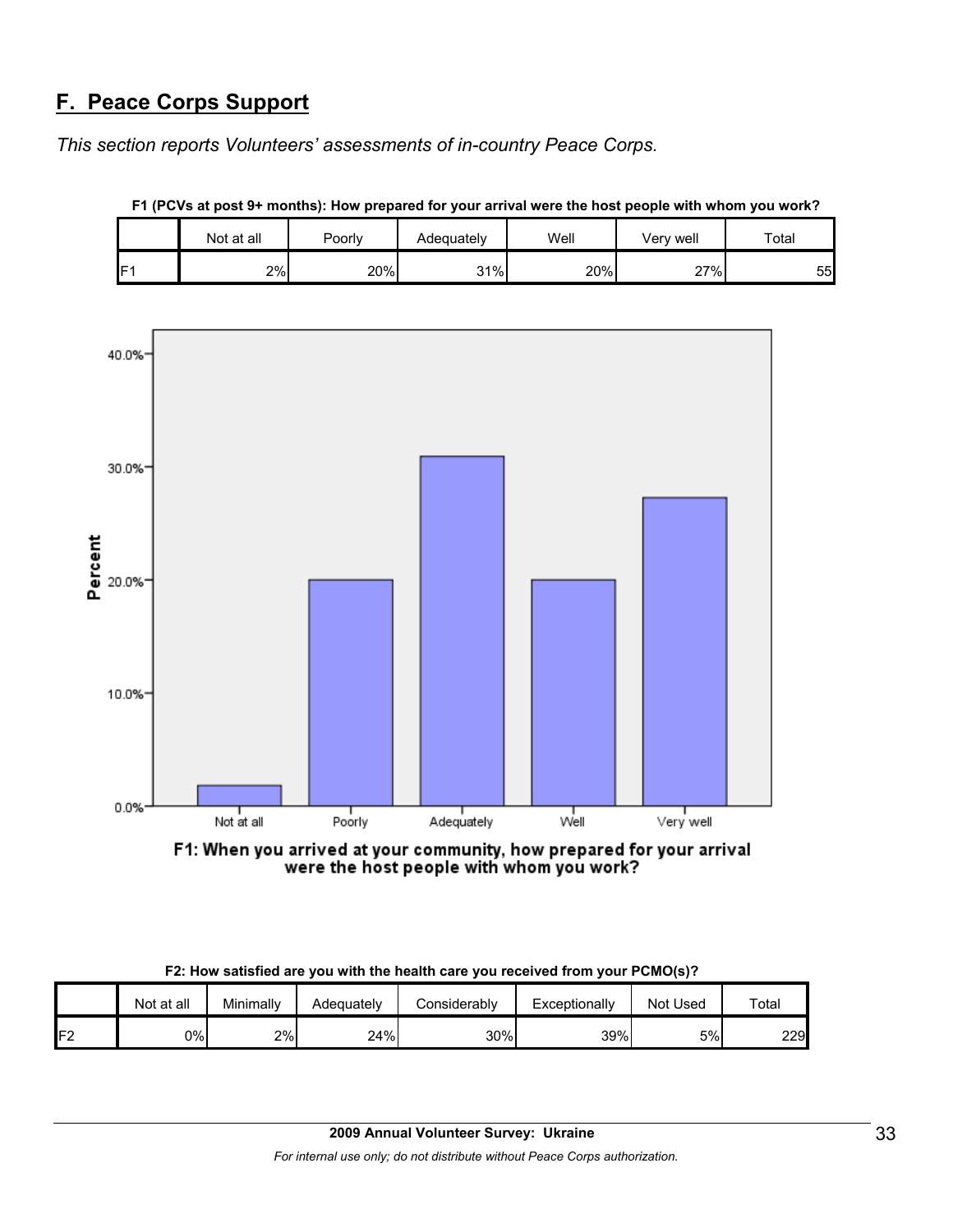|                             | Not at all 1 | 2   | 3   | 4   | Completely 5 | <b>NA</b> | Total |
|-----------------------------|--------------|-----|-----|-----|--------------|-----------|-------|
| Administrative/logistical   | 1%           | 9%  | 24% | 32% | 34%          |           | 229   |
| Cross-cultural              | 2%           | 12% | 21% | 38% | 26%          | 1%        | 229   |
| Emotional                   | 6%           | 16% | 24% | 25% | 20%          | 8%        | 229   |
| Feedback on my work reports | 7%           | 15% | 25% | 24% | 19%          | 10%       | 231   |
| Job assignment              | 6%           | 13% | 28% | 26% | 27%          | 0%        | 231   |
| Language learning           | $0\%$        | 8%  | 17% | 36% | 39%          |           | 230   |
| Medical                     | $0\%$        | 4%  | 17% | 34% | 43%          | 2%        | 230   |
| Safety and security         | 0%           | 1%  | 14% | 36% | 47%          | 1%        | 231   |
| Site selection/preparation  | 11%          | 13% | 25% | 27% | 24%          |           | 231   |
| Technical skills            | 3%           | 14% | 30% | 33% | 18%          | 4%        | 227   |

**F3: How satisfied are you with the following support provided by in-country PC staff?**

## **F4: How satisfied are you with the Peace Corps allocation of time and resources to mental**

| health/adjustment issues? |  |
|---------------------------|--|
|---------------------------|--|

|                | Not at all satisfied |     |     |     | Completely  |       |
|----------------|----------------------|-----|-----|-----|-------------|-------|
|                |                      |     | ັ   |     | satisfied 5 | Total |
| F <sub>4</sub> | 6%                   | 17% | 34% | 24% | 19%         | 229   |

**F5: What level of PC support have you received to help cope with stress from issues such as HIV/AIDS, food insecurity, etc. in your community? (Including PCVs w/no need for support)**

|                 |            |                 |                  | Considerable | Exceptional | NA/I have no     |       |
|-----------------|------------|-----------------|------------------|--------------|-------------|------------------|-------|
|                 | No support | Minimal support | Adequate support | support      | support     | need for support | Total |
| IF <sub>5</sub> | 2%         | 12%             | 20%              | 11%          | 7%          | 48%              | 230   |

# **F5: What level of PC support have you received to help cope with stress from issues such as HIV/AIDS, food insecurity, etc. in your community? (Excluding PCVs w/no need for support)**

|                 |            |                 |                  | Considerable | Exceptional |       |
|-----------------|------------|-----------------|------------------|--------------|-------------|-------|
|                 | No support | Minimal support | Adequate support | support      | support     | Total |
| IF <sub>5</sub> | 4%         | 23%             | 39%              | 21%          | 12%         | 120   |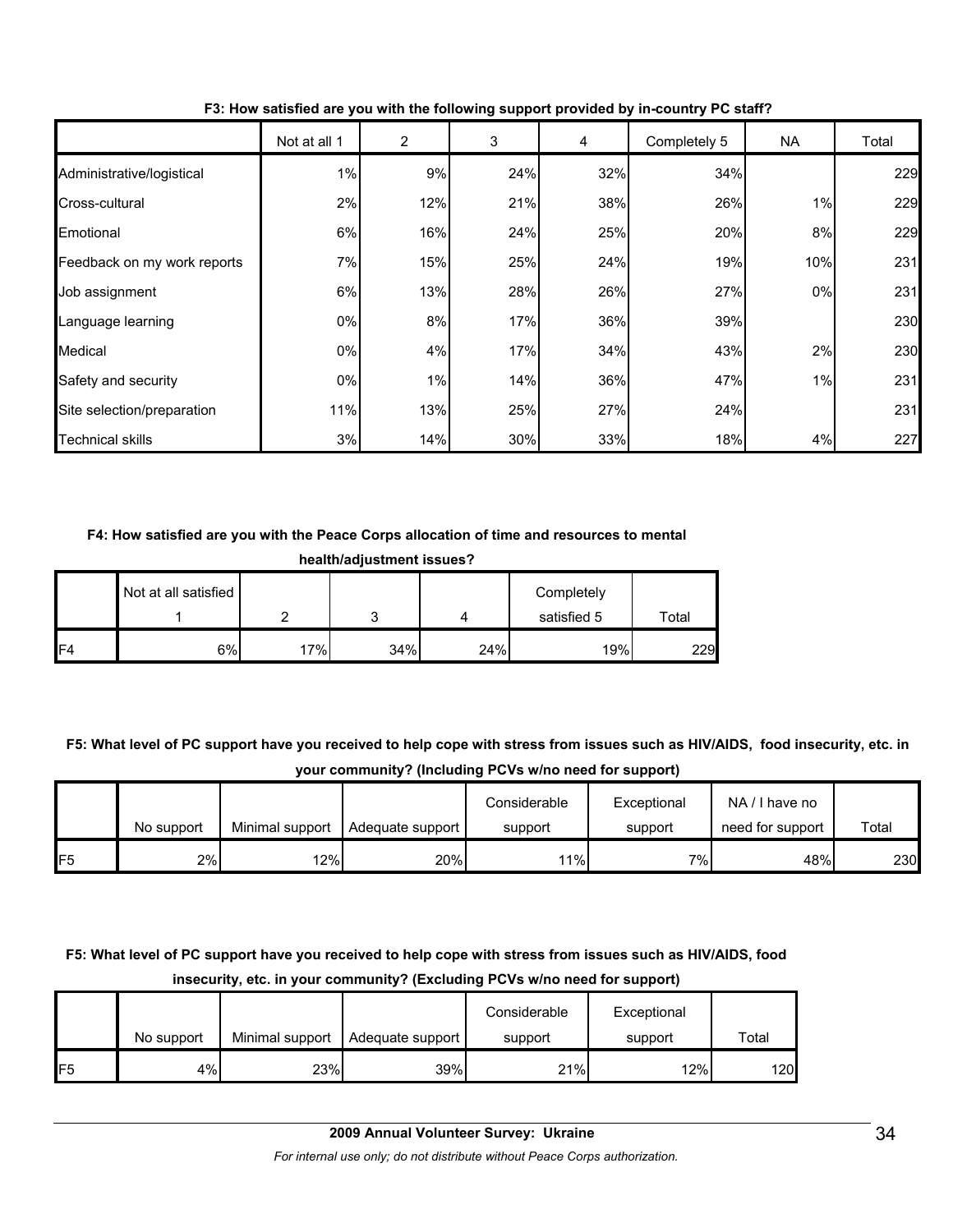## **F6: How would you rate your interaction with the Country Director in**

|                                              | Not adequate | Adequate | Total |
|----------------------------------------------|--------------|----------|-------|
| Responsiveness to my issues                  | 11%          | 89%      | 217   |
| Informative content                          | 15%          | 85%      | 220   |
| My comfort level discussing<br><b>issues</b> | 20%          | 80%      | 217   |
| Adequacy of visits                           | 25%          | 75%      | 204   |

#### **terms of the following?**

#### **F6b: How would you rate your interaction with the PTO/SRPTC in terms of**

| the following?                        |              |          |       |  |  |
|---------------------------------------|--------------|----------|-------|--|--|
|                                       | Not adequate | Adequate | Total |  |  |
| Responsiveness to my issues           | 9%           | 91%      | 207   |  |  |
| Informative content                   | 9%           | 91%      | 207   |  |  |
| My comfort level discussing<br>issues | 12%          | 88%      | 203   |  |  |
| Adequacy of visits                    | 15%          | 85%      | 192   |  |  |

# **F6c: How would you rate your interaction with the APCD/Program**

# Not adequate | Adequate | Total Responsiveness to my issues  $\begin{array}{ccc} 8\% & 8\% & 92\% \end{array}$  199 Informative content 198 My comfort level discussing issues 10% 90% 194 Adequacy of visits **18%** 18% 82% 188

## **Manager in terms of the following?**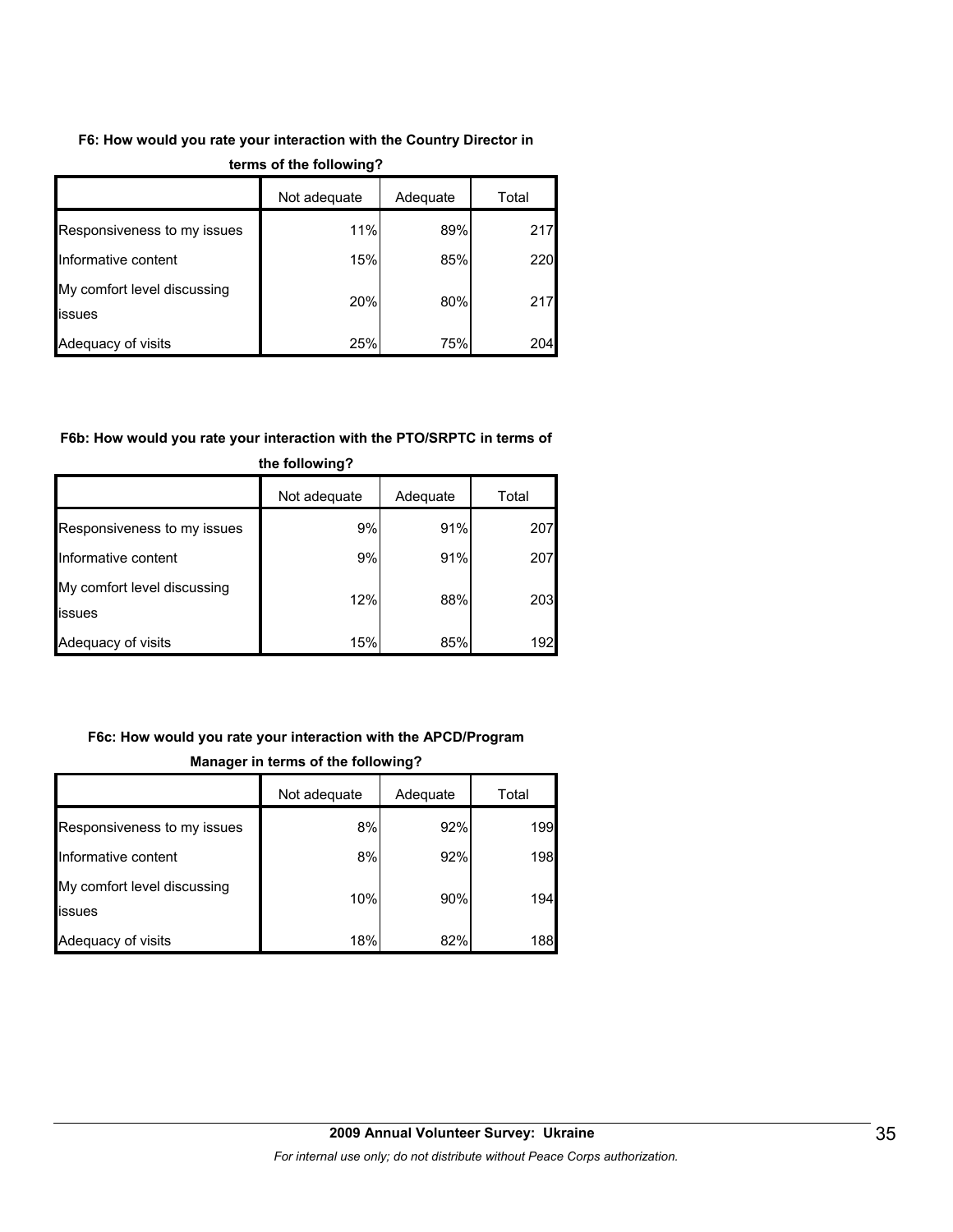# **F6d: How would you rate your interaction with the PCMO in terms of the**

| following?                            |              |          |       |  |  |
|---------------------------------------|--------------|----------|-------|--|--|
|                                       | Not adequate | Adequate | Total |  |  |
| Responsiveness to my issues           | 5%           | 95%      | 222   |  |  |
| Informative content                   | 5%           | 95%      | 221   |  |  |
| My comfort level discussing<br>issues | 8%           | 92%      | 218   |  |  |
| Adequacy of visits                    | 6%           | 94%      | 205   |  |  |

# **F6e: How would you rate your interaction with the Safety and Security**

|                                       | Not adequate | Adequate | Total |
|---------------------------------------|--------------|----------|-------|
| Responsiveness to my issues           | 1%           | 99%      | 217   |
| Informative content                   | 4%           | 96%      | 215   |
| My comfort level discussing<br>issues | 6%           | 94%      | 212   |
| Adequacy of visits                    | 8%           | 92%      | 204   |

## **Coordinator in terms of the following?**

# **F6f: How would you rate your interaction with the Training Manager in**

| terms of the following?                       |              |          |       |  |  |
|-----------------------------------------------|--------------|----------|-------|--|--|
|                                               | Not adequate | Adequate | Total |  |  |
| Responsiveness to my issues                   | 8%           | 92%      | 215   |  |  |
| Informative content                           | 11%          | 89%      | 218   |  |  |
| My comfort level discussing<br><b>lissues</b> | 11%          | 89%      | 212   |  |  |
| Adequacy of visits                            | 11%          | 89%      | 203   |  |  |

# **2009 Annual Volunteer Survey: Ukraine**  *For internal use only; do not distribute without Peace Corps authorization.*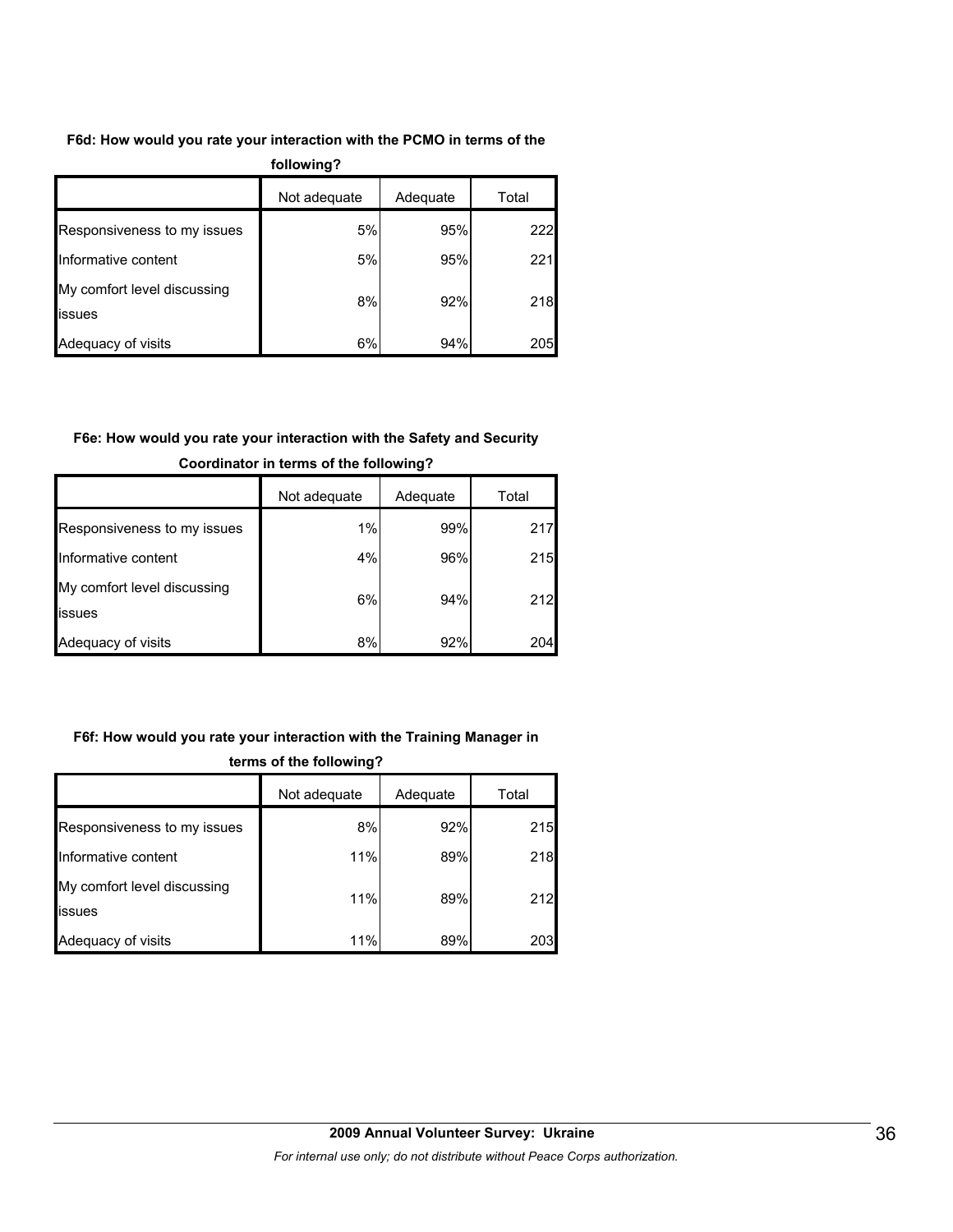## **F6g: How would you rate your interaction with administrative staff in**

|                                              | Not adequate | Adequate | Total |
|----------------------------------------------|--------------|----------|-------|
| Responsiveness to my issues                  | 10%          | 90%      | 216   |
| Informative content                          | 9%           | 91%      | 222   |
| My comfort level discussing<br><b>issues</b> | 9%           | 91%      | 214   |
| Adequacy of visits                           | 11%          | 89%      | 203   |

#### **terms of the following?**

# **F6h: How would you rate your interaction with other post staff (please**

|                                       | Not adequate | Adequate | Total |
|---------------------------------------|--------------|----------|-------|
| Responsiveness to my issues           | 36%          | 64%      | 33    |
| Informative content                   | 23%          | 77%      | 31    |
| My comfort level discussing<br>issues | 21%          | 79%      | 29    |
| Adequacy of visits                    | 23%          | 77%      |       |

### **specify) in terms of the following?**

#### **F7: To what extent is your CD aware of Volunteer issues and concerns through interactions with**

| <b>Volunteers?</b> |  |  |  |  |
|--------------------|--|--|--|--|
|--------------------|--|--|--|--|

|                 | Not at all | Minimallv | Adequately | Considerably | Completelv | ™ota⊧ |
|-----------------|------------|-----------|------------|--------------|------------|-------|
| IF <sub>7</sub> | 4%         | 18%       | 35%        | 33%          | 11%        | 226   |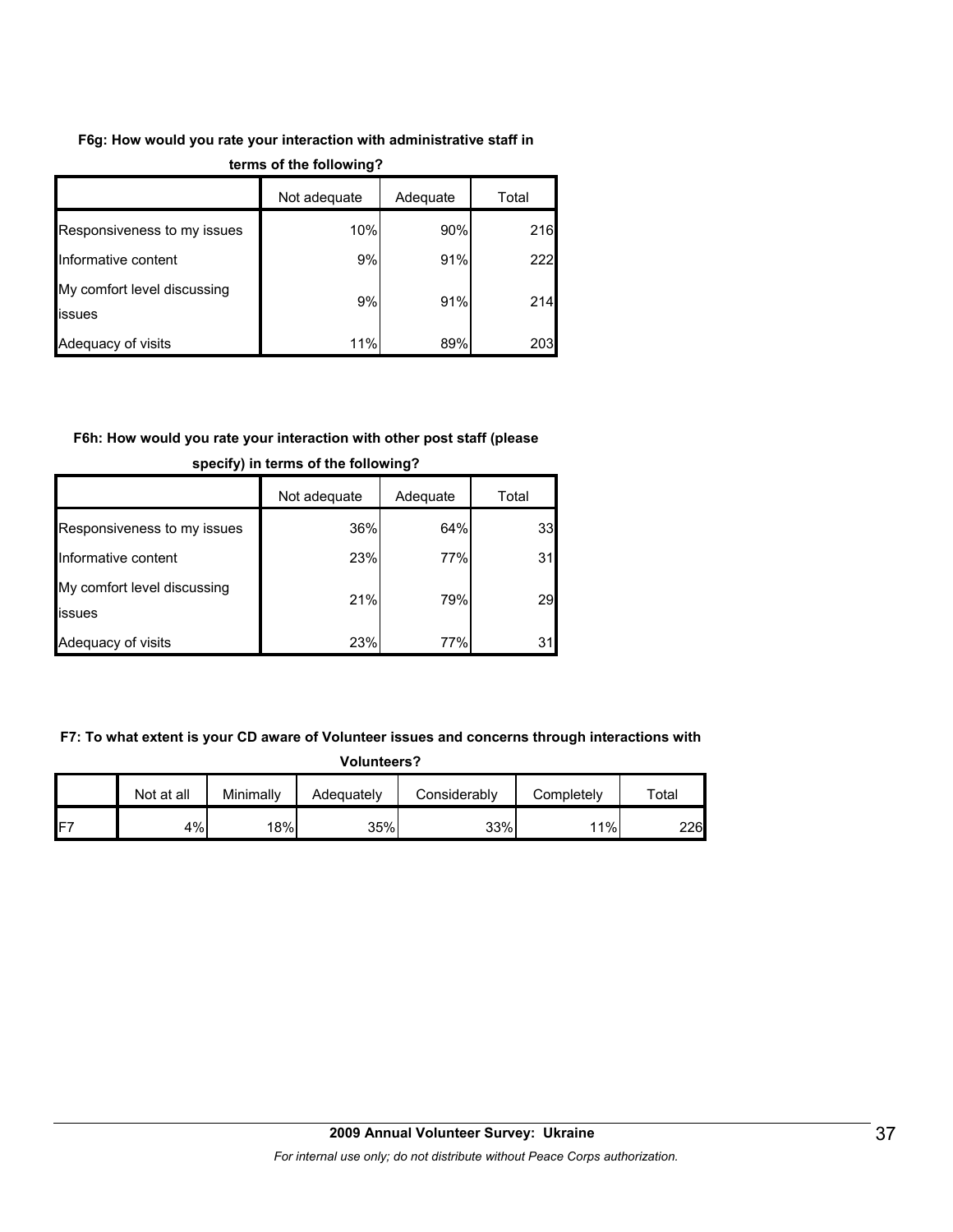| Most effective | Cellphone (voice)                     | 41%  | 95  |
|----------------|---------------------------------------|------|-----|
|                | Email/ Internet                       | 38%  | 87  |
|                | Text messaging                        | 14%  | 31  |
|                | In-person visits                      | 3%   | 8   |
|                | Telephone at residence or work        | 3%   | 6   |
|                | Telephone not at residence or<br>work | 0%   |     |
|                | Letters                               | 0%   |     |
|                | Other. Please specify                 |      |     |
|                | CB radio                              |      |     |
|                | Total                                 | 100% | 229 |

**F8: What is the most effective way you use to communicate with PC staff?**

#### **F8: What is the second most effective way you use to communicate with PC staff?**

| Second most effective | Email/ Internet                       | 41%  | 93  |
|-----------------------|---------------------------------------|------|-----|
|                       | Cellphone (voice)                     | 28%  | 63  |
|                       | Text messaging                        | 19%  | 44  |
|                       | Telephone at residence or work        | 5%   | 11  |
|                       | In-person visits                      | 3%   |     |
|                       | Telephone not at residence or<br>work | 2%   |     |
|                       | Letters                               | 2%   |     |
|                       | Other. Please specify                 |      |     |
|                       | CB radio                              |      |     |
|                       | Total                                 | 100% | 226 |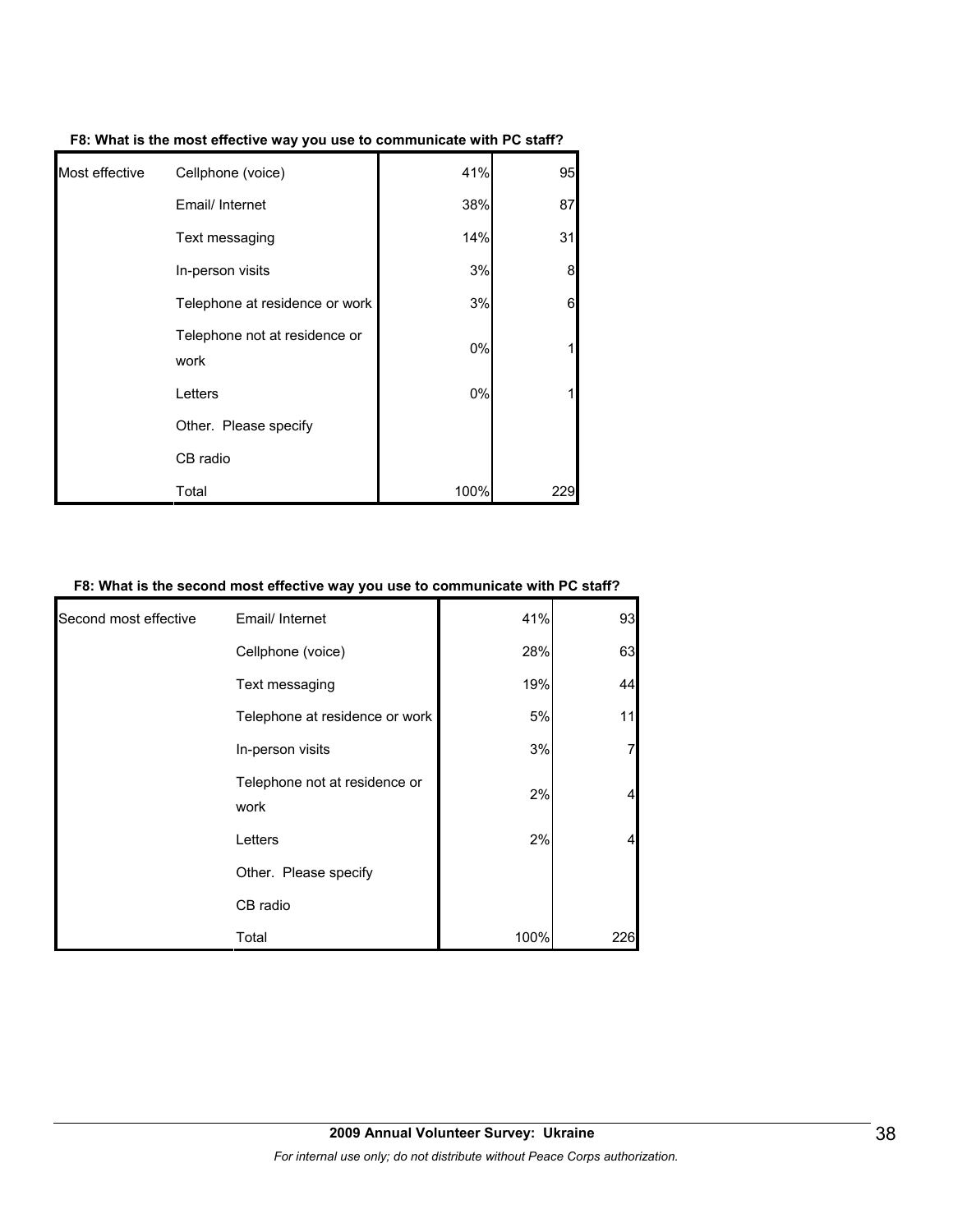| (C11 THREE) Third most | Text messaging                        | 36%  | 80  |
|------------------------|---------------------------------------|------|-----|
| leffective             | Email/ Internet                       | 21%  | 46  |
|                        | In-person visits                      | 19%  | 42  |
|                        | Cellphone (voice)                     | 15%  | 33  |
|                        | Telephone at residence or work        | 4%   | 10  |
|                        | Telephone not at residence or<br>work | 3%   | 6   |
|                        | Letters                               | 3%   | 6   |
|                        | Other. Please specify                 | 0%   |     |
|                        | CB radio                              |      |     |
|                        | Total                                 | 100% | 224 |

## **F8: What is the third most effective way you use to communicate with PC staff?**

# **F9: How do you rate the effectiveness of your communication resources for contacting in-country PC staff?**

|     | Very poor | Poor | Adequate | Good | Excellent | Total |
|-----|-----------|------|----------|------|-----------|-------|
| IF9 |           | 0%   | 20%      | 34%  | 46%       | 232   |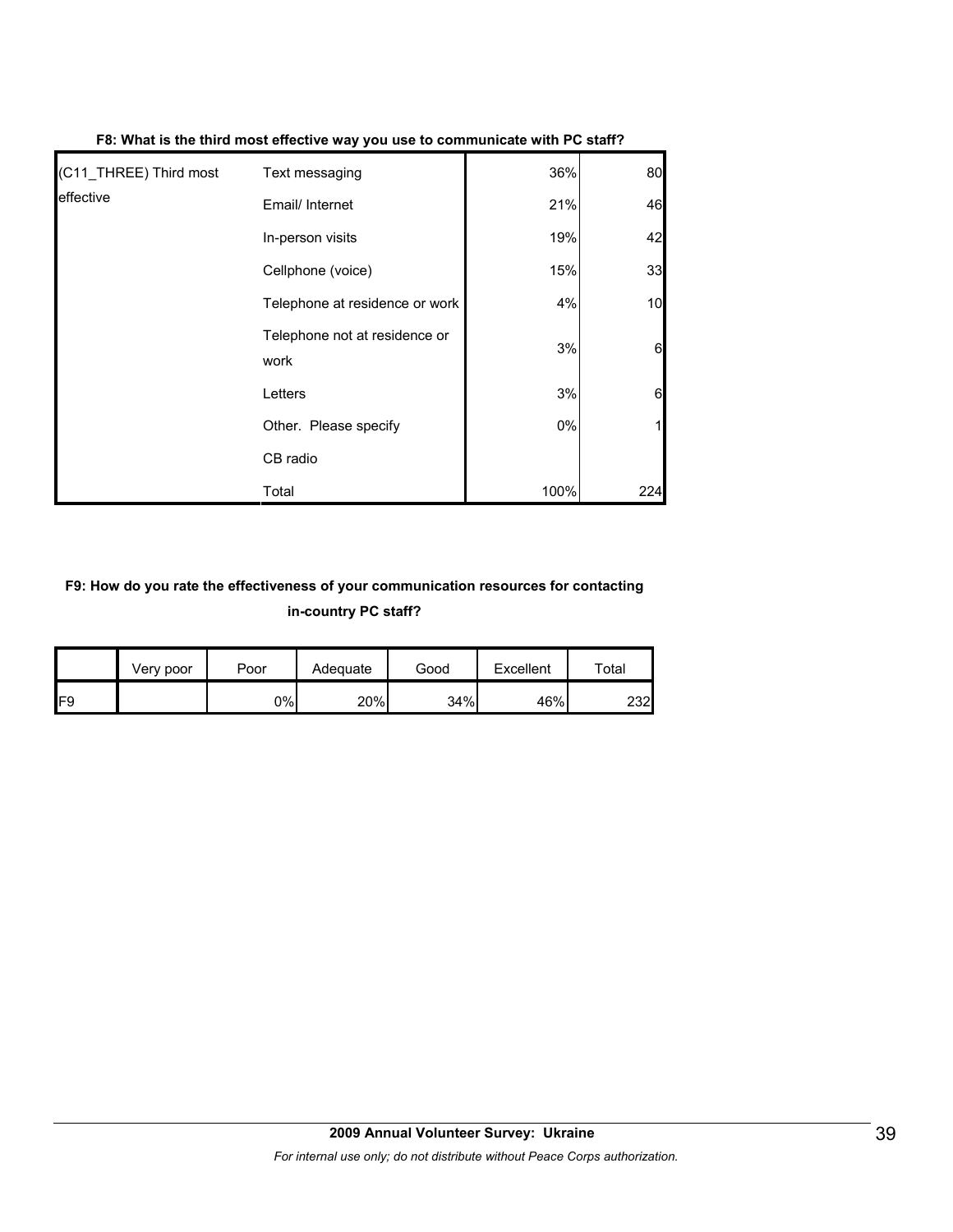# **G. Your Safety and Security**

*This section reports on how safe and informed about their safety Volunteers feel. Their experiences with reported and unreported crimes are summarized.* 

|                                                  |                 |            | Adequately |              |           |       |
|--------------------------------------------------|-----------------|------------|------------|--------------|-----------|-------|
|                                                  | Not at All Safe | Often Safe | Safe       | Usually Safe | Very Safe | Total |
| Where you live                                   | 1%              | 4%         | 11%        | 35%          | 49%       | 231   |
| Where you work                                   |                 | 2%         | 7%         | 21%          | 71%       | 231   |
| When you travel in-country                       |                 | 9%         | 30%        | 46%          | 15%       | 231   |
| City where main Peace Corps<br>office is located |                 | 9%         | 31%        | 40%          | 21%       | 229   |

#### **G1: How safe do you feel...?**

| G2: Please indicate the number of times you experienced the following types of discrimination/harassment. |  |
|-----------------------------------------------------------------------------------------------------------|--|
|                                                                                                           |  |

|                    | Never  | Once  | 2-5 times | 6-10 times | 11-25 times | 26+ times | Total |
|--------------------|--------|-------|-----------|------------|-------------|-----------|-------|
| Age                | 94.0%  | 1.2%  | 3.0%      | .6%        | .6%         | .6%       | 167   |
| Anti-American      | 54.9%  | 18.1% | 20.9%     | 3.8%       | 1.6%        | .5%       | 182   |
| <b>Disability</b>  | 100.0% |       |           |            |             |           | 165   |
| Gender             | 90.6%  | 2.3%  | 5.3%      | 1.2%       | .6%         |           | 171   |
| Racial/color       | 88.8%  | 2.9%  | 4.7%      | 1.2%       | 2.4%        |           | 170   |
| Religious          | 95.8%  | 1.8%  | 1.8%      | .6%        |             |           | 166   |
| Sexual (verbal)    | 74.9%  | 11.4% | 12.0%     | 1.1%       | .6%         |           | 175   |
| Sexual (physical)  | 80.9%  | 11.0% | 8.1%      |            |             |           | 173   |
| Sexual orientation | 98.2%  |       | 1.8%      |            |             |           | 165   |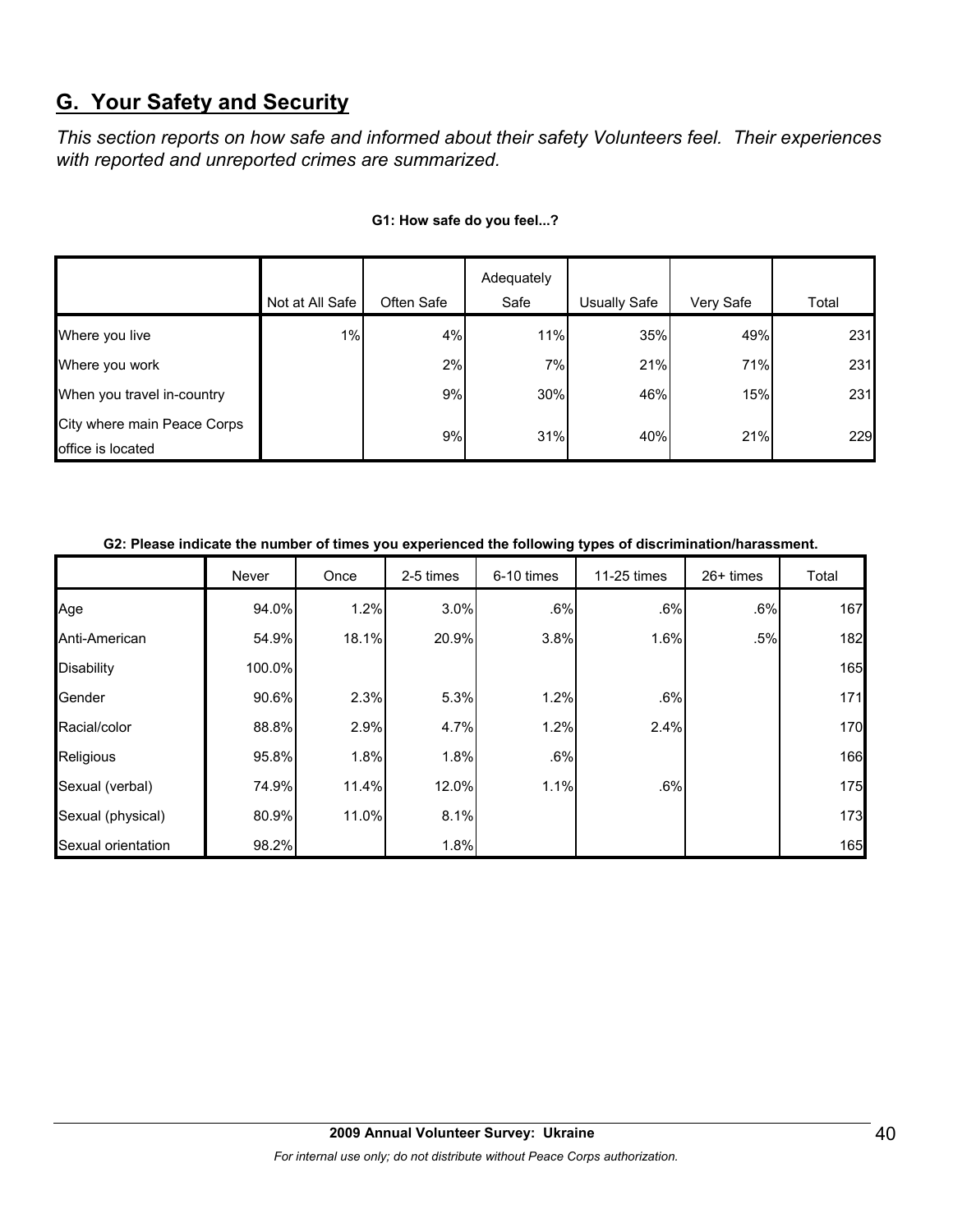|                    | Never  | Once  | 2-5 times | 6-10 times | 11-25 times | 26+ times | Total           |
|--------------------|--------|-------|-----------|------------|-------------|-----------|-----------------|
| Age                | 85.7%  | 14.3% |           |            |             |           | 7 <sub>l</sub>  |
| Anti-American      | 80.8%  | 16.4% | 2.7%      |            |             |           | 73              |
| Gender             | 100.0% |       |           |            |             |           | 15              |
| Racial/color       | 63.2%  | 21.1% | 15.8%     |            |             |           | 19              |
| Religious          | 100.0% |       |           |            |             |           | $6\phantom{.}6$ |
| Sexual (verbal)    | 81.0%  | 14.3% | 4.8%      |            |             |           | 42              |
| Sexual (physical)  | 71.9%  | 25.0% | 3.1%      |            |             |           | 32              |
| Sexual orientation | 66.7%  | 33.3% |           |            |             |           | 3               |

**G2: Please indicate the number of times you reported discrimination/harassment events to PC.**

**G3: Please indicate the number of times you experienced the following types of crimes.**

|                    | Never  | Once  | 2-5 times | 6-10 times | 11-25 times | 26+ times | Total |
|--------------------|--------|-------|-----------|------------|-------------|-----------|-------|
| <b>Burglary</b>    | 96.4%  | 3.0%  | .6%       |            |             |           | 168   |
| <b>Theft</b>       | 69.3%  | 23.5% | 7.3%      |            |             |           | 179   |
| Robbery            | 97.0%  | 1.8%  | 1.2%      |            |             |           | 169   |
| Physical assault   | 85.6%  | 13.2% | 1.1%      |            |             |           | 174   |
| Aggravated assault | 99.4%  | .6%   |           |            |             |           | 168   |
| Sexual assault     | 96.4%  | 3.0%  | .6%       |            |             |           | 168   |
| Rape               | 100.0% |       |           |            |             |           | 165   |

# **G3: Please indicate the number of times you reported the following crimes to Peace Corps.**

|                    | Never | Once   | 2-5 times | 6-10 times | 11-25 times | 26+ times | Total          |
|--------------------|-------|--------|-----------|------------|-------------|-----------|----------------|
| <b>Burglary</b>    | 57.1% | 42.9%  |           |            |             |           | 71             |
| Theft              | 21.4% | 60.7%  | 17.9%     |            |             |           | 56             |
| Robbery            | 50.0% | 25.0%  | 25.0%     |            |             |           | $\overline{4}$ |
| Physical assault   | 47.8% | 52.2%  |           |            |             |           | 23             |
| Aggravated assault |       | 100.0% |           |            |             |           | $\mathbf{1}$   |
| Sexual assault     | 50.0% | 50.0%  |           |            |             |           | 6              |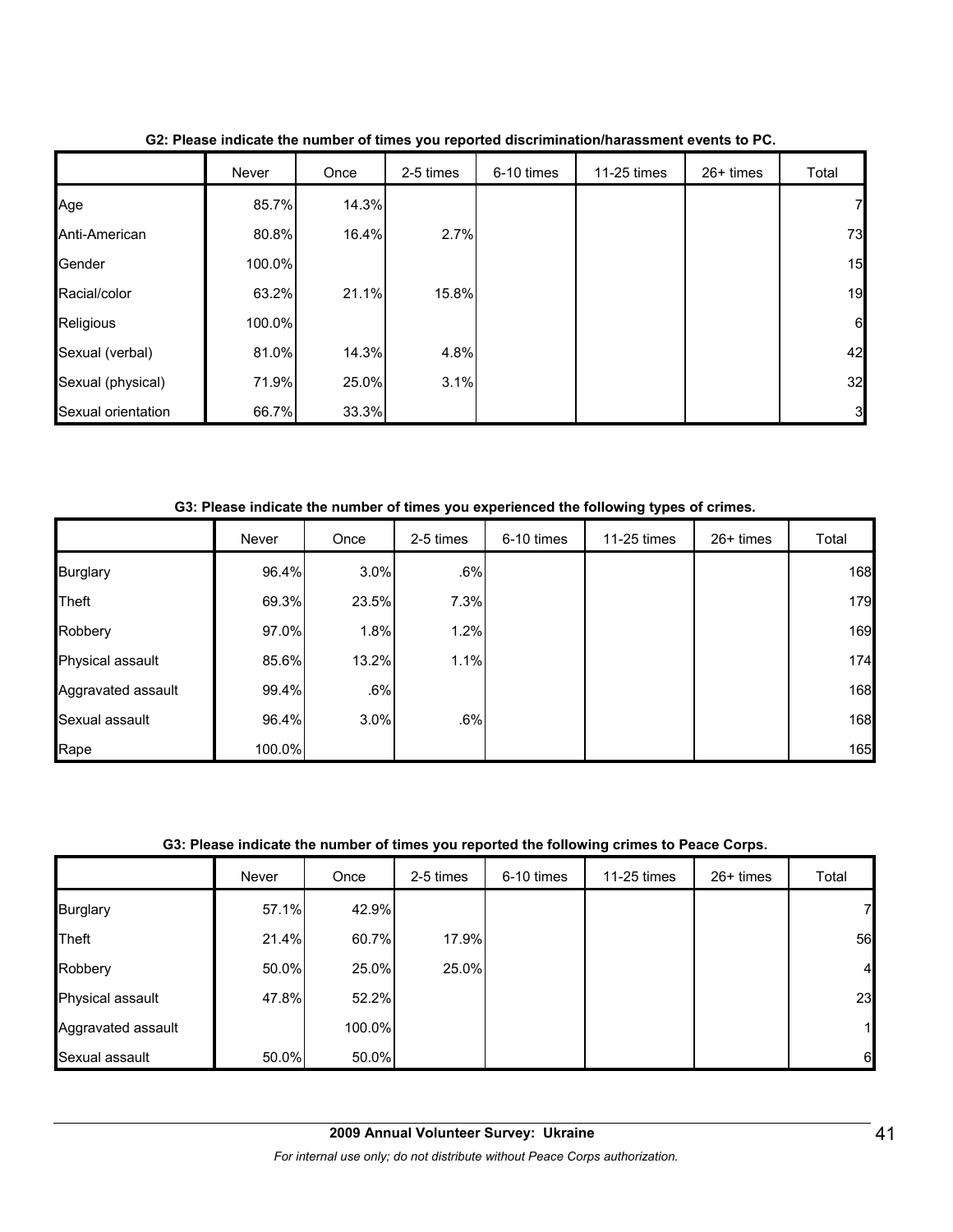|            |                                                             | <b>PCV Responses</b> | % Reason Not<br>Rptd | <b>Total PCVs</b><br>Responding |
|------------|-------------------------------------------------------------|----------------------|----------------------|---------------------------------|
| \$NoRpBurg | I felt it was too minor or<br>common to report              | 4                    | 67%                  |                                 |
|            | I did not think the PC could help                           |                      | 17%                  |                                 |
|            | Other                                                       |                      | 17%                  |                                 |
|            | I believed it could result in<br>changing sites             |                      |                      |                                 |
|            | Concerns of a possible breach<br>in confidentiality         |                      |                      |                                 |
|            | Reporting might result in<br>disciplinary action against me |                      |                      |                                 |
|            | It might hurt my relationship<br>with the community         |                      |                      |                                 |
|            | Total                                                       |                      |                      | 6                               |

## **G4a: If you did not report your experience with burglary, please your reason(s) for not reporting.**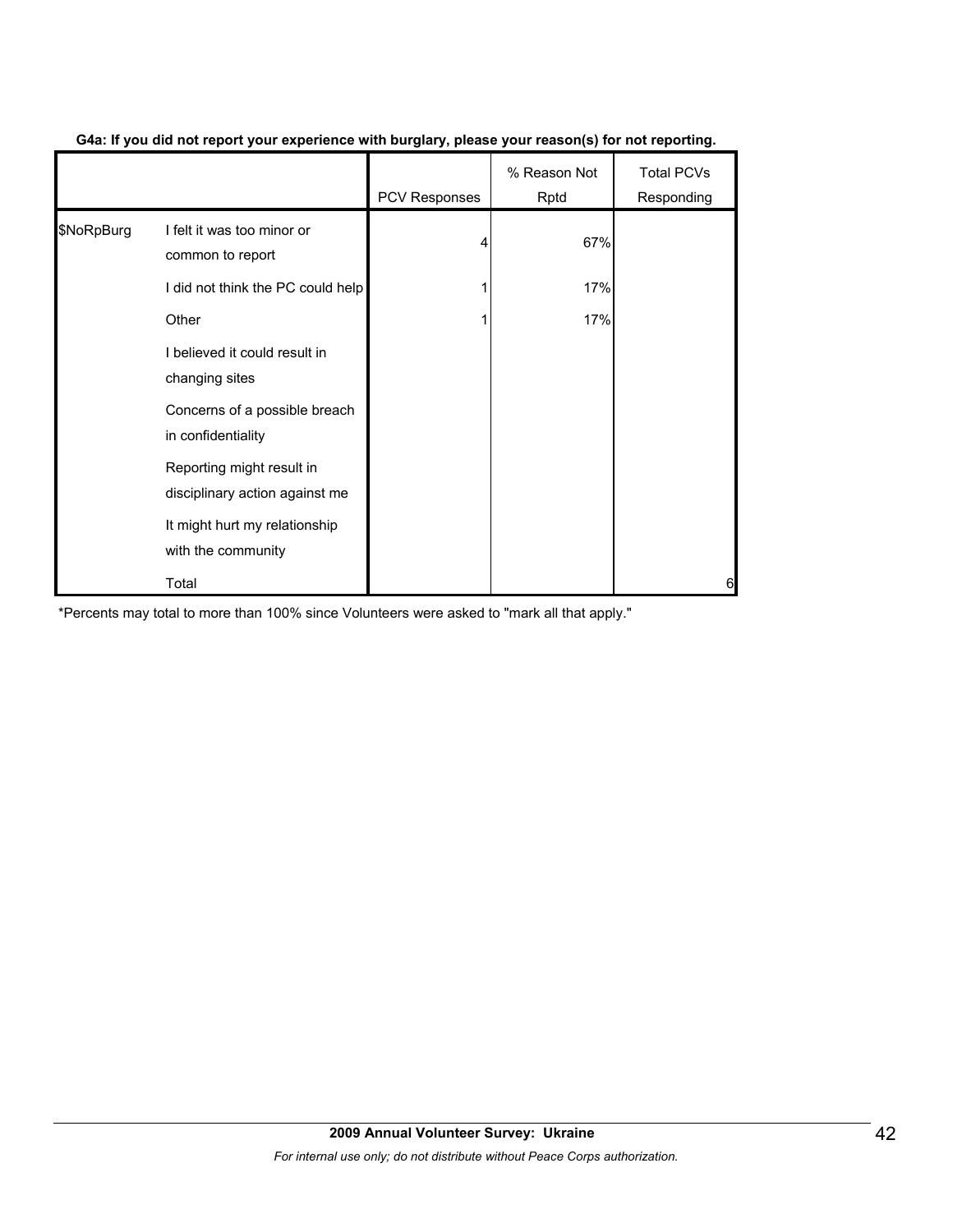|             |                                                             | <b>PCV Responses</b> | % Reason Not<br>Rptd | <b>Total PCVs</b><br>Responding |
|-------------|-------------------------------------------------------------|----------------------|----------------------|---------------------------------|
| \$NoRpTheft | I felt it was too minor or<br>common to report              | 12                   | 67%                  |                                 |
|             | Other                                                       | 5                    | 28%                  |                                 |
|             | I did not think the PC could help                           | 3                    | 17%                  |                                 |
|             | It might hurt my relationship<br>with the community         | 2                    | 11%                  |                                 |
|             | I believed it could result in<br>changing sites             |                      |                      |                                 |
|             | Concerns of a possible breach<br>in confidentiality         |                      |                      |                                 |
|             | Reporting might result in<br>disciplinary action against me |                      |                      |                                 |
|             | Total                                                       |                      |                      | 18                              |

## **G4b: If you did not report your experience with theft, please your reason(s) for not reporting.**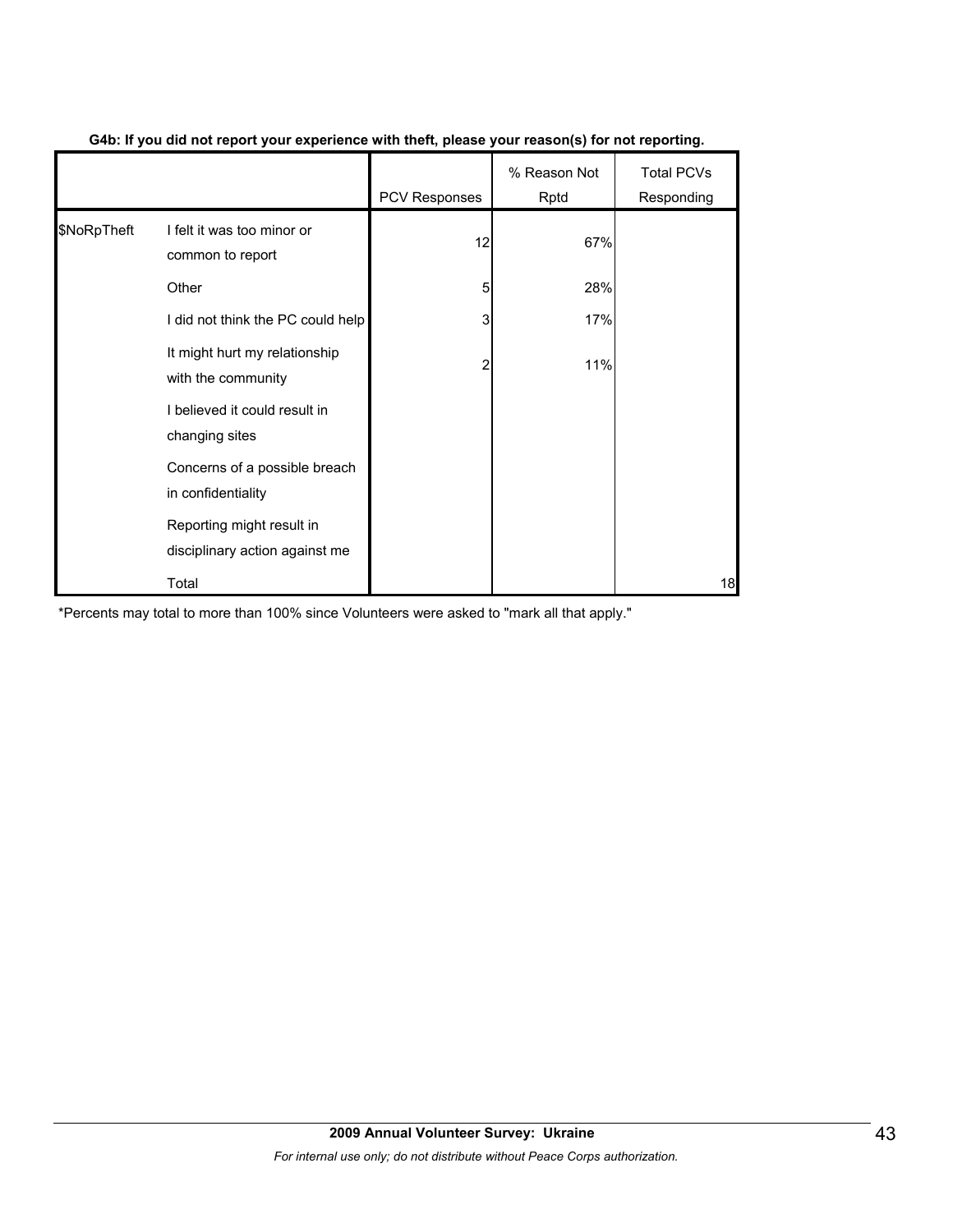|            |                                                             | PCV Responses | % Reason Not<br>Rptd | <b>Total PCVs</b><br>Responding |
|------------|-------------------------------------------------------------|---------------|----------------------|---------------------------------|
| \$NoRpRobb | I did not think the PC could help                           |               | 50%                  |                                 |
|            | Other                                                       |               | 50%                  |                                 |
|            | I believed it could result in<br>changing sites             |               |                      |                                 |
|            | I felt it was too minor or<br>common to report              |               |                      |                                 |
|            | Concerns of a possible breach<br>in confidentiality         |               |                      |                                 |
|            | Reporting might result in<br>disciplinary action against me |               |                      |                                 |
|            | It might hurt my relationship<br>with the community         |               |                      |                                 |
|            | Total                                                       |               |                      | 2                               |

### **G4c: If you did not report your experience with robbery, please your reason(s) for not reporting.**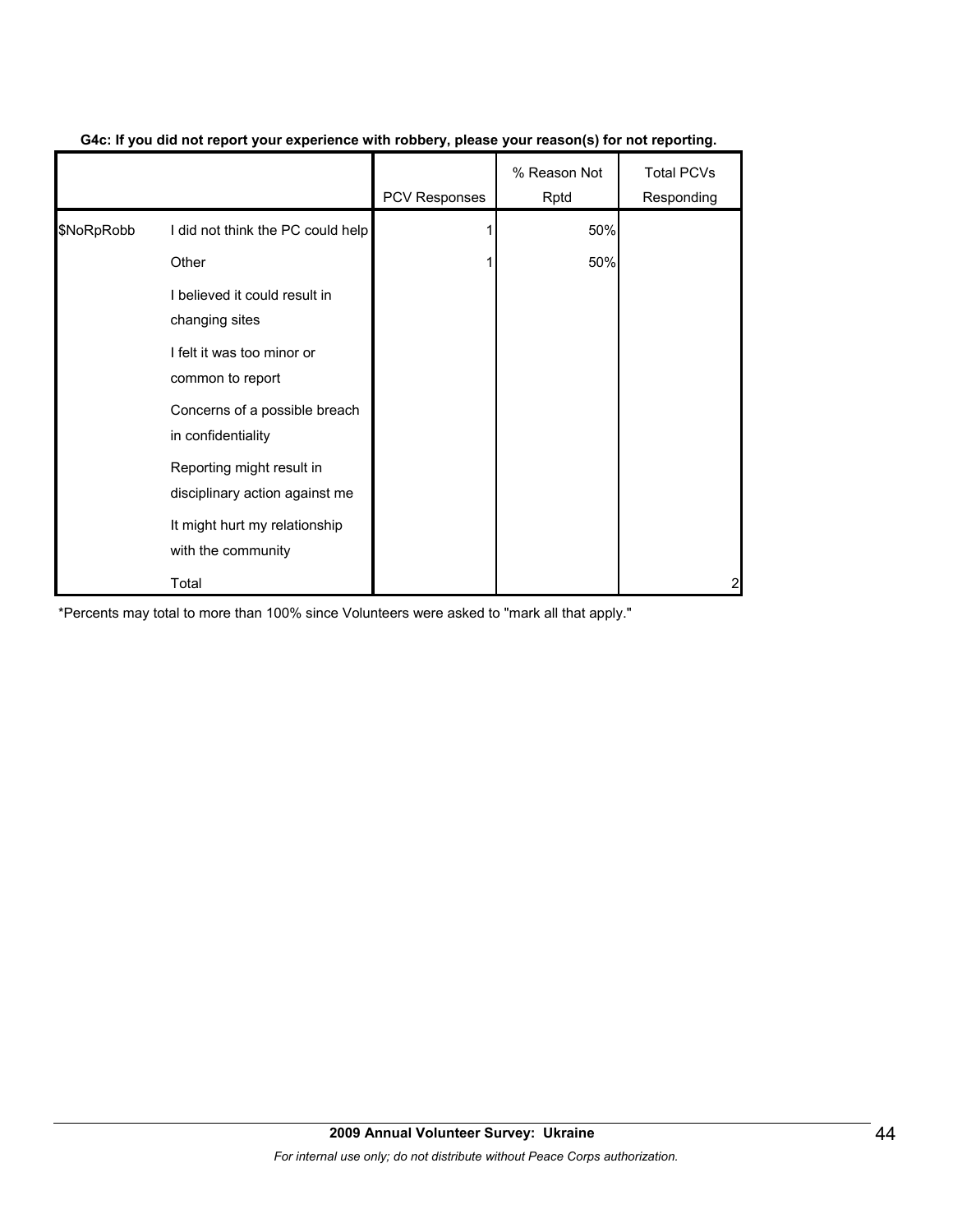|            |                                                             | pg.           |                      |                                 |
|------------|-------------------------------------------------------------|---------------|----------------------|---------------------------------|
|            |                                                             | PCV Responses | % Reason Not<br>Rptd | <b>Total PCVs</b><br>Responding |
| \$NoRpPhAs | I felt it was too minor or<br>common to report              |               | 50%                  |                                 |
|            | I did not think the PC could help                           | 5             | 36%                  |                                 |
|            | Reporting might result in<br>disciplinary action against me | 3             | 21%                  |                                 |
|            | I believed it could result in<br>changing sites             |               | 7%                   |                                 |
|            | Concerns of a possible breach<br>in confidentiality         |               | 7%                   |                                 |
|            | It might hurt my relationship<br>with the community         |               | 7%                   |                                 |
|            | Other                                                       |               | 7%                   |                                 |
|            | Total                                                       |               |                      | 14                              |

**G4d: If you did not report your experience with physical assault, please your reason(s) for not reporting.**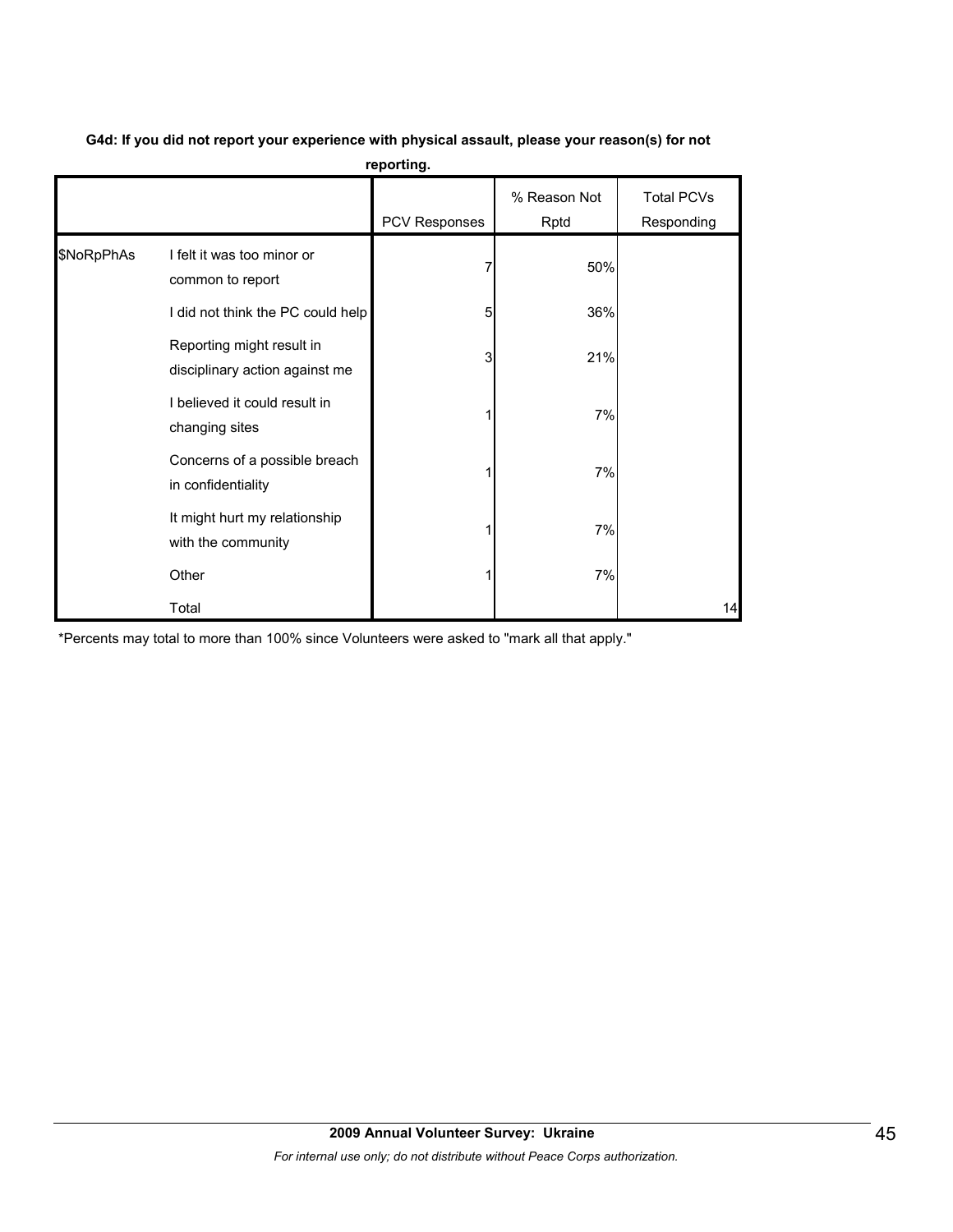| G4: If you did not report your experience with aggravated assault, please your reason(s) for not |
|--------------------------------------------------------------------------------------------------|
| reporting.                                                                                       |

|            |                                                             | PCV Responses | % Reason Not<br>Rptd | <b>Total PCVs</b><br>Responding |
|------------|-------------------------------------------------------------|---------------|----------------------|---------------------------------|
| \$NoRpAgAs | I did not think the PC could help                           |               | 50%                  |                                 |
|            | Other                                                       |               | 50%                  |                                 |
|            | I believed it could result in<br>changing sites             |               |                      |                                 |
|            | I felt it was too minor or<br>common to report              |               |                      |                                 |
|            | Concerns of a possible breach<br>in confidentiality         |               |                      |                                 |
|            | Reporting might result in<br>disciplinary action against me |               |                      |                                 |
|            | It might hurt my relationship<br>with the community         |               |                      |                                 |
|            | Total                                                       |               |                      | 2                               |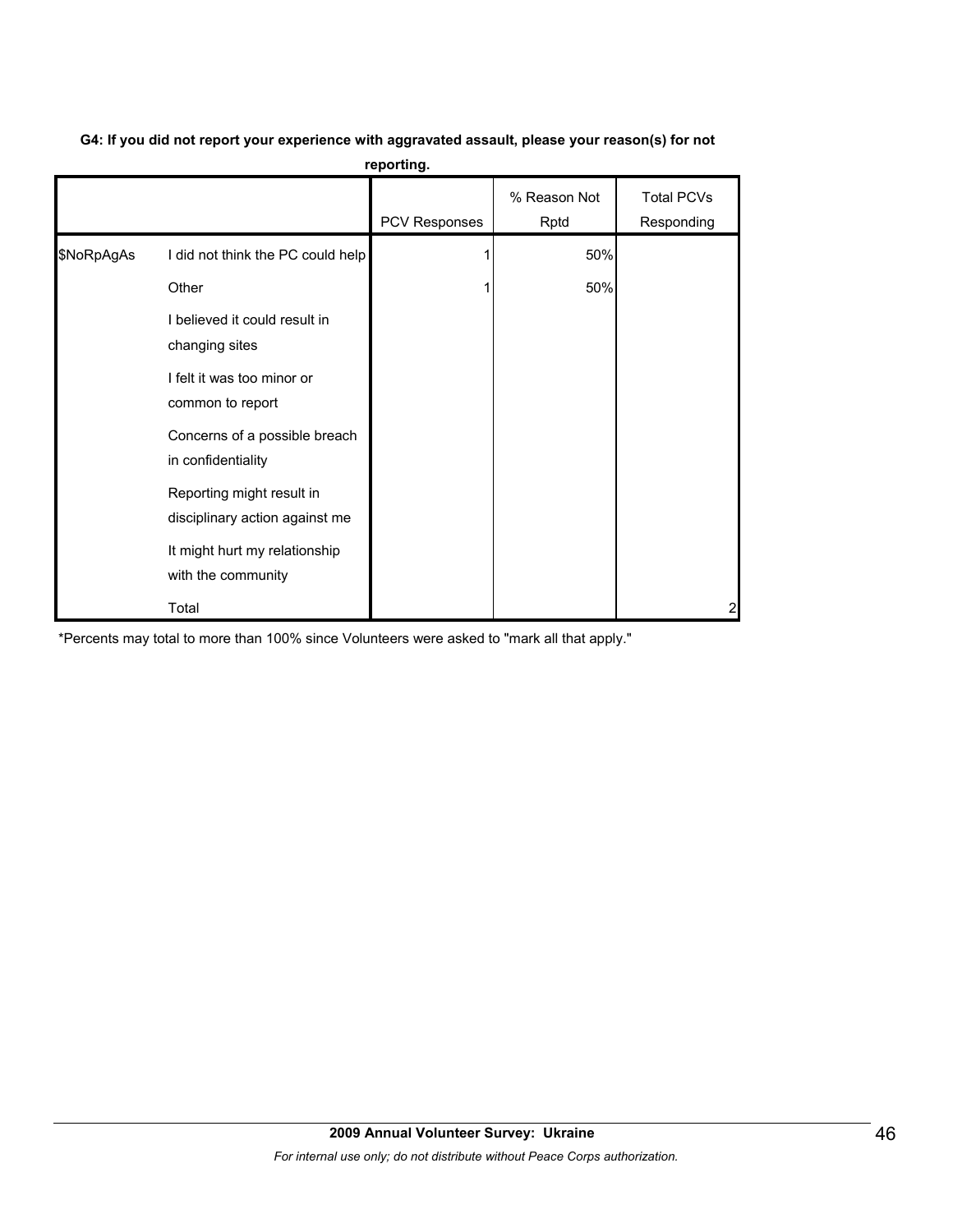| reporting. |                                                             |                      |                      |                                 |  |  |  |  |
|------------|-------------------------------------------------------------|----------------------|----------------------|---------------------------------|--|--|--|--|
|            |                                                             | <b>PCV Responses</b> | % Reason Not<br>Rptd | <b>Total PCVs</b><br>Responding |  |  |  |  |
| \$NoRpSxAs | I felt it was too minor or<br>common to report              | 6                    | 67%                  |                                 |  |  |  |  |
|            | I did not think the PC could help                           | 3                    | 33%                  |                                 |  |  |  |  |
|            | Other                                                       | 2                    | 22%                  |                                 |  |  |  |  |
|            | Concerns of a possible breach<br>in confidentiality         |                      | 11%                  |                                 |  |  |  |  |
|            | It might hurt my relationship<br>with the community         |                      | 11%                  |                                 |  |  |  |  |
|            | I believed it could result in<br>changing sites             |                      |                      |                                 |  |  |  |  |
|            | Reporting might result in<br>disciplinary action against me |                      |                      |                                 |  |  |  |  |
|            | Total                                                       |                      |                      | 9                               |  |  |  |  |

# **G4e: If you did not report your experience with sexual assault, please your reason(s) for not**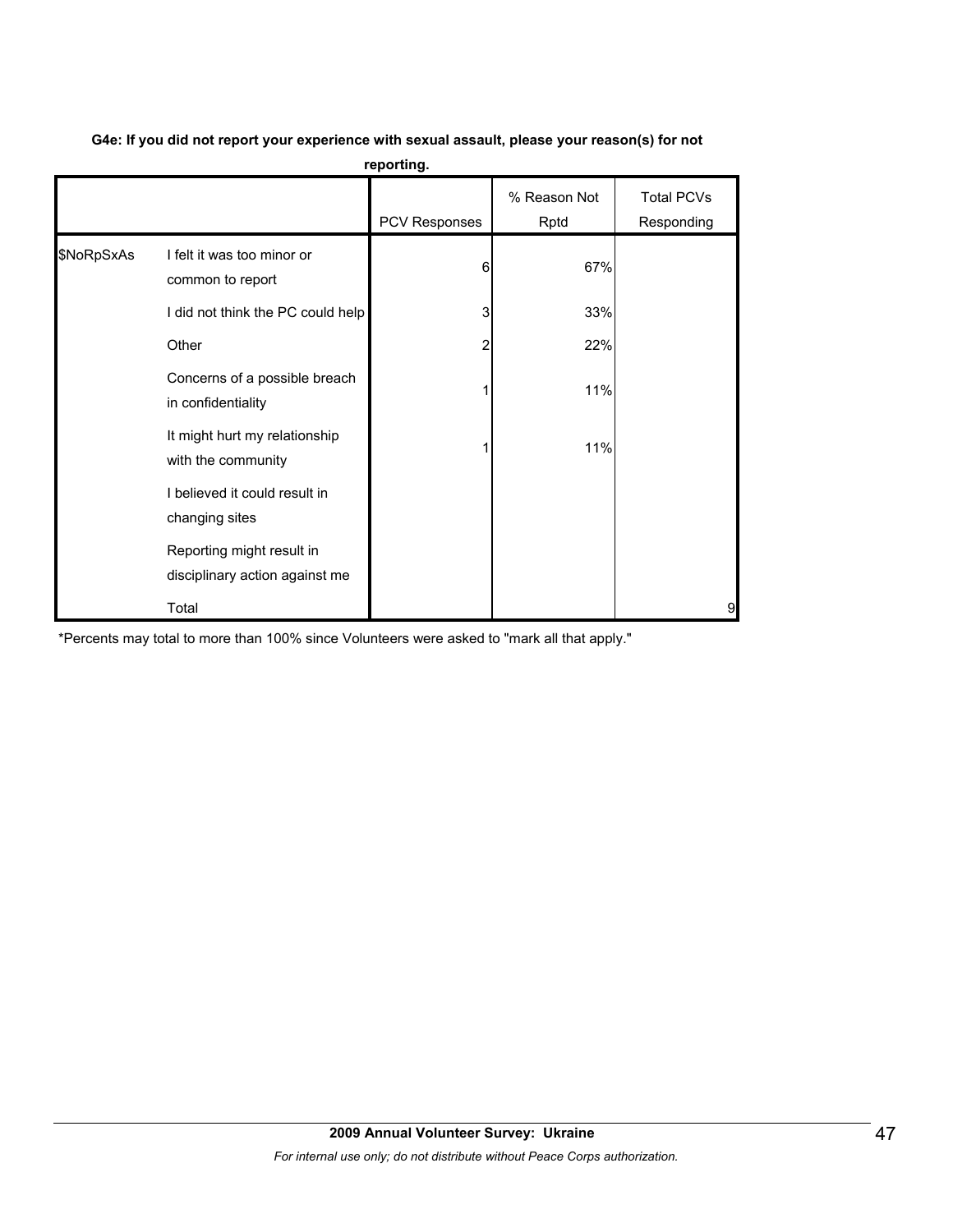|            |                                                             | <b>PCV Responses</b> | % Reason Not<br>Rptd | <b>Total PCVs</b><br>Responding |
|------------|-------------------------------------------------------------|----------------------|----------------------|---------------------------------|
| \$NoRpRape | I did not think the PC could help                           |                      | 50%                  |                                 |
|            | Other                                                       |                      | 50%                  |                                 |
|            | I believed it could result in<br>changing sites             |                      |                      |                                 |
|            | I felt it was too minor or<br>common to report              |                      |                      |                                 |
|            | Concerns of a possible breach<br>in confidentiality         |                      |                      |                                 |
|            | Reporting might result in<br>disciplinary action against me |                      |                      |                                 |
|            | It might hurt my relationship<br>with the community         |                      |                      |                                 |
|            | Total                                                       |                      |                      | 2                               |

## **G4f: If you did not report your experience with rape, please your reason(s) for not reporting.**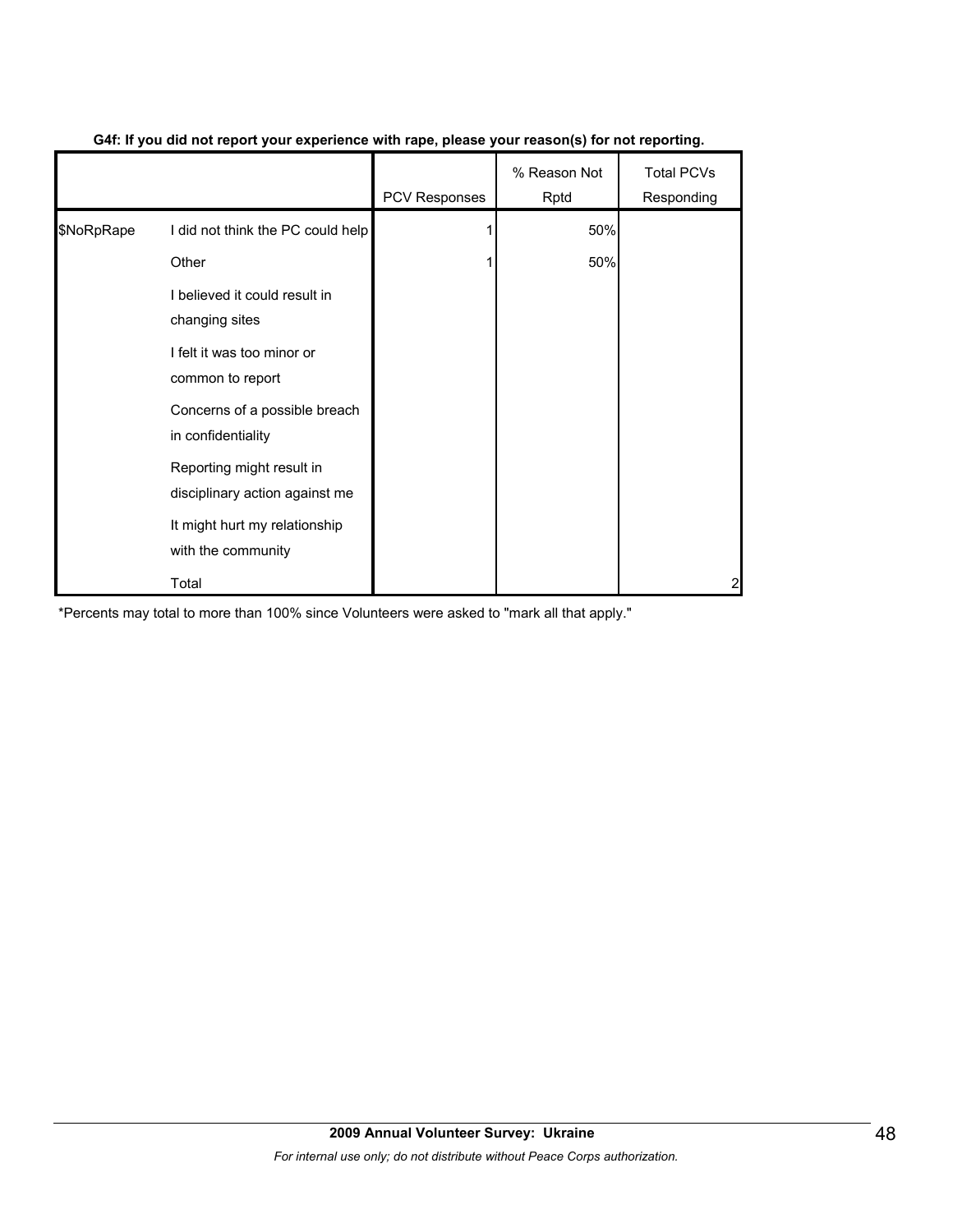# **H. Volunteers Working in HIV/AIDS**

*This section reports Volunteers' involvement in HIV/AIDS and their perceived effectiveness of their HIV/AIDS related activities.* 

## **H1: Which of the following best describes your involvement in HIV/AIDS activities?**

|                 |                  | HIV/AIDS work is | Involved in<br>HIV/AIDS efforts, |                    |       |
|-----------------|------------------|------------------|----------------------------------|--------------------|-------|
|                 | HIV/AIDS work is | part of my       | not                              | Not involved in    |       |
|                 | my primary       | secondary        | primary/secondary                | any HIV/AIDS       |       |
|                 | assignment.      | activities.      | work                             | related activities | Total |
| IH <sub>1</sub> | 8%               | 35%              | 27%                              | 30%                | 228   |

#### **H2: How well has PC training prepared you to undertake your HIV/AIDS activities?**

|                | Not at all | Poorly | Adequately | Well | Verv well | <b>NA</b> | $\tau$ otal |
|----------------|------------|--------|------------|------|-----------|-----------|-------------|
| H <sub>2</sub> | 3%         | 10%    | 24%        | 20%  | 39%       | 4%        | 157         |

# **H3: In working with HC individuals or groups, how would you rate the effectiveness of your specific HIV/AIDS activities? (Including the "Don't Know" responses)**

|                 |                  | Sometimes |                 | Almost always |                  |       |
|-----------------|------------------|-----------|-----------------|---------------|------------------|-------|
|                 | Seldom effective | effective | Often effective | effective     | Don't know       | Total |
| IH <sub>3</sub> | 1%               | 29%       | 37%             | 17%           | 16% <sub>L</sub> | 156   |

# **H3: In working with HC individuals or groups, how would you rate the effectiveness of your specific HIV/AIDS activities? (Excluding the "Don't Know" responses)**

|                | Seldom effective | Sometimes<br>effective | Often effective | Almost always<br>effective | Total |
|----------------|------------------|------------------------|-----------------|----------------------------|-------|
| H <sub>3</sub> | 2%               | 34%                    | 44%             | 20%                        | 131   |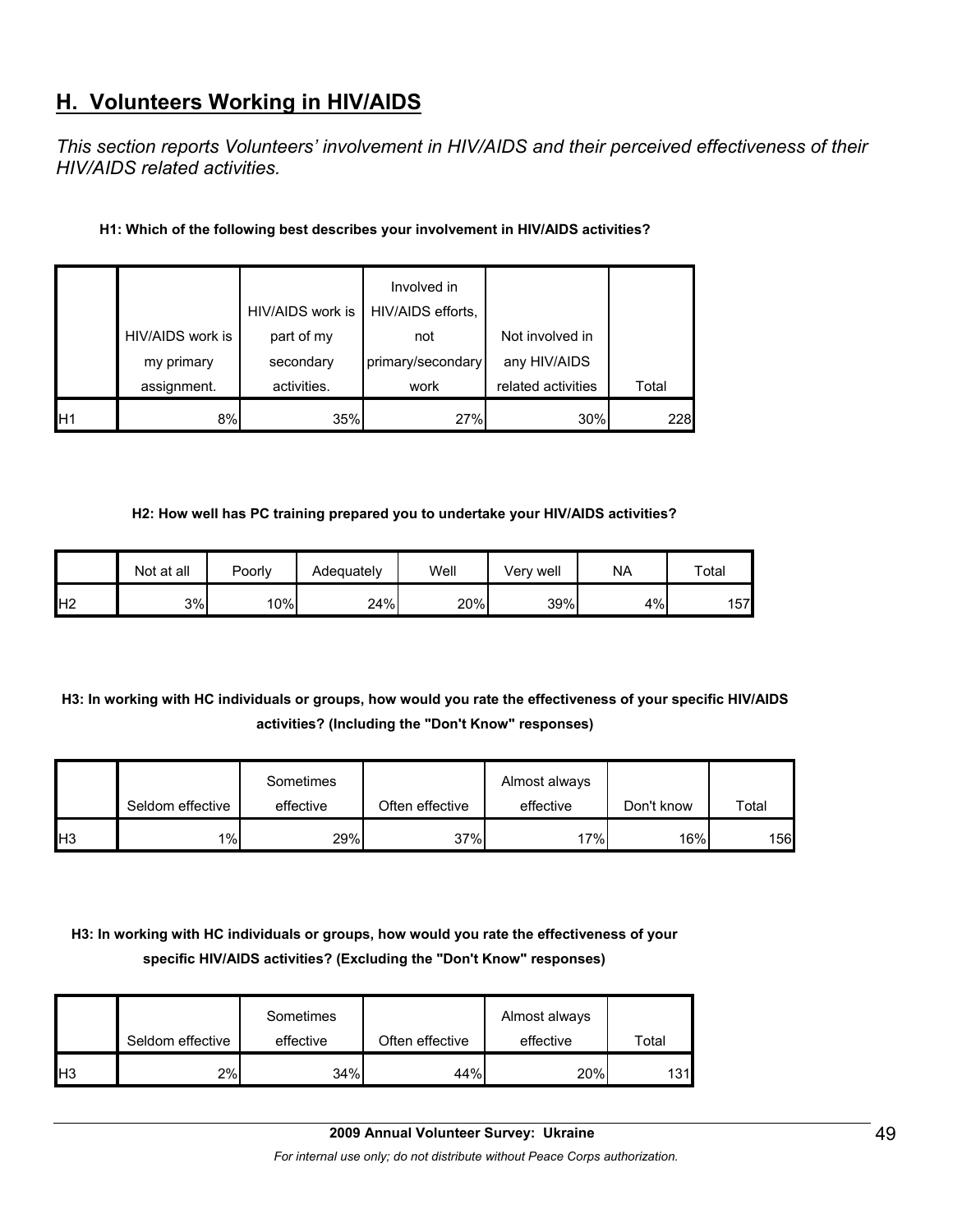# **I. Your Life in the Peace Corps**

*This section reports on Volunteers' descriptions of and adjustments to their living conditions, including stress factors and how Volunteers cope with stress.* 

# **I1: Have you lived with a host country individual or family?**

|                | Never lived with a<br>host country | Yes, I lived with a<br>host country<br>individual or family | Yes, in my<br>community (not | Yes, both during<br>PST and later in |       |
|----------------|------------------------------------|-------------------------------------------------------------|------------------------------|--------------------------------------|-------|
|                | individual or family               | only                                                        | during PST).                 | my community.                        | Total |
| $\blacksquare$ | 1%                                 | 28%                                                         | 2%                           | 69%                                  | 229   |

## **I2: How often do you interact with HCNs in community/family social events?**

|                 |       | Several times a |                  | Several times a |         | Less than once a |       |
|-----------------|-------|-----------------|------------------|-----------------|---------|------------------|-------|
|                 | Daily | week            | Weekly           | month           | Monthly | month            | Total |
| I <sub>12</sub> | 21%   | 28%             | 15% <sub>1</sub> | 15%             | 9%      | 11%              | 229   |

# **I3: How well can you communicate in the language used by most people in your**

**community?** 

|     | Not at all | Poorly | Adequately | Well | Verv well | Total |
|-----|------------|--------|------------|------|-----------|-------|
| ll3 |            | 20%    | 50%        | 18%  | 12%       | 228   |

#### **I4: Do you have the following at your worksite?**

|               |       | Sometimes or |       |
|---------------|-------|--------------|-------|
|               | Never | more often   | Total |
| Electricity   | 0%    | 100%         | 227   |
| Running water | 7%    | 93%          | 224   |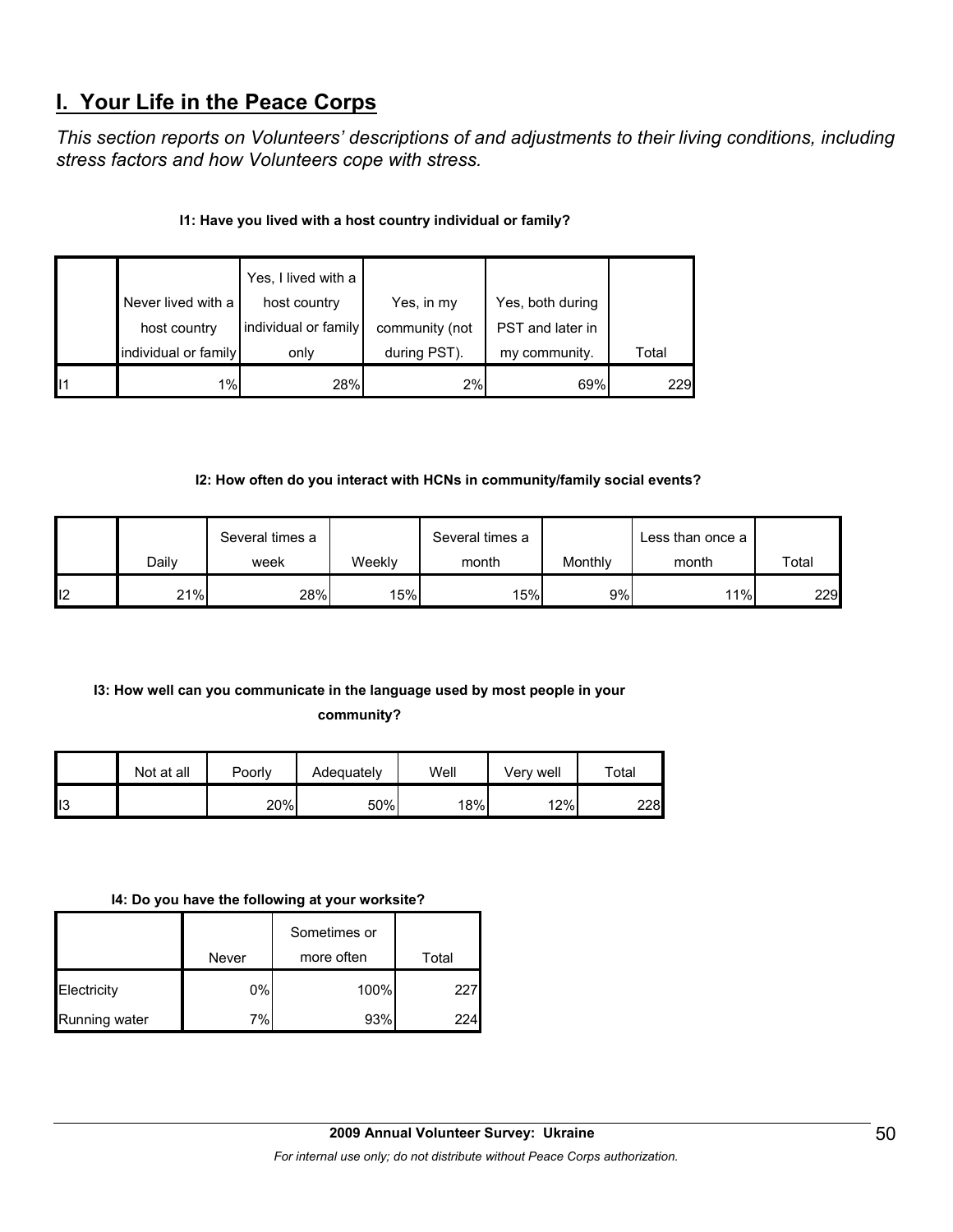**I4: Do you have the following at your residence?**

|               | Never | Sometimes or<br>more often | Total      |
|---------------|-------|----------------------------|------------|
| Electricity   |       | 100%                       | <b>225</b> |
| Running water | 5%    | 95%                        | 224        |

# **I5: How well do your PC experiences match the expectations you had before you became a Volunteer?**

|                | Not at all | Minimally | Moderately | Considerably | Exceptionally | ⊤otal |
|----------------|------------|-----------|------------|--------------|---------------|-------|
| $\mathsf{II}5$ | 6%         | 18%       | 41%        | 29%          | 6%            | 228   |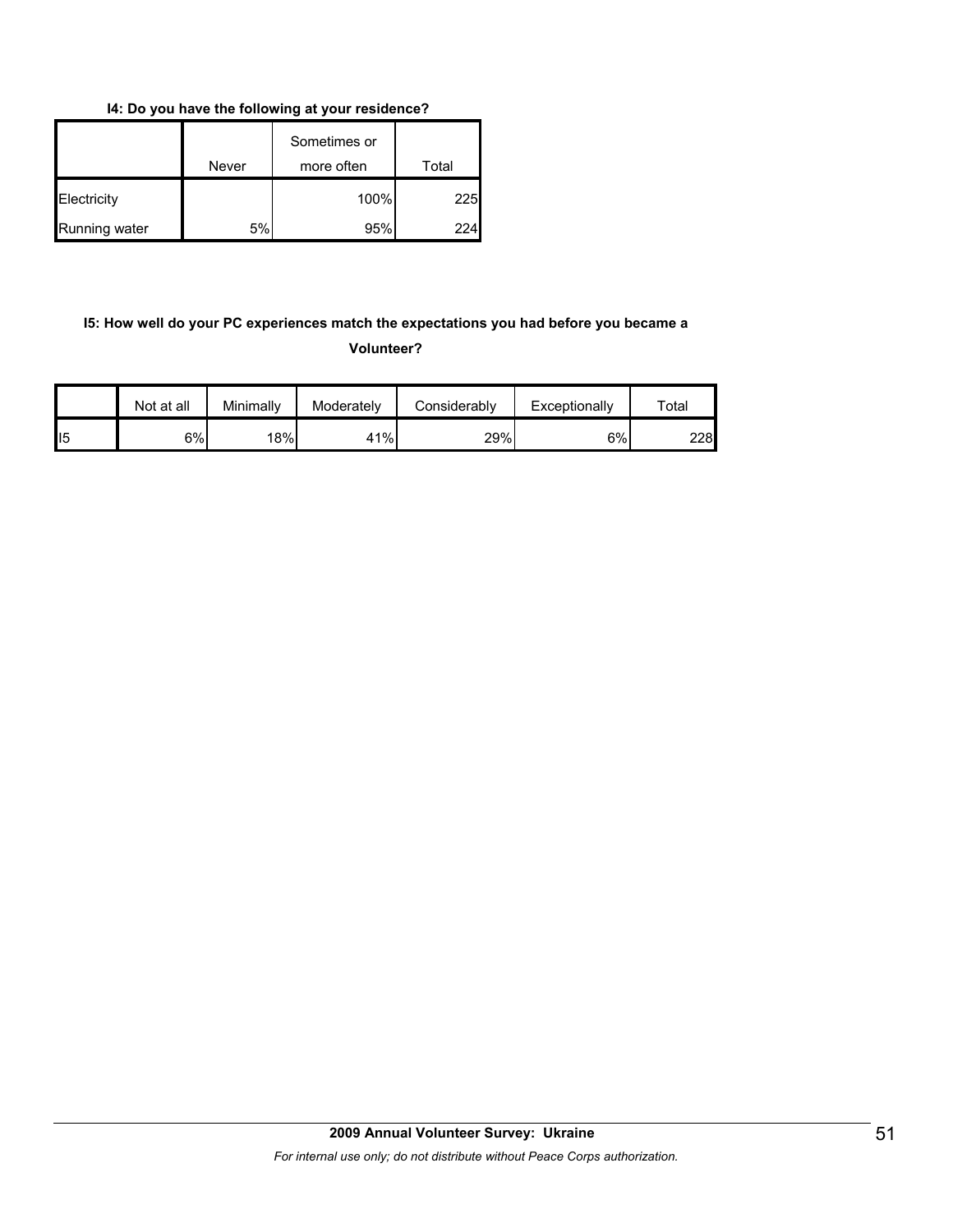#### **I7: To what extent do the following create stress and/or emotional health issues for you?**

|                                                                                                        | Not at all<br>stressful 1 | $\overline{2}$ | 3   | 4   | Exceptionally<br>stressful 5 | <b>NA</b> | Total |
|--------------------------------------------------------------------------------------------------------|---------------------------|----------------|-----|-----|------------------------------|-----------|-------|
| <b>Cultural issues</b>                                                                                 | 9%                        | 28%            | 37% | 18% | 7%                           | 1%        | 228   |
| Dealing with violence in<br>country (e.g., civil unrest,<br>domestic violence, corporal<br>punishment) | 42%                       | 29%            | 13% | 6%  | 2%                           | 9%        | 228   |
| Health/medical problems                                                                                | 29%                       | 27%            | 29% | 12% | 2%                           | 2%        | 228   |
| Issues including family,<br>friends, loved ones in U.S.                                                | 17%                       | 31%            | 27% | 17% | 8%                           | 1%        | 228   |
| Isolation/loneliness                                                                                   | 14%                       | 30%            | 23% | 22% | 10%                          | 1%        | 229   |
| Local language                                                                                         | 7%                        | 24%            | 37% | 25% | 7%                           | 0%        | 229   |
| Primary assignment                                                                                     | 11%                       | 24%            | 31% | 20% | 13%                          | 1%        | 227   |
| Romantic relationships in-<br>country                                                                  | 37%                       | 16%            | 19% | 6%  | 3%                           | 21%       | 227   |
| Interactions with other<br><b>Volunteers</b>                                                           | 41%                       | 32%            | 19% | 5%  | $1\%$                        | 2%        | 229   |
| Interactions with PC Staff                                                                             | 43%                       | 31%            | 17% | 7%  | 2%                           | 1%        | 229   |
| Safety and security                                                                                    | 40%                       | 36%            | 15% | 7%  | $1\%$                        | $1\%$     | 226   |
| Other: Please specify below                                                                            | 9%                        |                | 18% | 12% | 18%                          | 44%       | 34    |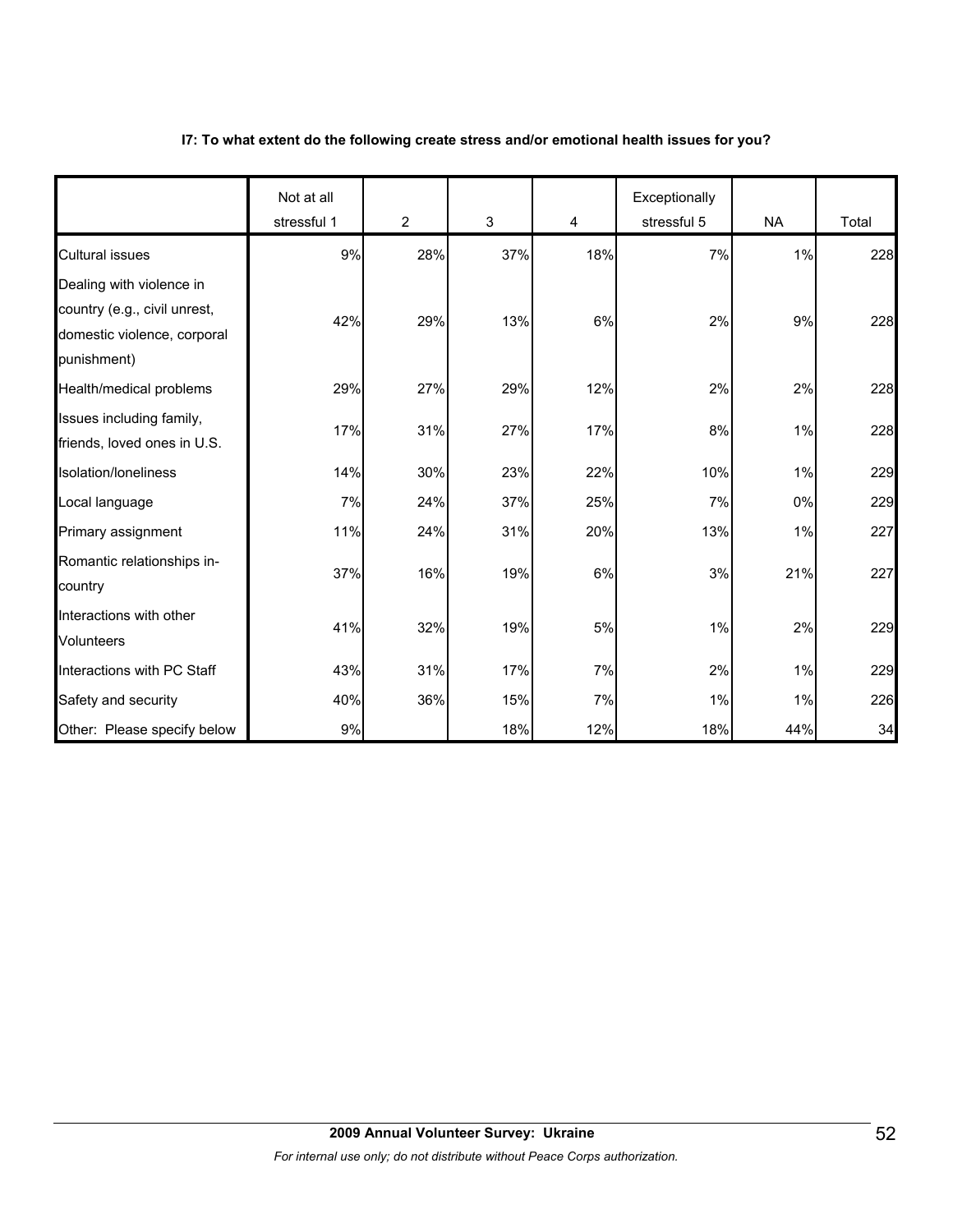|                |                                               | PCV Responses | % Using This Stress<br>Reducer | <b>Total PCVs</b><br>Responding |
|----------------|-----------------------------------------------|---------------|--------------------------------|---------------------------------|
| \$18LessStress | Talk with friends and family in US            | 197           | 88%                            |                                 |
|                | Pursue personal hobbies                       | 194           | 86%                            |                                 |
|                | Talk with PCVs outside my community           | 184           | 82%                            |                                 |
|                | Do sports                                     | 166           | 74%                            |                                 |
|                | Leave the community for a time                | 141           | 63%                            |                                 |
|                | Talk with co-workers or friends (not<br>PCVs) | 120           | 53%                            |                                 |
|                | Get involved in other projects                | 109           | 48%                            |                                 |
|                | Talk with PCVs in my community                | 106           | 47%                            |                                 |
|                | Talk with my host family                      | 58            | 26%                            |                                 |
|                | Pray                                          | 48            | 21%                            |                                 |
|                | Meditate                                      | 46            | 20%                            |                                 |
|                | Talk with PC in-country staff                 | 29            | 13%                            |                                 |
|                | Do other activity (specify)                   | 27            | 12%                            |                                 |
|                | Talk with Office of Special Services<br>staff | 4             | 2%                             |                                 |
|                | Total                                         |               |                                | 225                             |

#### **I8: Please mark all of the typical ways in which you cope with stress.**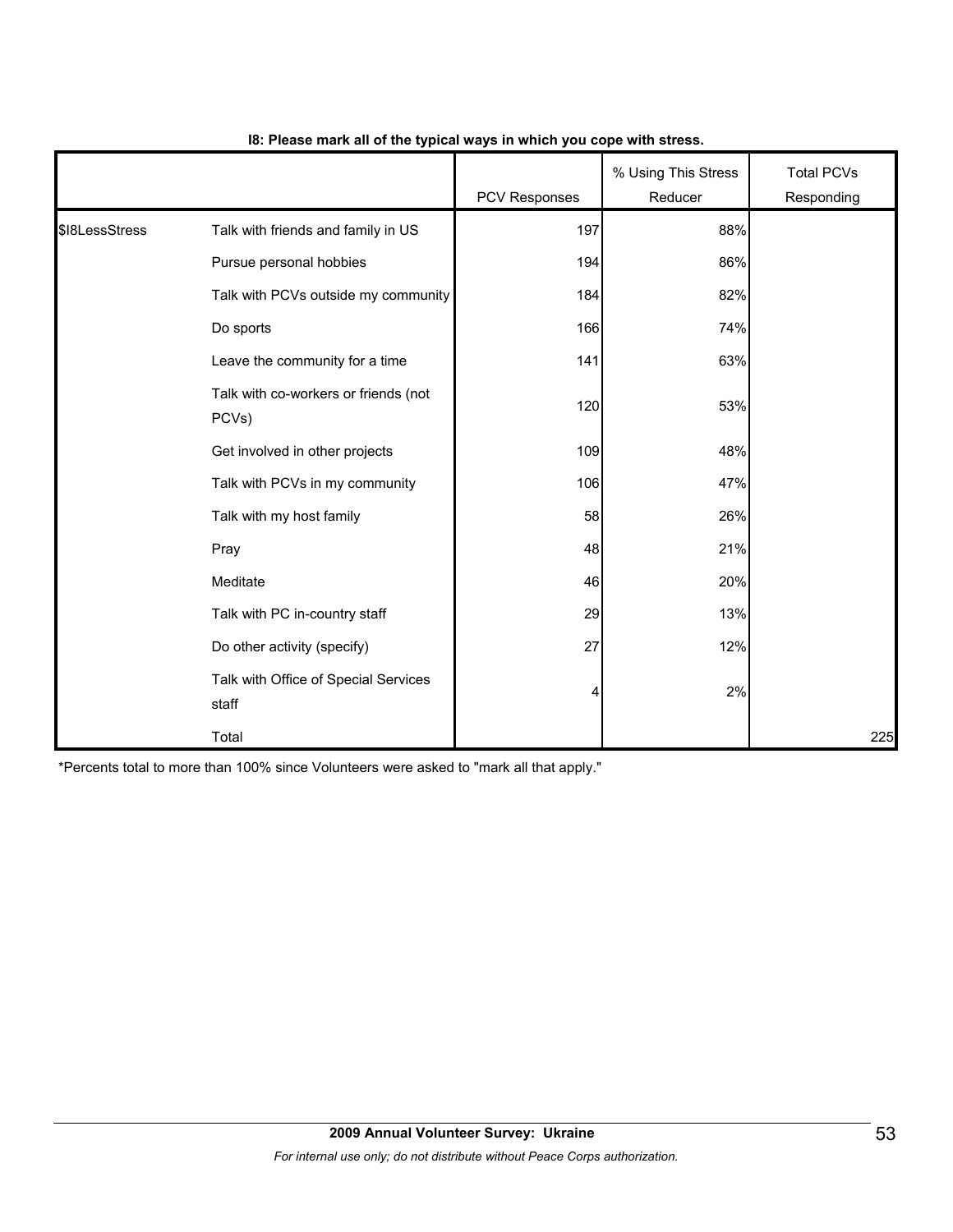|                      |                                                | Percent | Number |  |
|----------------------|------------------------------------------------|---------|--------|--|
| <b>18.OTHRS.TEXT</b> | Open-ended results. Not responsive to request. |         |        |  |
|                      |                                                |         |        |  |
|                      |                                                |         |        |  |
|                      |                                                |         |        |  |
|                      |                                                |         |        |  |
|                      |                                                |         |        |  |
|                      |                                                |         |        |  |
|                      |                                                |         |        |  |
|                      |                                                |         |        |  |
|                      |                                                |         |        |  |
|                      |                                                |         |        |  |
|                      |                                                |         |        |  |
|                      |                                                |         |        |  |
|                      |                                                |         |        |  |
|                      |                                                |         |        |  |
|                      |                                                |         |        |  |
|                      |                                                |         |        |  |
|                      |                                                |         |        |  |
|                      |                                                |         |        |  |
|                      |                                                |         |        |  |
|                      |                                                |         |        |  |
|                      |                                                |         |        |  |
|                      |                                                |         |        |  |
|                      |                                                |         |        |  |
|                      |                                                |         |        |  |
|                      |                                                |         |        |  |
|                      |                                                |         |        |  |
|                      |                                                |         |        |  |
|                      |                                                |         |        |  |
|                      |                                                |         |        |  |
|                      |                                                | 100%    | 235    |  |
|                      | Total                                          |         |        |  |

### **I8: Others I talk with to reduce stress**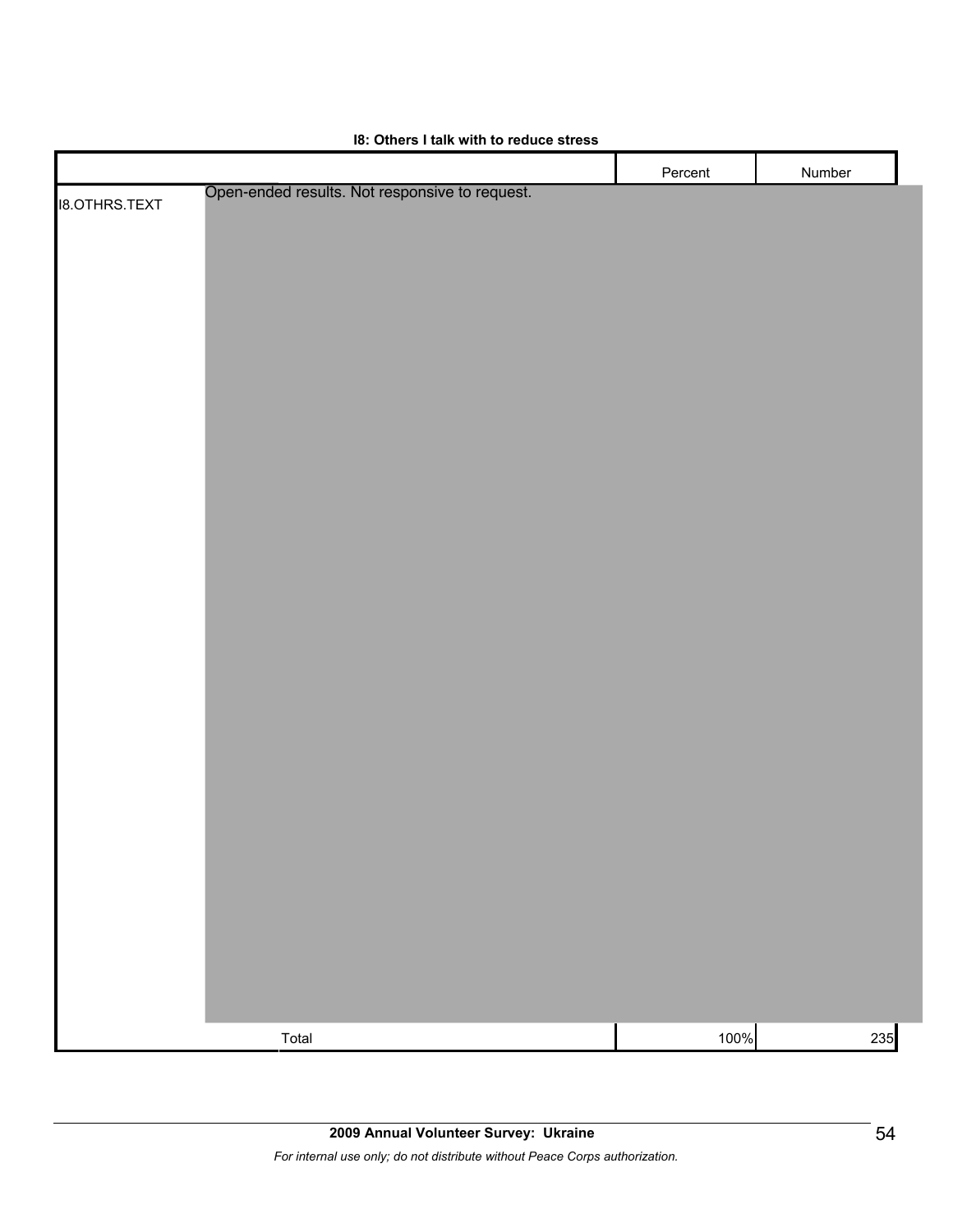|                  |                                                | Percent | Number |
|------------------|------------------------------------------------|---------|--------|
| 18.OTHRACT.TEXT2 | Open-ended results. Not responsive to request. |         |        |
|                  |                                                |         |        |
|                  |                                                |         |        |
|                  |                                                |         |        |
|                  |                                                |         |        |
|                  |                                                |         |        |
|                  |                                                |         |        |
|                  |                                                |         |        |
|                  |                                                |         |        |
|                  |                                                |         |        |
|                  |                                                |         |        |
|                  |                                                |         |        |
|                  |                                                |         |        |
|                  |                                                |         |        |
|                  |                                                |         |        |
|                  |                                                |         |        |
|                  |                                                |         |        |
|                  |                                                |         |        |
|                  |                                                |         |        |
|                  |                                                |         |        |
|                  |                                                |         |        |
|                  |                                                |         |        |
|                  |                                                |         |        |
|                  |                                                |         |        |
|                  |                                                |         |        |
|                  |                                                |         |        |
|                  |                                                |         |        |
|                  |                                                |         |        |
|                  |                                                |         |        |
|                  |                                                |         |        |
|                  |                                                |         |        |
|                  |                                                |         |        |
|                  |                                                |         |        |
|                  |                                                |         |        |

## **I8: Other activities to reduce stress**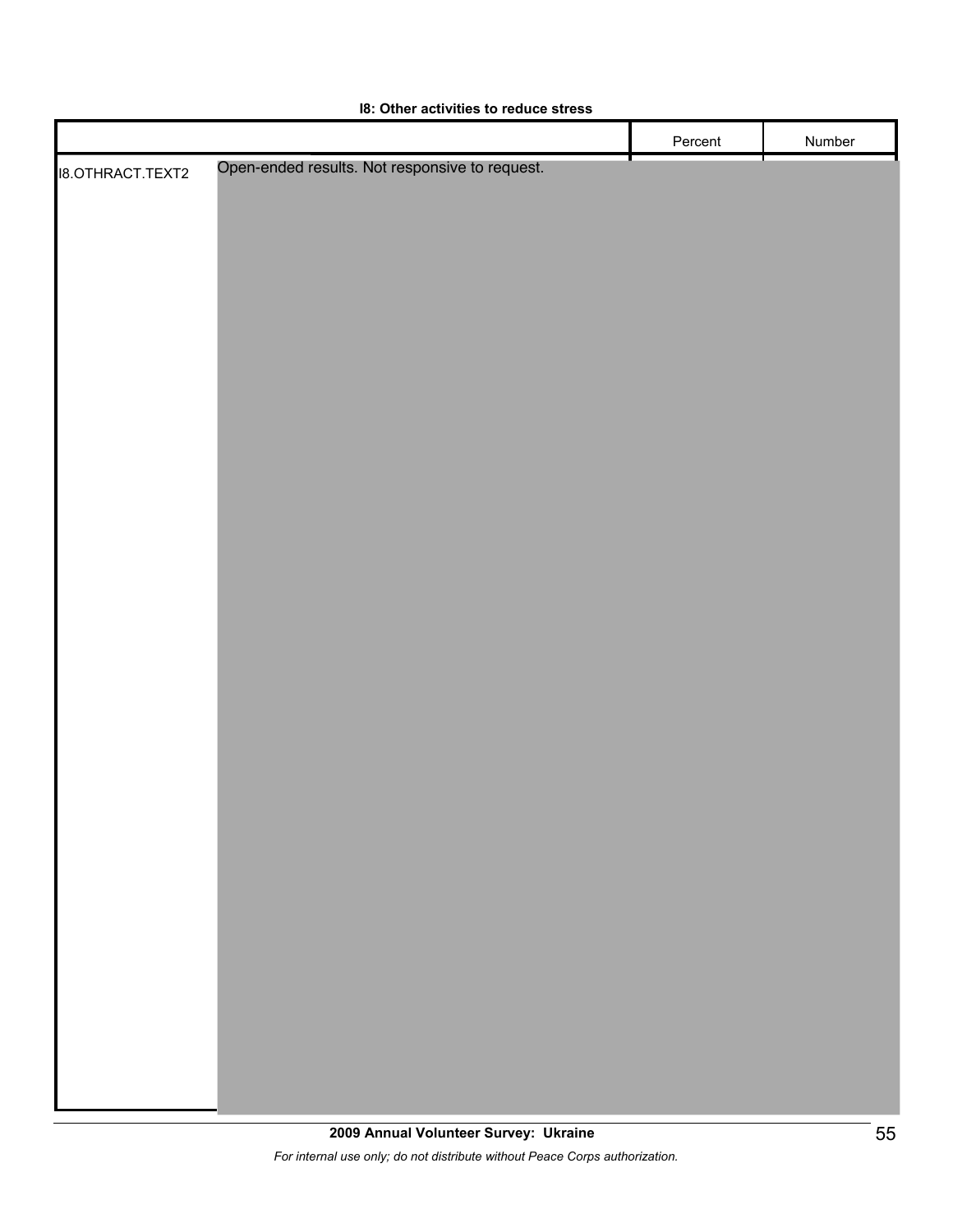| Open-ended results. Not responsive to request. |      |      |
|------------------------------------------------|------|------|
| $\tau$ otal                                    | 100% | 235I |

## **I8: When asked about ways of coping with stress, Volunteers**

#### **who answered "No stress"**

|                    | No  | Yes, I have no<br>stress | Total |
|--------------------|-----|--------------------------|-------|
| <b>I8.NOSTRESS</b> | 98% | $2\%$                    | 235   |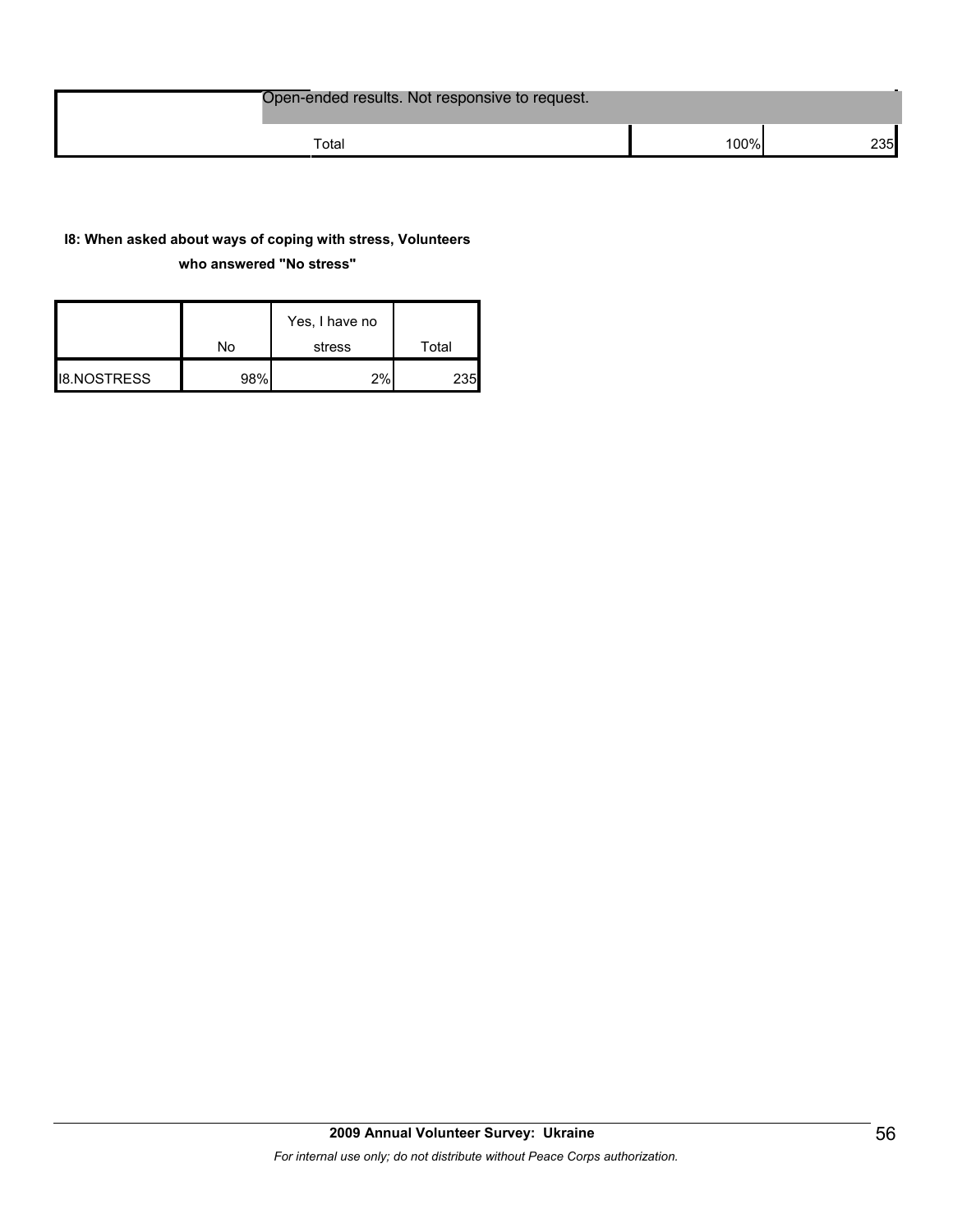# **J. Overall Assessment of Peace Corps Service**

*This section reports Volunteers' level of satisfaction with their Peace Corps service and their expectations about completing their service.* 

|     | Not at all | Minimally | Moderately | Considerably | Exceptionally | ⊤otal      |
|-----|------------|-----------|------------|--------------|---------------|------------|
| U1A | 2%         | 6%        | 26%        | 46%          | 20%           | <b>230</b> |





J1a: How personally rewarding do you find your overall Peace Corps service?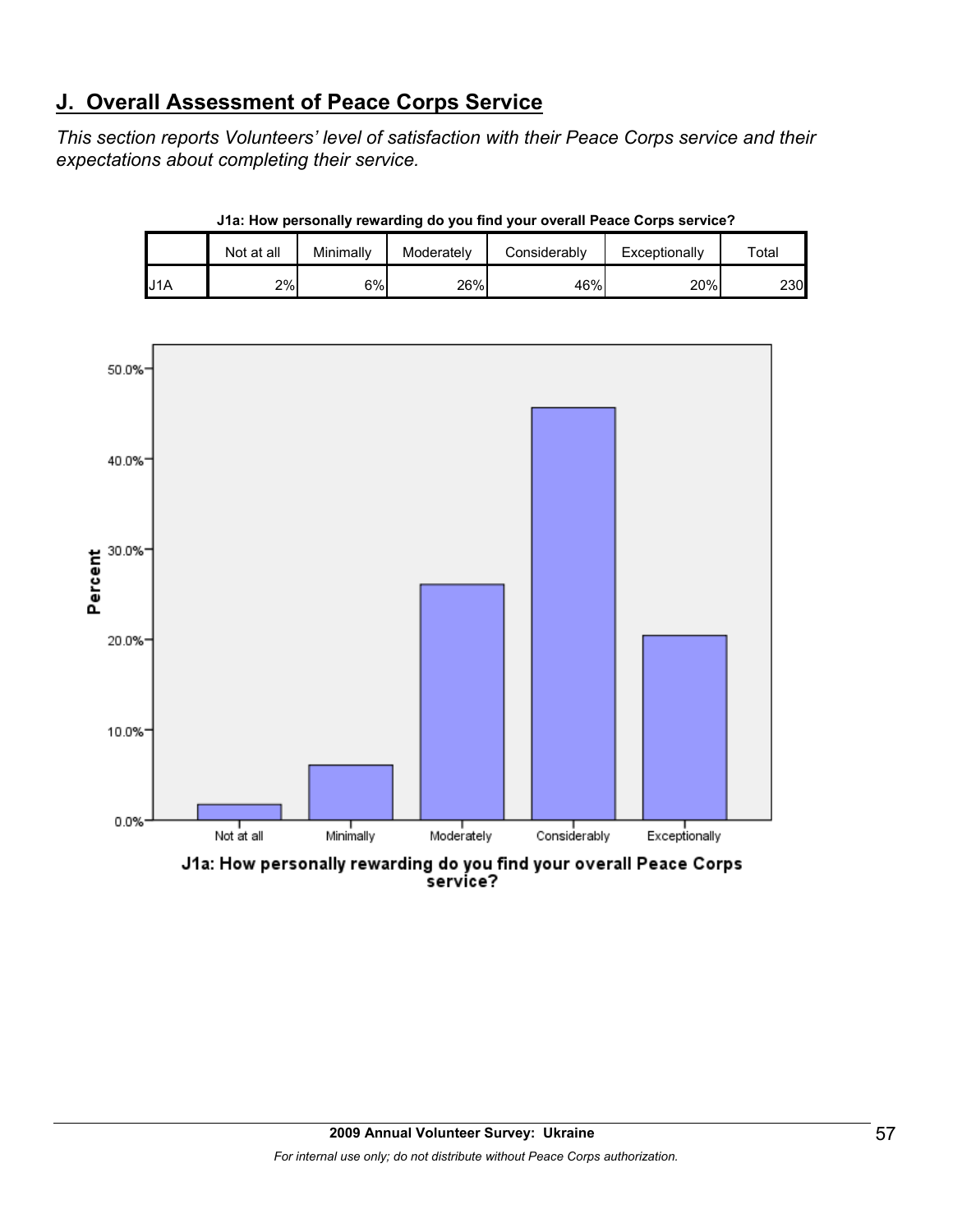|     | Not at all | Minimally | Moderately | Considerablv | Exceptionally | ™ota⊩ |
|-----|------------|-----------|------------|--------------|---------------|-------|
| J1B | 3%         | 8%l       | 35%        | 40%          | 14%           | 2281  |

**J1b: How personally rewarding do you find your community involvement?**



J1b: How personally rewarding do you find your community involvement?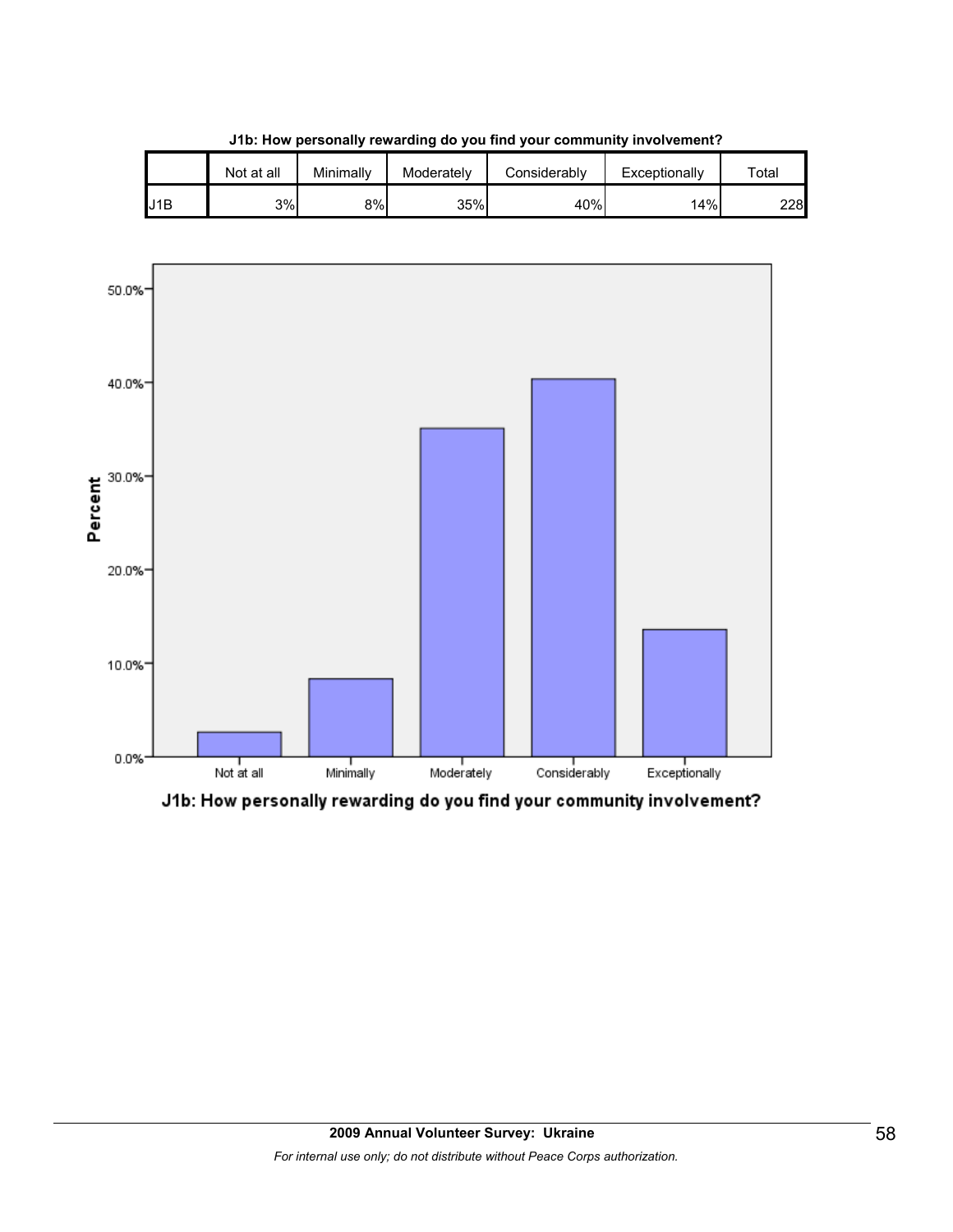|     | Not at all | Minimallv | Moderately | Considerablv | Exceptionally | ™ota⊩ |
|-----|------------|-----------|------------|--------------|---------------|-------|
| J1C | 0%l        | 12%       | 29%        | 38%          | 20%           | 2281  |

**J1c: How personally rewarding do you find your experience with other Volunteers?**



J1c: How personally rewarding do you find your experience with other<br>Volunteers?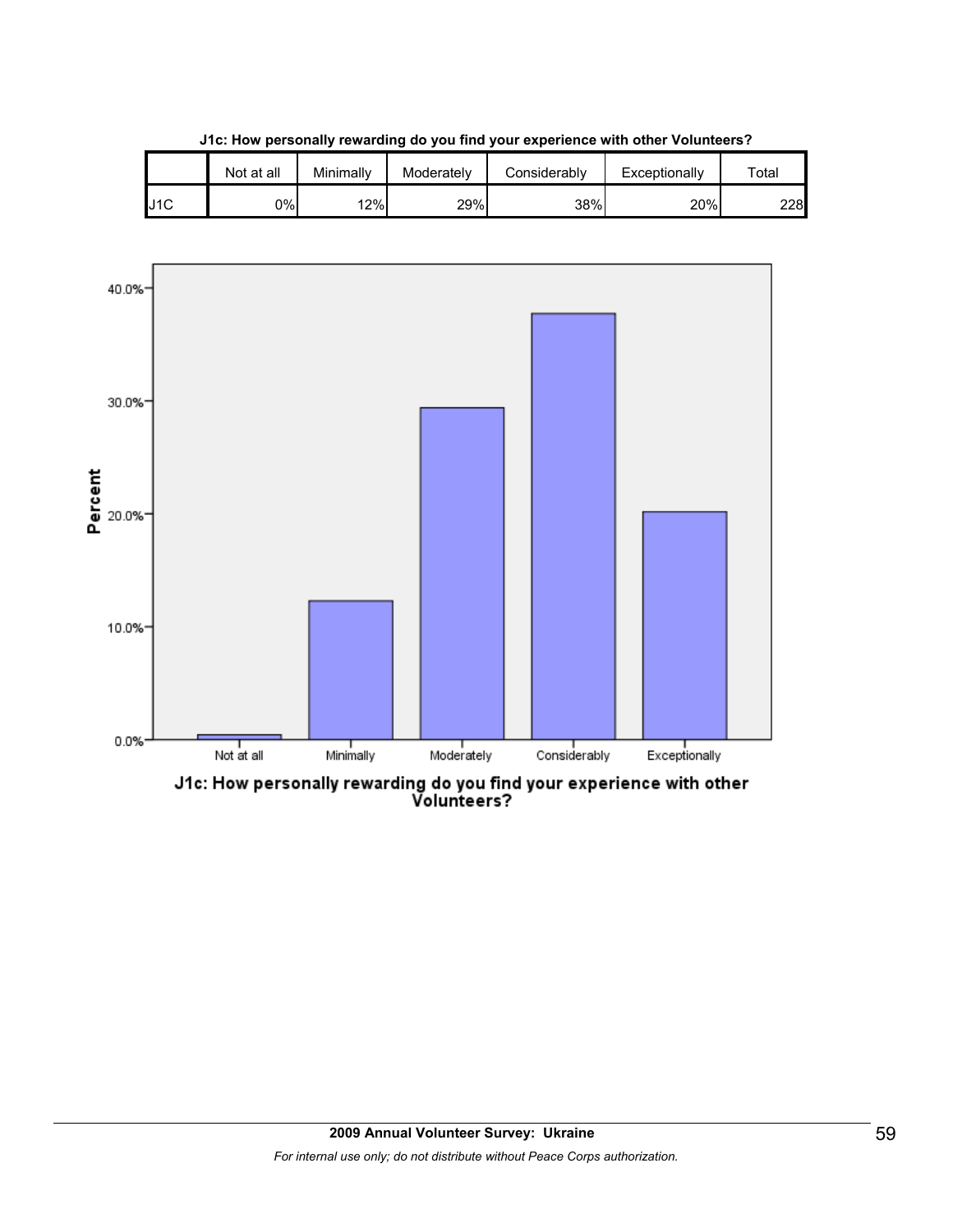|     | Not at all | Minimally | Moderately | Considerably | Exceptionally | $\tau$ otal |
|-----|------------|-----------|------------|--------------|---------------|-------------|
| J1D | 5%         | 17%       | 30%        | 34%          | 15%           | 229         |

**J1d: How personally rewarding do you find your work with counterparts/community partners?**

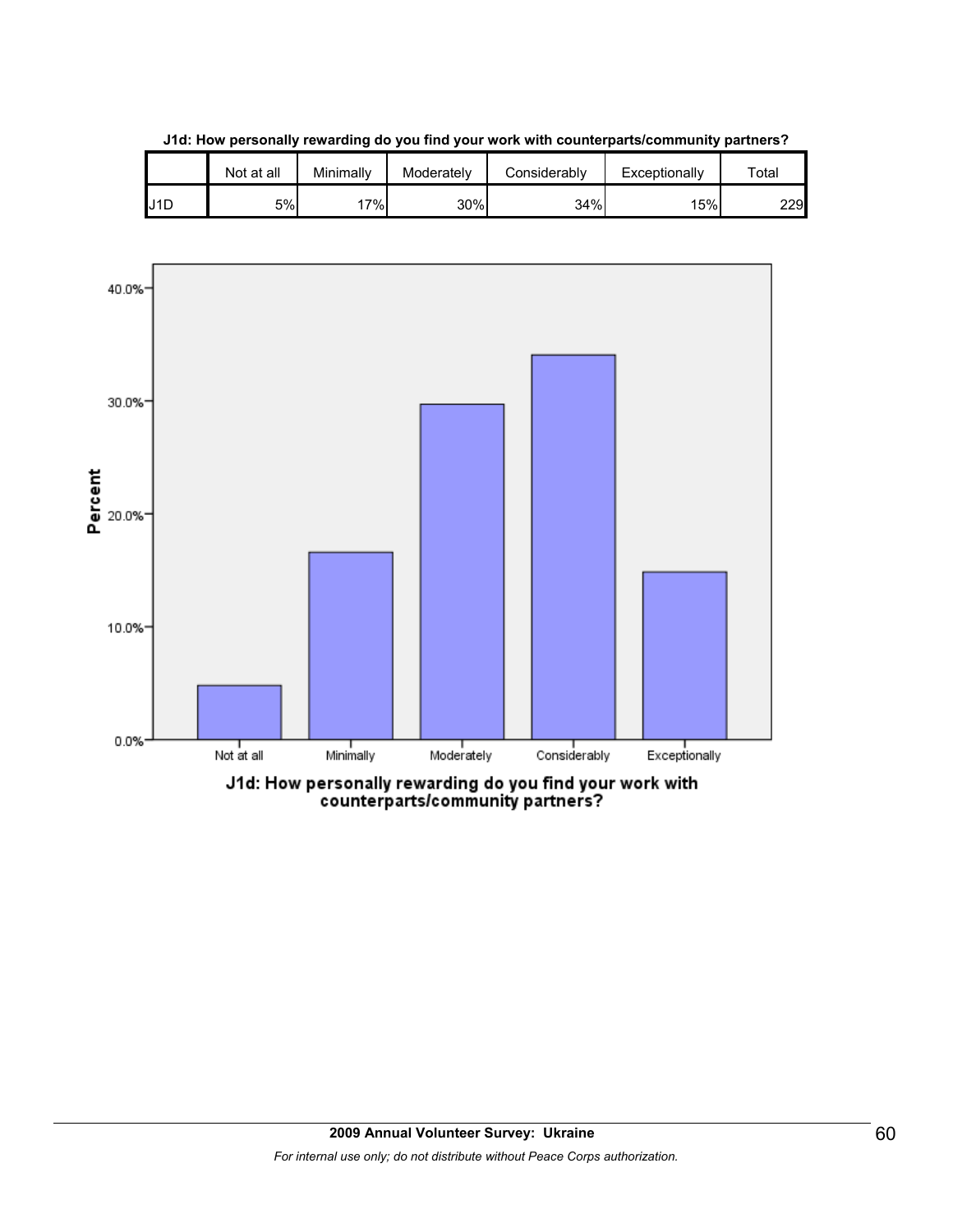|     | Not at all | Minimallv | Moderately | Considerablv | Exceptionally | $\tau$ otal |
|-----|------------|-----------|------------|--------------|---------------|-------------|
| J1E | 1%         | 4%        | 25%        | 45%          | 25%           | 228         |

**J1e: How personally rewarding do you find your experience with other HCNs?**



J1e: How personally rewarding do you find your experience with other<br>HCNs?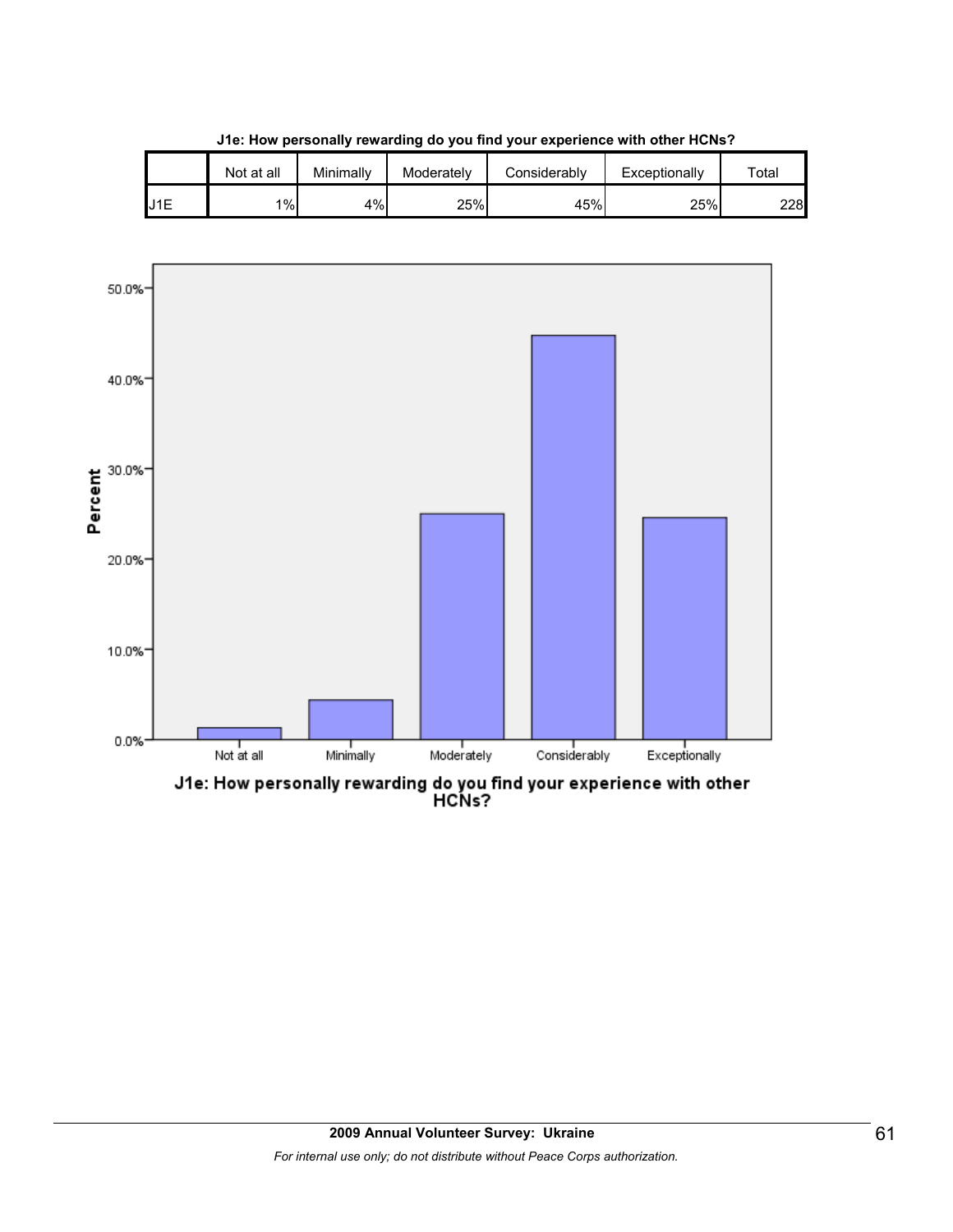

**J2a (PCVs at post 9 months+ months): Please rate how well you think you achieved Goal 1.**

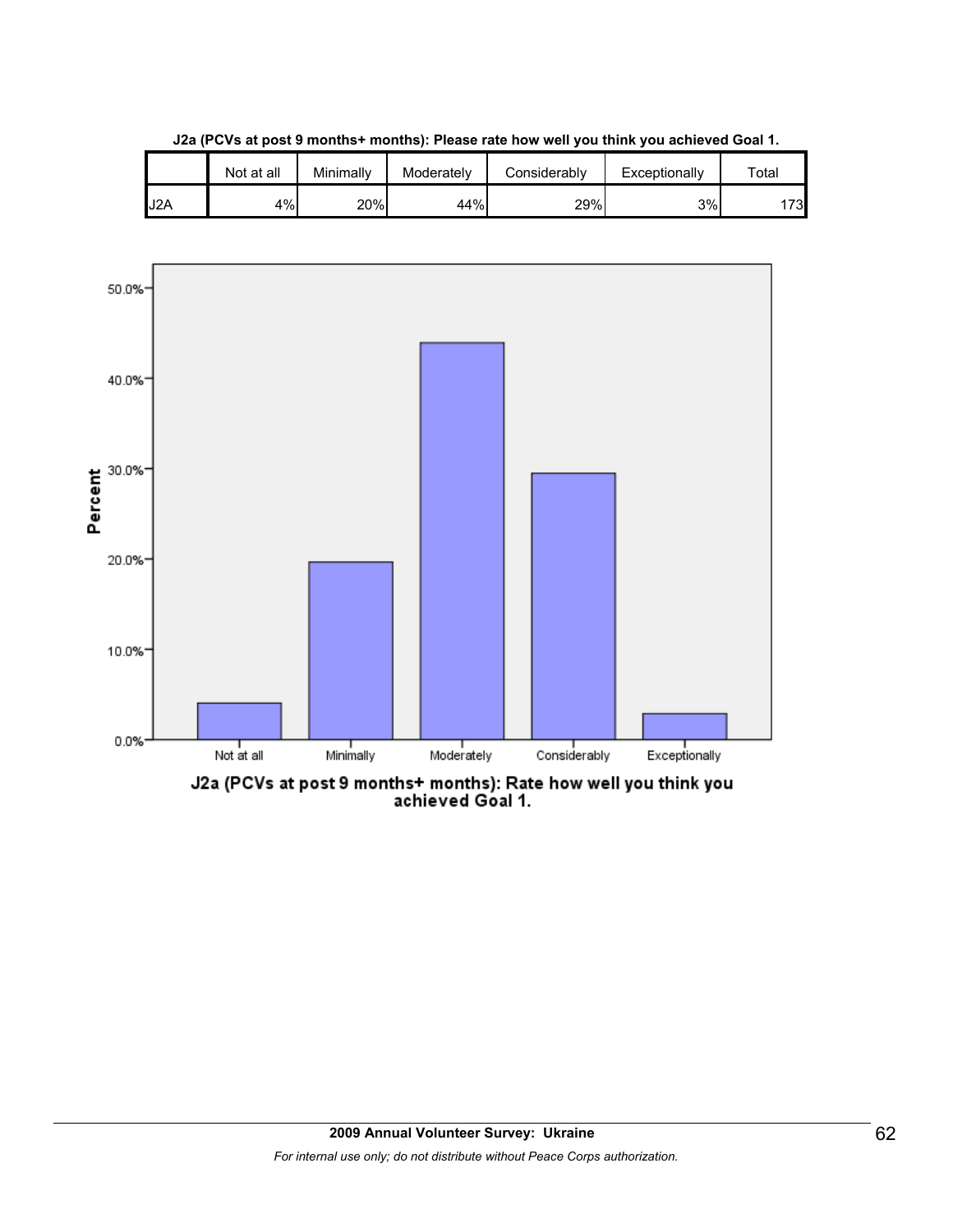

**J2b: (PCVs at post 9 months+ months): Please rate how well you think you achieved Goal 2.**

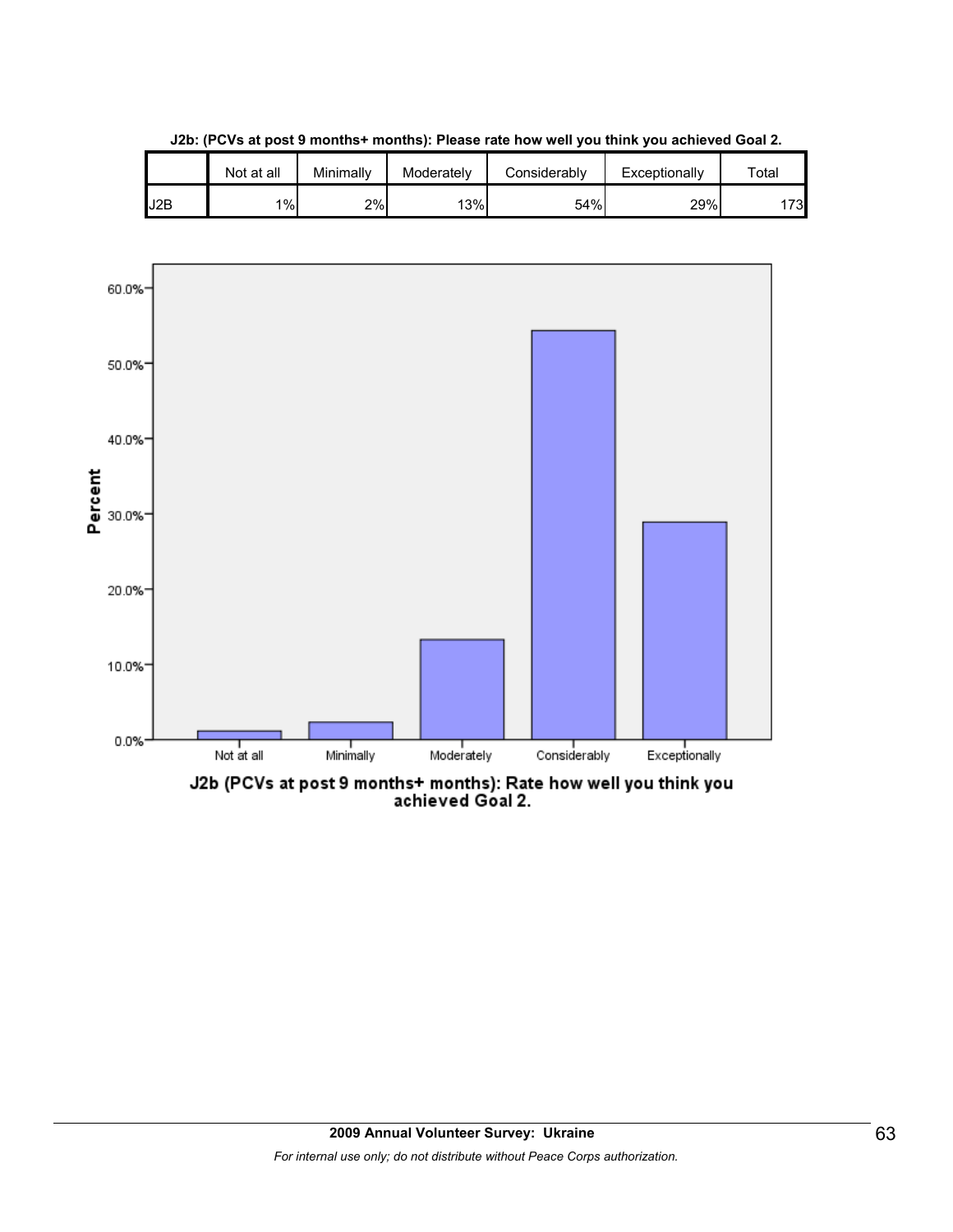

**J2c (PCVs at post 9 months+ months): Please rate how well you think you achieved Goal 3.**



J2c (PCVs at post 9 months+ months): Please rate how well you think you<br>achieved Goal 3.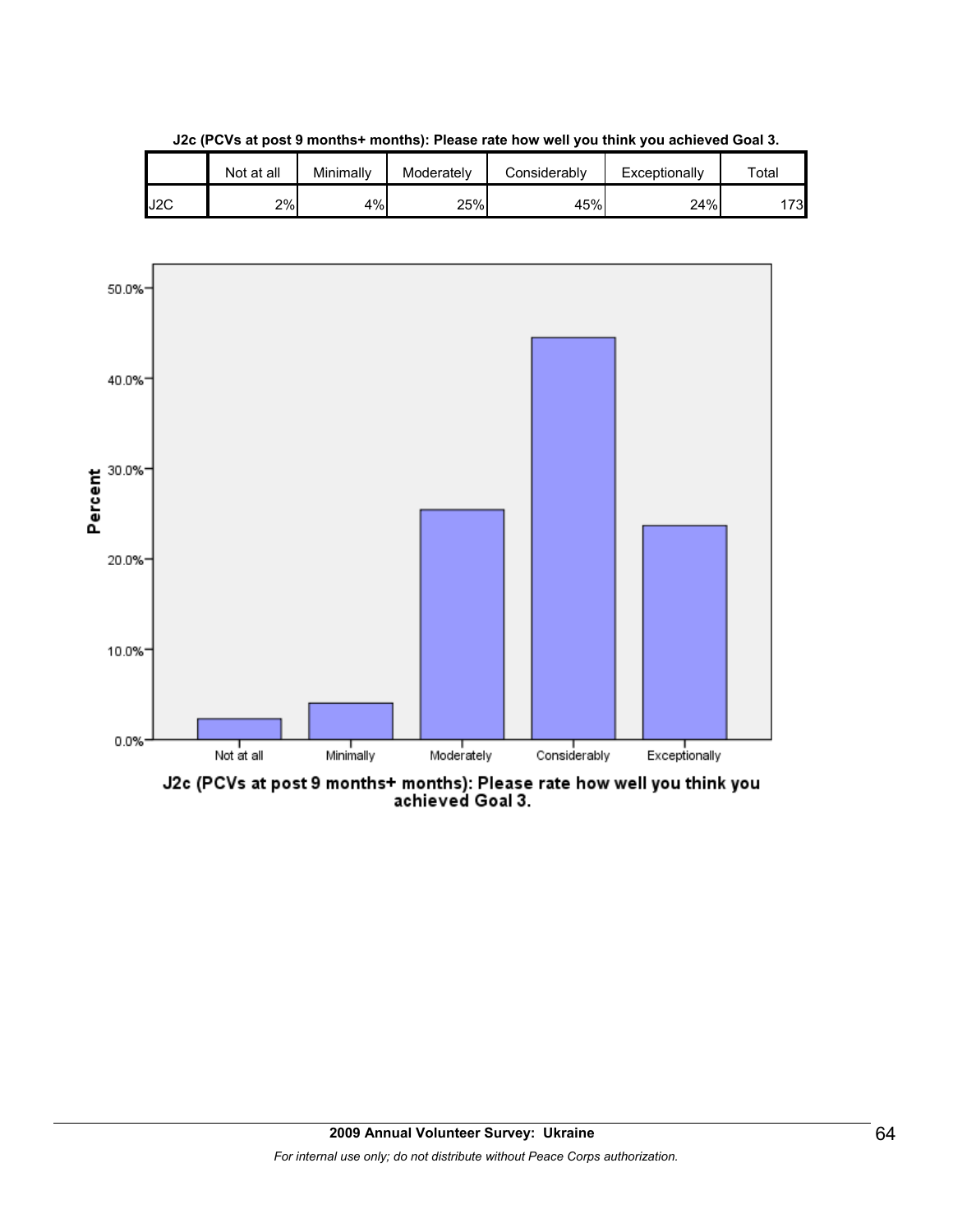**J3: Today, would you make the same decision to join the Peace Corps?**

|    | No | Not likely | Possibly | Probably | Definitely | Total |
|----|----|------------|----------|----------|------------|-------|
| J3 | 1% | $1\%$      | 8%       | 21%      | 68%        | 229   |

**J4: Would you recommend Peace Corps service to others you think are qualified?**

|    | No | Not likely | Possibly | Probably | Definitely | $\tau$ otal |
|----|----|------------|----------|----------|------------|-------------|
| J4 | 1% | $1\%$      | 11%      | 22%      | 65%        | 229         |

**J5: Do you intend to complete your Peace Corps service?**

|    | No  | Not sure | Yes | Might extend | Total |
|----|-----|----------|-----|--------------|-------|
| J5 | 2%l | 2%       | 78% | 18%          | 229   |

**J6: Would your host country benefit most if the Peace Corps program was---?**

|     |              |         | Refocused/redesig |                  |          |       |
|-----|--------------|---------|-------------------|------------------|----------|-------|
|     | Discontinued | Reduced | ned               | Maintained as is | Expanded | Total |
| IJ6 | $0\%$        | 9%      | 59%               | 20%              | 11%      | 228   |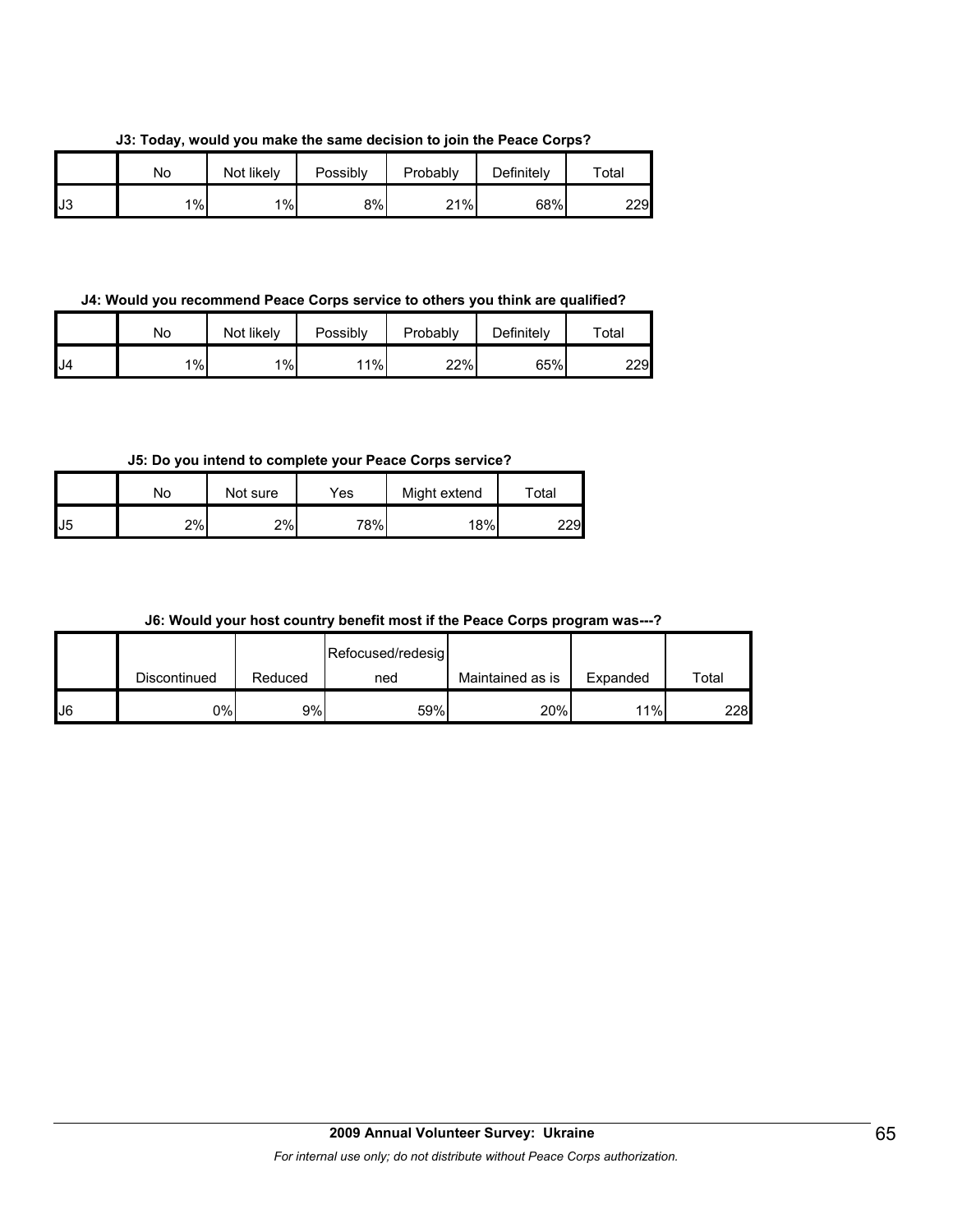# **K. Activities After Peace Corps Service**

*This section reports on Volunteers' plans for after they have completed their Peace Corps Service.* 

### **K1a: What are your plans after your Peace Corps service? Work in**

**government.**

| Government  |              |                    |  |  |  |  |
|-------------|--------------|--------------------|--|--|--|--|
| In the U.S. | In your host |                    |  |  |  |  |
|             | country      | In another country |  |  |  |  |
| 89%         | 14%          | 25%                |  |  |  |  |

\* Percent of cases was used. Percentages will be greater than 100 since

Volunteers were asked to select all that applied.

# **K1b: What are your plans after your Peace Corps service? Work in the private sector.**

| <b>Private Sector</b> |                         |     |  |  |
|-----------------------|-------------------------|-----|--|--|
| In the $U.S.$         | In your host<br>country |     |  |  |
| 87%                   | 17%                     | 39% |  |  |

\* Percent of cases was used. Percentages will be greater than 100 since

Volunteers were asked to select all that applied.

## **K1c: What are your plans after your Peace Corps service? Work for an**

**NGO.**

| <b>NGO</b>  |                         |                    |    |  |
|-------------|-------------------------|--------------------|----|--|
| In the U.S. | In your host<br>country | In another country |    |  |
| 84%         | 16%                     | 35%                | 31 |  |

\* Percent of cases was used. Percentages will be greater than 100 since

Volunteers were asked to select all that applied.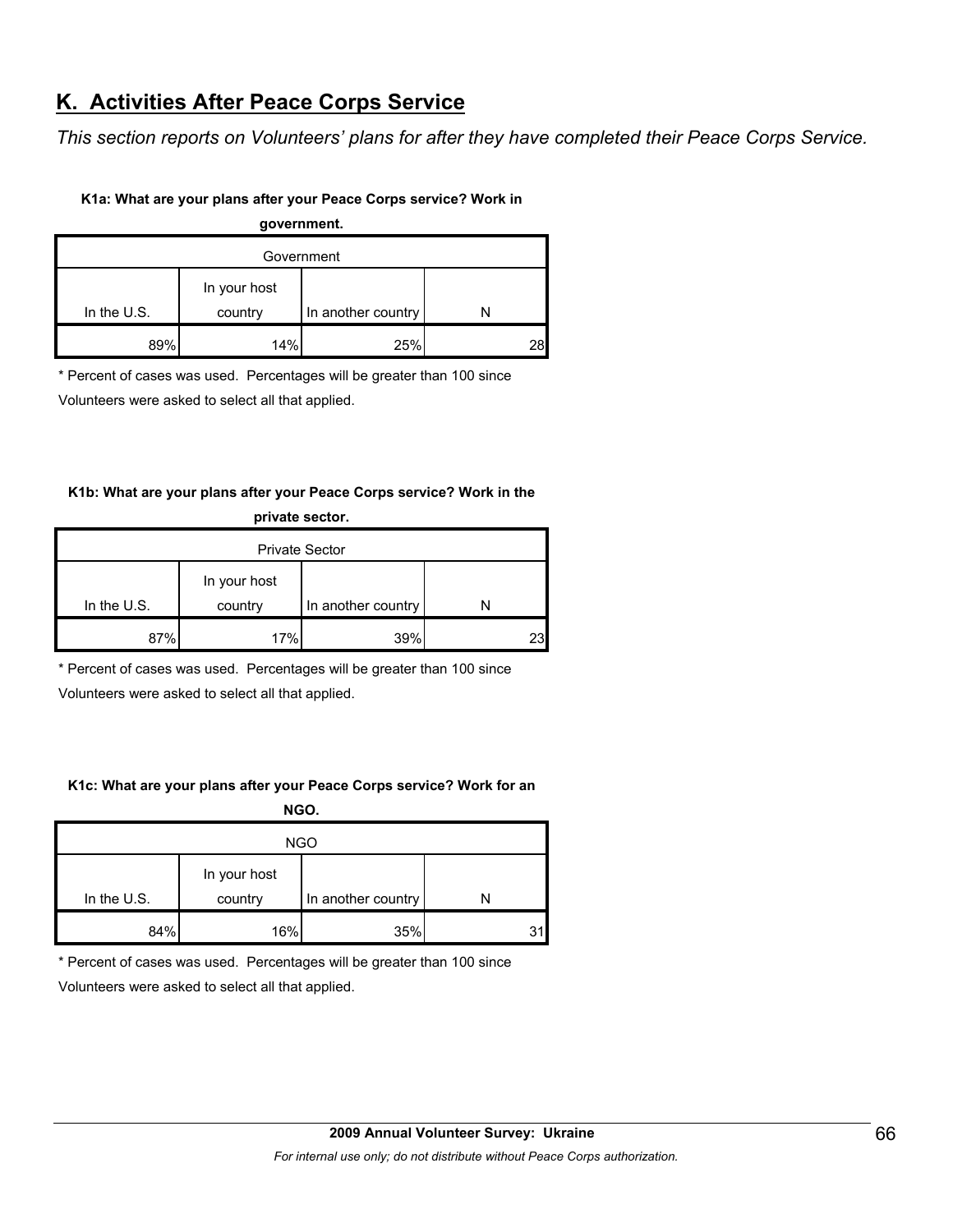#### **K1d: What are your plans after your Peace Corps service? Work for PC**

| Response.            |              |                    |    |  |  |
|----------------------|--------------|--------------------|----|--|--|
| Peace Corps Response |              |                    |    |  |  |
|                      | In your host |                    |    |  |  |
| In the $U.S.$        | country      | In another country |    |  |  |
| 80%                  | 20%          | 47%                | 15 |  |  |

\* Percent of cases was used. Percentages will be greater than 100 since

Volunteers were asked to select all that applied.

# **K1e: What are your plans after your Peace Corps service? Continue to participate in volunteer activities.**

| <b>Volunteer Activities</b> |              |                    |  |  |
|-----------------------------|--------------|--------------------|--|--|
|                             | In your host |                    |  |  |
| In the $U.S.$               | country      | In another country |  |  |
| 92%                         | 10%          | 20%                |  |  |

\* Percent of cases was used. Percentages will be greater than 100 since

Volunteers were asked to select all that applied.

# **K1f: What are your plans after your Peace Corps service? Graduate**

#### **school/academic credentialing.**

| Graduate School |              |                    |  |  |
|-----------------|--------------|--------------------|--|--|
|                 | In your host |                    |  |  |
| In the U.S.     | country      | In another country |  |  |
| 95%             | 2%           | 2%                 |  |  |

\* Percent of cases was used. Percentages will be greater than 100 since

Volunteers were asked to select all that applied.

## **K1g: What are your plans after your Peace Corps service? Travel.**

| Travel      |              |                    |    |
|-------------|--------------|--------------------|----|
|             | In your host |                    |    |
| In the U.S. | country      | In another country |    |
| 66%         | 11%          | 70,                | 53 |

\* Percent of cases was used. Percentages will be greater than 100 since

Volunteers were asked to select all that applied.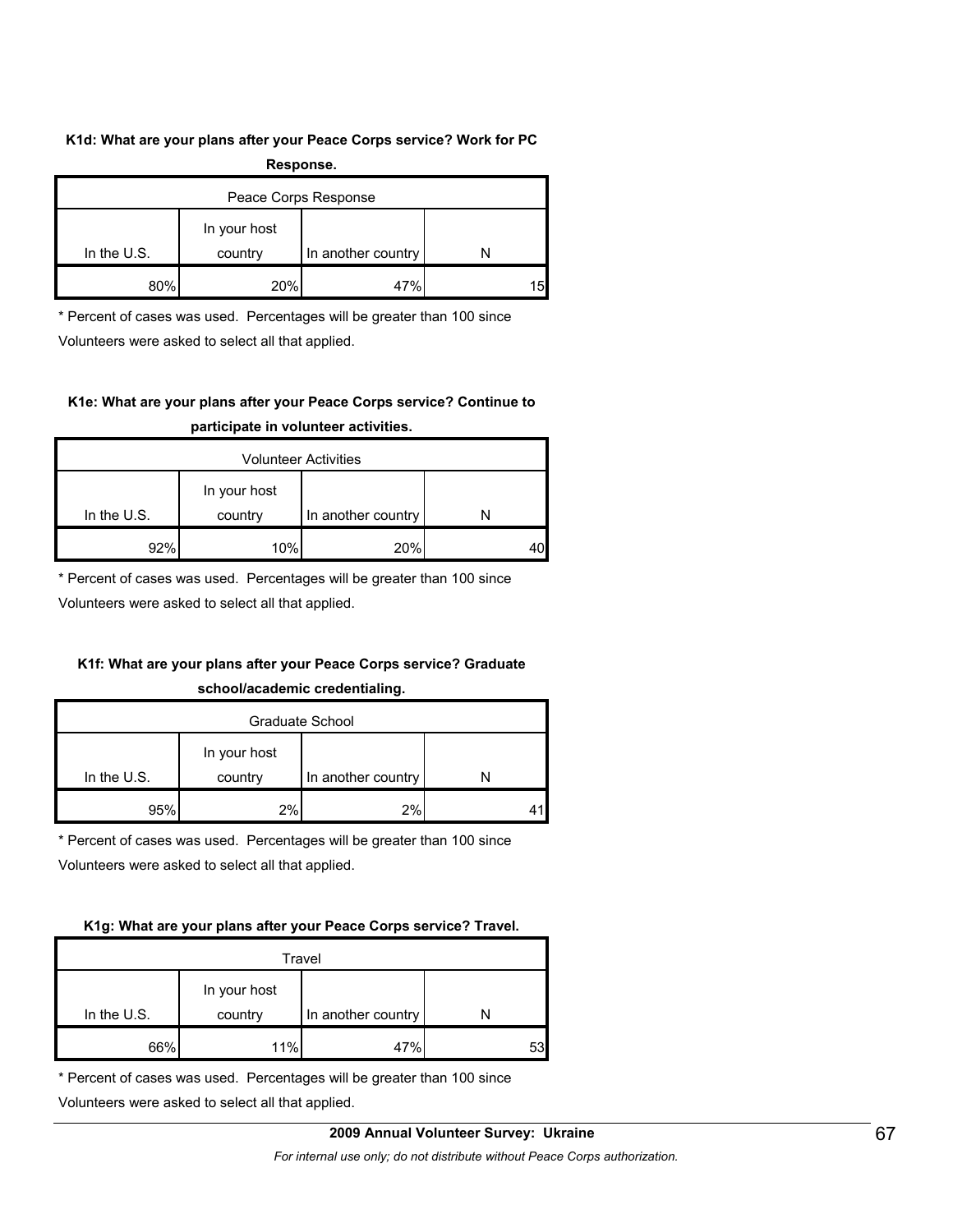#### **K1h: What are your plans after your Peace Corps service? Other.**

| Other       |                         |                    |   |  |
|-------------|-------------------------|--------------------|---|--|
| In the U.S. | In your host<br>country | In another country |   |  |
| 80%         | $0\%$                   | 40%                | 5 |  |

\* Percent of cases was used. Percentages will be greater than 100 since

Volunteers were asked to select all that applied.

# **K2:How prepared do you feel to share your Peace Corps experience and knowledge of your host country with others in the United States when you return?**

|                                  | Not at all | Minimally | Moderately | Considerably | Total |
|----------------------------------|------------|-----------|------------|--------------|-------|
| How prepared do you feel to      | 1%         | 1%        | 22%        | 76%          |       |
| share your Peace Corps           |            |           |            |              |       |
| experience and knowledge of      |            |           |            |              |       |
| your host country with others in |            |           |            |              | 88    |
| the United States when you       |            |           |            |              |       |
| return?                          |            |           |            |              |       |

## **K3: How well do you feel Peace Corps has prepared you for life in the U. S. after you return?**

|                                 | Not at all | Minimally | Moderately | Considerably | Exceptionally | Total |
|---------------------------------|------------|-----------|------------|--------------|---------------|-------|
| How well do you feel Peace      | 3%         | 15%       | 33%        | 38%          | 10%           |       |
| Corps has prepared you for life |            |           |            |              |               |       |
| in the U.S. after your return?  |            |           |            |              |               | 87    |

#### **K6: Have your life/career goals changed because of your Peace**

**Corps service?**

|                             | No  | Yes | Total |
|-----------------------------|-----|-----|-------|
| Have your life/career goals | 52% | 48% |       |
| changed because of your     |     |     |       |
| Peace Corps service?        |     |     |       |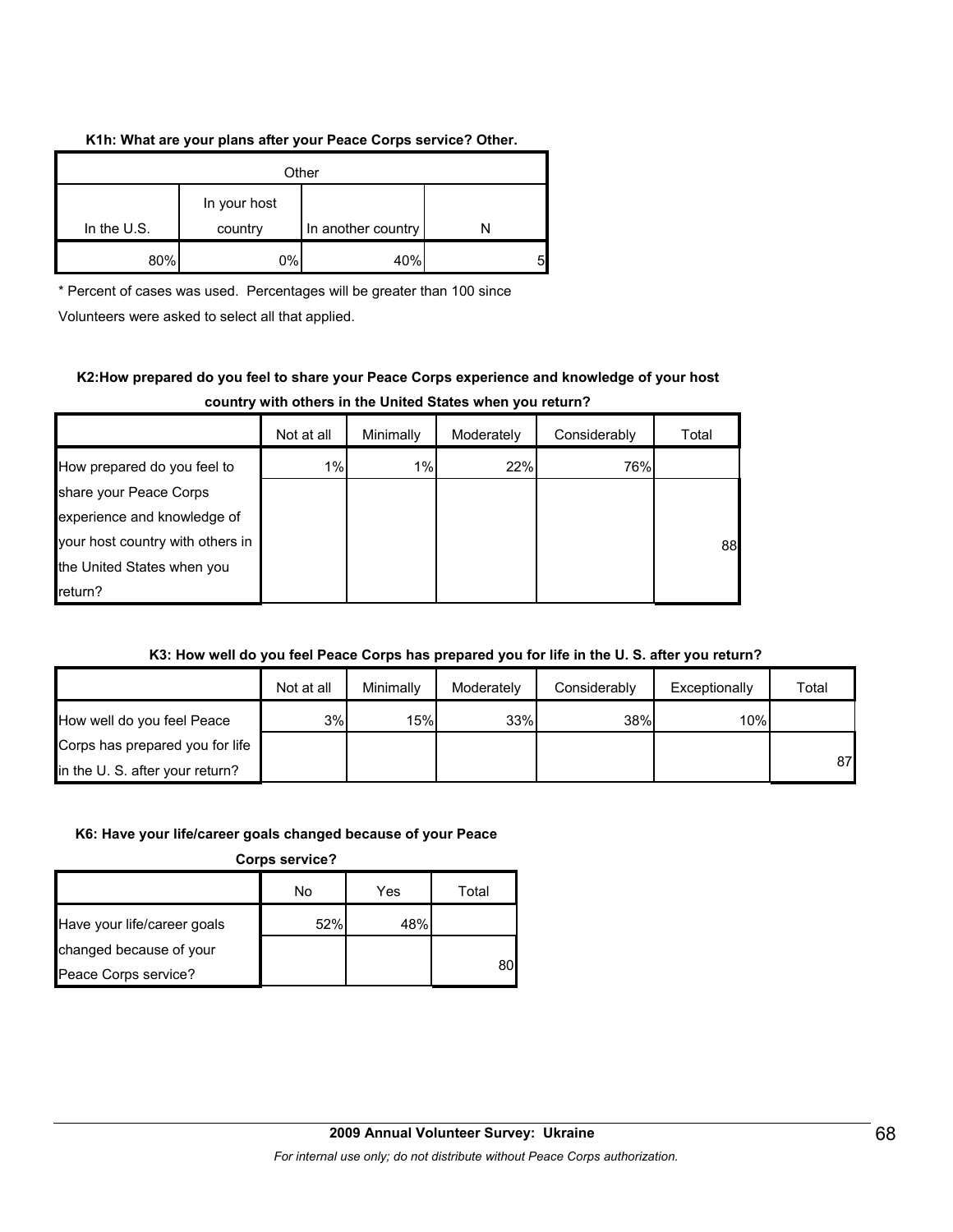|                                                  | Not informed | Somewhat<br>informed | Well informed | N  |
|--------------------------------------------------|--------------|----------------------|---------------|----|
| Peace Corps Response                             | 48%          | 30%                  | 22%           | 87 |
| Peace Corps' Fellows/USA<br>program              | 18%          | 45%                  | 37%           | 87 |
| Noncompetitive eligibility                       | 12%          | 49%                  | 39%           | 88 |
| <b>RPCV Career Center in</b><br>Washington, D.C. | 31%          | 40%                  | 30%           | 88 |
| <b>Returned Volunteer Services</b>               | 32%          | 42%                  | 26%           | 88 |

## **K7: How well informed are you about the following opportunities for returned Volunteers:**

#### **K8: How did you first learn about the Fellows/USA program?**

| Learn about Fellows/USA | PC Website                                    | 48%   |    |
|-------------------------|-----------------------------------------------|-------|----|
| program                 | Word of mouth                                 | 23%   |    |
|                         | At COS Conference                             | 22%   |    |
|                         | From a recruiter                              | 16%   |    |
|                         | Other                                         | 6%    |    |
|                         | At PST                                        | $5\%$ |    |
|                         | From staff in the host country's<br>PC office | $5\%$ |    |
|                         | University website                            | 4%    |    |
|                         | At IST                                        | 3%    |    |
|                         | Hotline                                       | $1\%$ |    |
|                         | Mid-service mailing from PC                   | 1%    |    |
|                         | At post's information resource<br>center      | $0\%$ |    |
|                         | N                                             |       | 77 |

\* Percent of cases was used. Percentages will be greater than 100 since Volunteers were asked to select all that applied.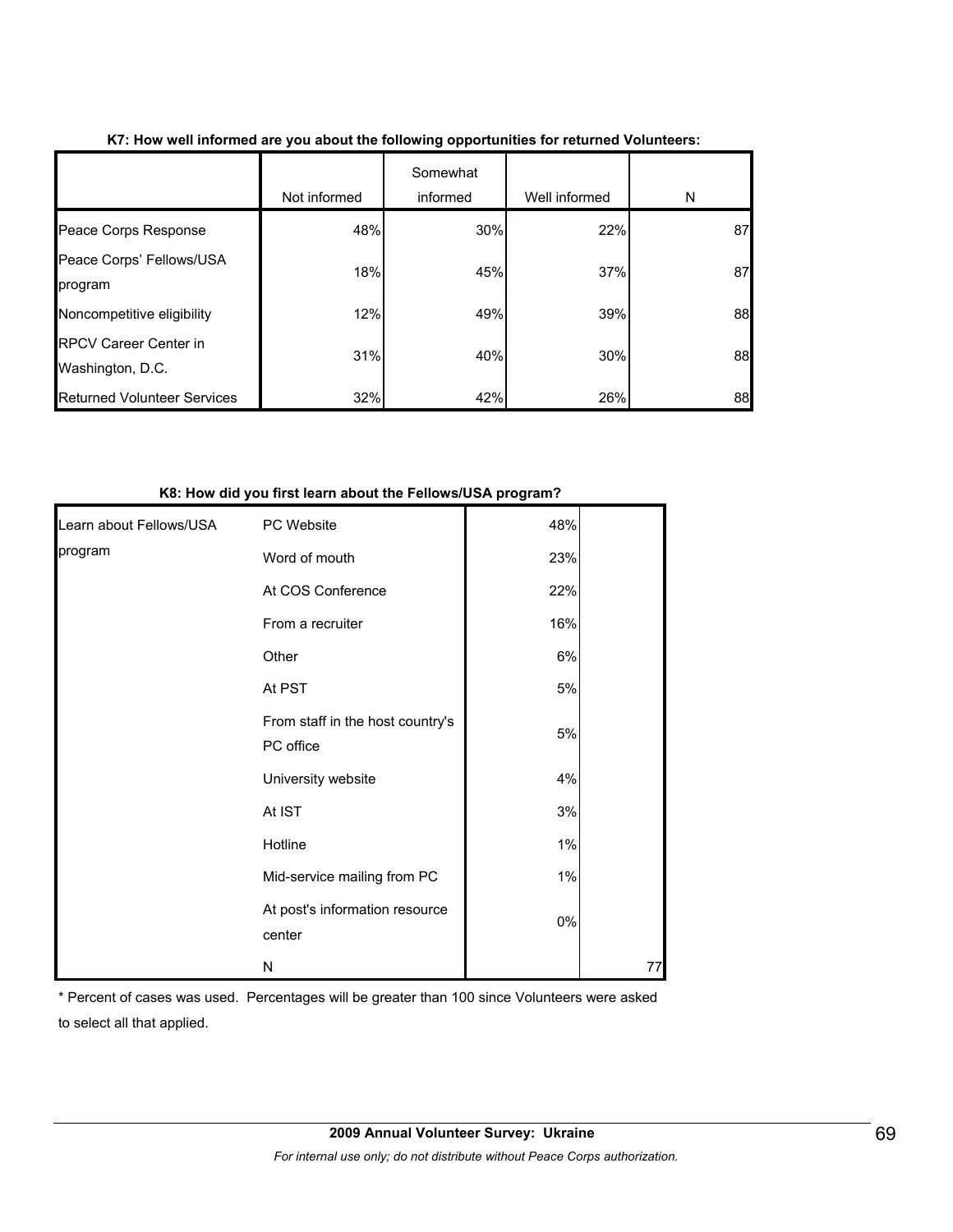#### **K9: Which of the following resources do you think will be helpful as you exit**

|  | <b>Peace Corps service?</b> |
|--|-----------------------------|
|  |                             |

| K9 Resources | <b>RPCV Handbook</b>                                                      | 62% |    |
|--------------|---------------------------------------------------------------------------|-----|----|
|              | <b>Career Resource Manual</b>                                             | 60% |    |
|              | Applying to federal government<br>with RPCV noncompetitive<br>eligibility | 57% |    |
|              | Access to free job bulletins                                              | 50% |    |
|              | List of RPCVs willing to talk to<br>me about their careers                | 46% |    |
|              | RPCV career conferences                                                   | 46% |    |
|              | RPCV job search webinars                                                  | 45% |    |
|              | Electronic newsletter with job<br>postings and career advice              | 44% |    |
|              | <b>Connection with RPCVs</b><br>through a mentoring program               | 40% |    |
|              | Guide to speaking about my PC<br>service to others (third goal)           | 37% |    |
|              | Self-assessment software (SIGI<br>3)                                      | 23% |    |
|              | <b>NOT SURE</b>                                                           | 12% |    |
|              | Other                                                                     | 2%  |    |
|              | N                                                                         |     | 84 |

\* Percent of cases was used. Percentages will be greater than 100 since Volunteers were asked to select all that applied.